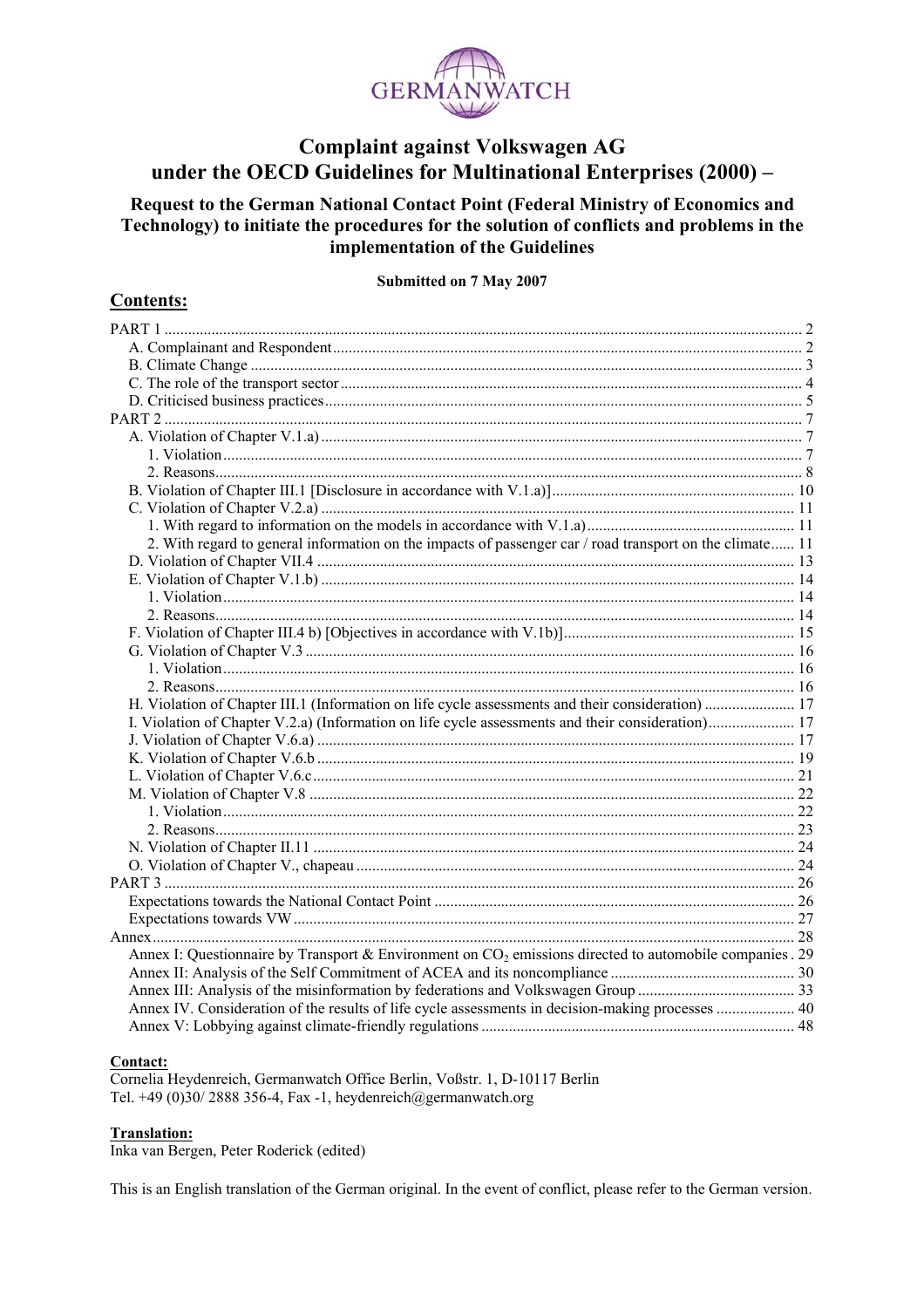## **Complaint against Volkswagen AG under the OECD Guidelines for Multinational Enterprises (2000)**

*Request to the German National Contact Point (Federal Ministry of Economics and Technology) to institute proceedings for the solution of conflicts and problems in the implementation of the Guidelines*

In the framework of the OECD Guidelines, particularly in the framework of Chapter I.C. of the Procedural Guidance, Germanwatch as "party concerned" raises the following issues and claims that Volkswagen AG (hereafter VW) does not implement the Guidelines, sufficiently or at all, in 15 exactly concretised specific instances.

The criticised business behaviour and practices (trade and investment in the sense of the OECD Guidelines) contribute to global climate change and demonstrate that VW does not contribute sufficiently to avoiding dangerous climate change in the sense of a fundamental impediment to sustainable global development.

The complaints regarding implementation relate largely to four chapters of the Guidelines:  $V -$ Environment, III – Disclosure, II – General Policies and VII – Consumer Interests.

This document is divided into three parts.

- Part 1 consists of a brief preface describing the complainant, an introduction to the problem of anthropogenic climate change, and the role of the automobile industry and the transport sector respectively, as well as a general description of the criticised business behaviour and practices adopted by VW.
- Part 2 lists the concrete violations and cases of non-implementation of the Guidelines.
- Part 3 includes demands to the National Contact Point regarding implementation of the proceedings, as well as demands and suggestions to VW on how the group can design its business practices in conformity with the Guidelines.

# **PART 1**

# *A. Complainant and Respondent*

Germanwatch e.V. is a German non-governmental organisation for environment and development which focuses on climate protection and corporate responsibility. On the one hand, the organisation for years has dealt with climate change and the responsibility of politics, the public, finance market and enterprises in Germany and abroad. On the other hand, it has focused its work on the impacts of climate change on affected parties in developing countries. In the area of corporate social responsibility, one focus is on the OECD Guidelines for Multinational Enterprises.

Volkswagen is one of the largest car manufacturers in the world. As measured by the number of cars produced, VW - with 4.979.487 cars - was third internationally in 2005, behind Toyota and General Motors.<sup>1</sup> The company's production is very international: only 38 percent of the production is carried out in Germany<sup>2</sup>, most of the cars are produced by worldwide VW business establishments or by VW subsidiary companies like Audi, Seat, Skoda or Bugatti. During the last several years, the production of VW has increased significantly: in the period from 1990 to 2003, worldwide car production increased by 11 percent, while VW's production increased by 47 percent.<sup>3</sup> Apart from this economic

<sup>&</sup>lt;sup>1</sup> OICA (2006): World Motor Vehicle Production by Manufacturer. http://www.oica.net/htdocs/Main.htm

<sup>&</sup>lt;sup>2</sup> Own calculations, data source: see above.

<sup>3</sup> Data from 1990 from the car catalogue; data from 2003: http://www.oica.net/htdocs/Main.htm**<sup>3</sup>**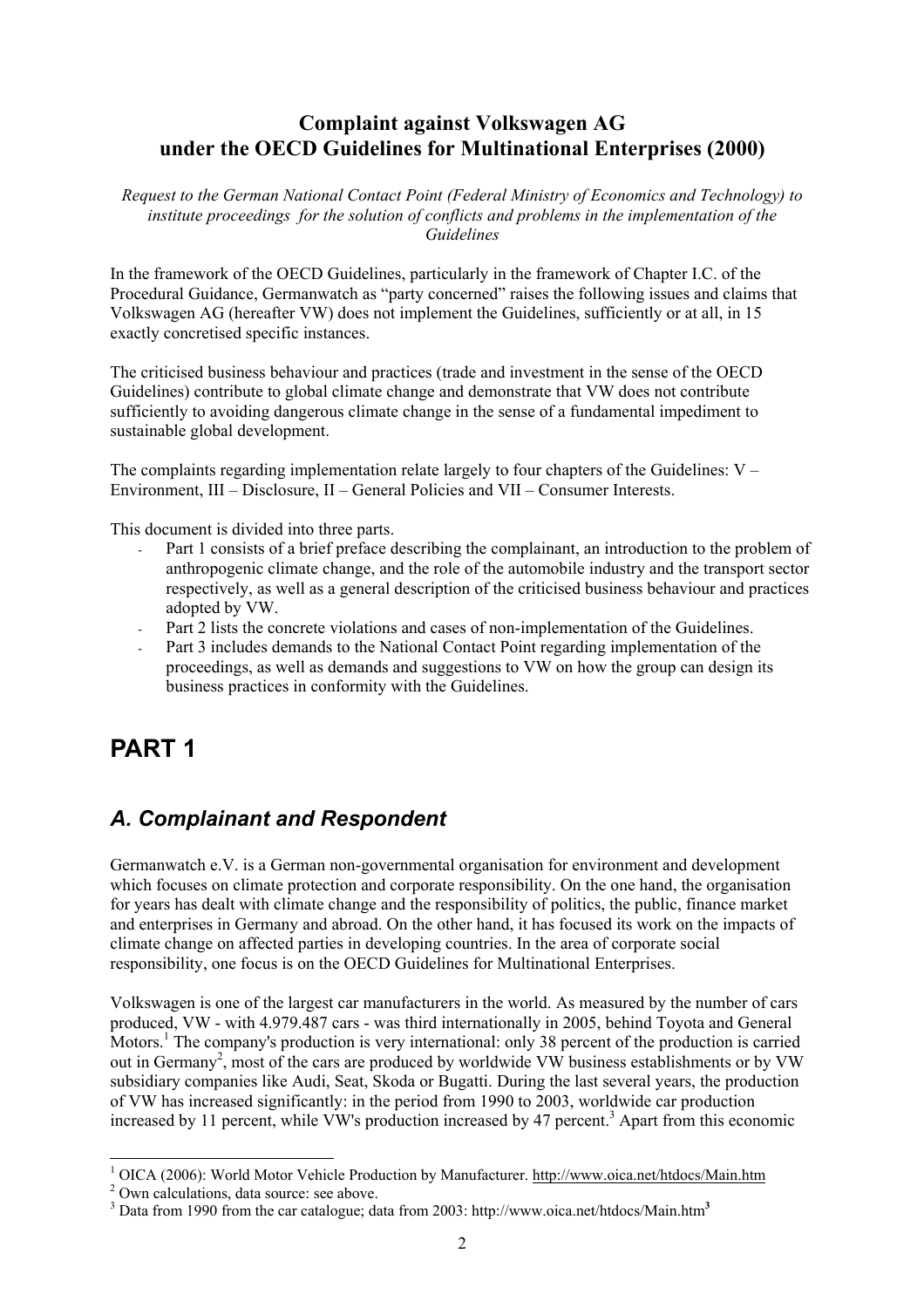importance, VW has a significant impact on the environment. The cars produced by VW in 2005 will, during their service life, will account for about 15 million tons of  $CO_2$  emissions.<sup>4</sup> This is one and a half times as much as the total  $CO_2$  emissions of a large country like Kenya.<sup>5</sup> Thus, VW is also responsible for the impacts of their products on climate change.

The OECD Guidelines for Multinational Enterprises constitute a recommendation addressed by the OECD governments to multinational enterprises for

"responsible business conduct consistent with applicable law".6

For non-governmental organisations like Germanwatch e.V., these are an important tool for the implementation of corporate responsibility. The global extent of the OECD Guidelines and the crosssectoral reference framework, as well as governments' responsibility within the OECD Guidelines in particular, are important points of departure for Germanwatch in using the OECD Guidelines. This applies especially in cases like the present, where currently no other mechanisms are available to Germanwatch in order to demand that the VW group assumes responsibility.

Germanwatch takes the view that the business policies VW has adopted so far in many aspects do not do justice to the group's responsibility for avoiding dangerous climate change, and in concrete cases violate the Guidelines or do not follow the recommendations for action contained therein. .

Germanwatch is interested in a constructive dialogue with the economic sector and correspondingly has tried several times to discuss these issues and the implementation of the Guidelines with stakeholders in the corporate management. In the case of VW, however, reiterated efforts last year did not lead to a joint discussion – the dates fixed were postponed and cancelled by VW again and again.

# *B. Climate Change*

l

In February 2007, the first part of the most recent report by the IPCC<sup>7</sup> (Intergovernmental Panel on Climate Change) was published. This report, at the latest, made clear to a broader public that climate change represents a huge problem for mankind. In fact, however, this report does not present basically new correlations. During the last few decades, there has rather been increasing evidence for climate change, its causes and effects. This is the case at least since the first IPCC report published in 1991, and in Germany also since the report "Preventive measures to protect the Earth's atmosphere" published by the Enquete Commission<sup>8</sup> in 1988, which was based on documented scientific consensus and which contained demands for greenhouse gas reductions that were accepted across all parties.

Since the publication of these scientific studies, the correlation between the emission of  $CO<sub>2</sub>$  as most relevant greenhouse gas and increasing global warming could not be seriously denied any longer. Explicitly and binding under international law, the Climate Change Convention  $(UNFCCC)^9$ , which was signed in 1992 and came into force in 1994, acknowledged this relation. According to this

(http://www.oica.net/htdocs/Main.htm for 2005) thus results in more than 12 mio. tons of  $CO<sub>2</sub>$  per year per fleet. But this only covers the 80 percent of the  $CO<sub>2</sub>$  which is produced during usage. If the  $CO<sub>2</sub>$  is added which is caused during the production, in 2005 one fleet accounted for over 15 mio tons of  $CO<sub>2</sub>$ .

<sup>&</sup>lt;sup>4</sup> Own calculations based on the assumption that every car produced runs for approx. 13.000 km and consumes 7,7l/100 km, which means 1000 l/year. Due to the fact that the consumption of one litre causes about 2,5 kg CO2, one vehicle produces 2,5 tons of  $CO<sub>2</sub>$  per year. The production of 4,9 mio. cars per year

 $<sup>5</sup>$  IEA (2006): CO<sub>2</sub> Emissions from Fuel Combustion.</sup>

<sup>&</sup>lt;sup>6</sup> Organisation for Economic Co-operation and Development (OECD): The OECD Guidelines for Multinational Enterprises. Revision 2000, Preface.

<sup>&</sup>lt;sup>7</sup> IPCC (2007): Working Group I. The Physical Basis of Climate Change. www.ipcc.ch

<sup>&</sup>lt;sup>8</sup> Enquete-Kommission of the German Parliament (Deutscher Bundestag) "Vorsorge zum Schutz der

Erdatmosphäre" ("Precaution to protect the earth's atmosphere")

UNFCCC (1992): Climate Change Convention. http://unfccc.int/resource/docs/convkp/convger.pdf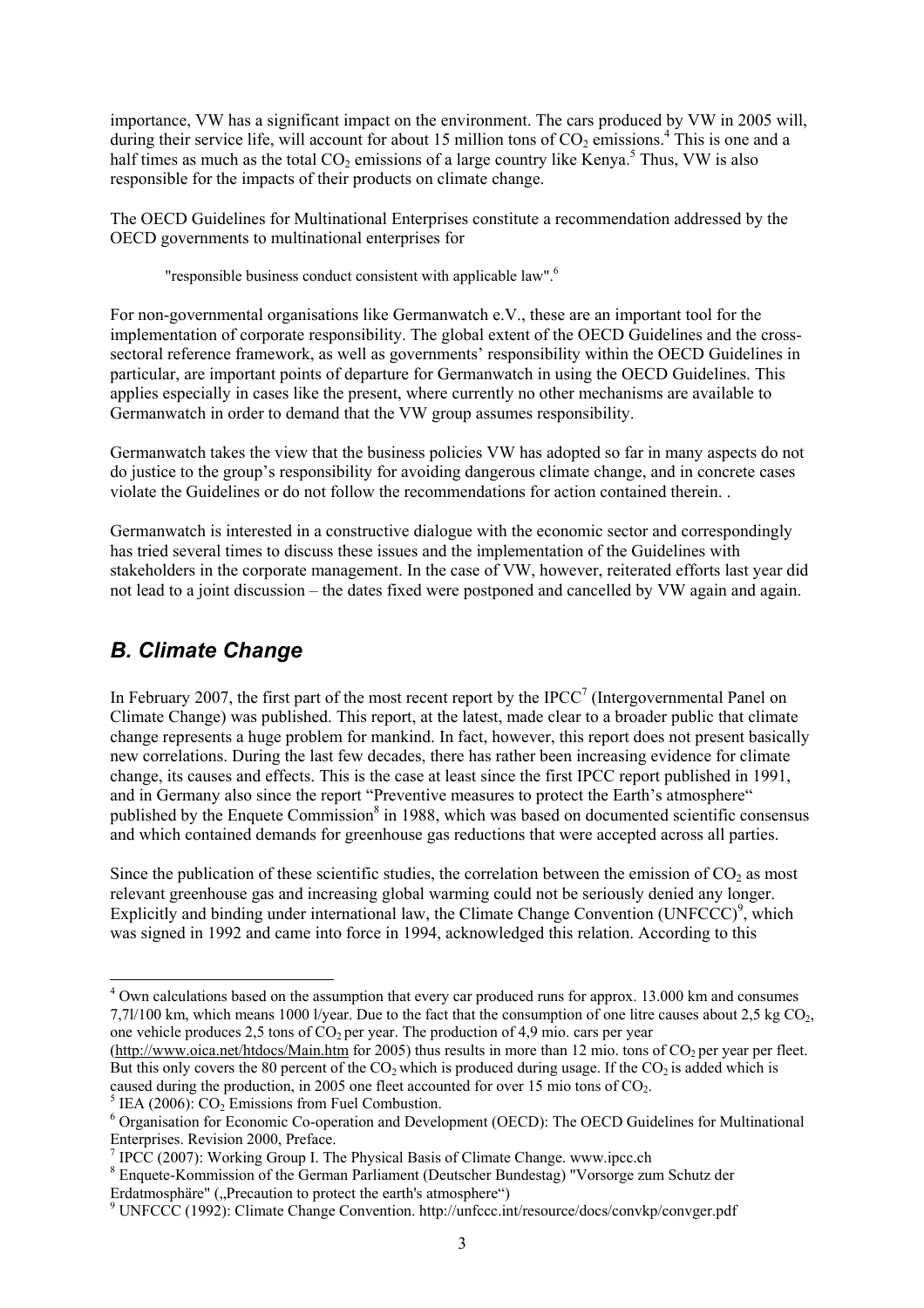Convention, all parties are obliged under international law to avoid "dangerous climate change"<sup>10</sup>. Parties to the Convention include almost all countries of the world, including all OECD countries, as well as basically all developing and industrialising countries. The first group includes countries like the USA and Australia which have not ratified the later Kyoto Protocol. China and India belong to the latter group.

The EU has already clearly stated that dangerous climate change can only be avoided if in the  $21<sup>st</sup>$ century the temperature rise can be limited to less than two degrees Celsius compared to the preindustrial level. This is consistent with an increasing consensus amongst climate scientists. To achieve this goal with sufficient probability, a strategy is needed to reduce, until 2050, worldwide emissions by 50 percent compared to the level in 1990. By Council Decision in March 2007, the EU accepted a reduction in emissions by 30 percent by 2020. Even if a post-2012-agreement cannot be accomplished, the EU will endeavour to achieve a unilateral reduction of 20 percent compared to 1990.

Since 1997, the Kyoto Protocol (ratified in the EU in 2001, in force since 2005) requires a reduction by eight percent on average below the level of 1990 for the EU-15 and for the period from 2008 to 2012. According to the EU burden-sharing agreement, the target for Germany is a reduction by 21 percent.

Independent of these concrete goals and commitments, the need for drastic reductions of greenhouse gas emissions has been scientifically undisputed during the past 15 years since the UNFCCC was signed. Additionally, it has become more and more evident in recent years that the measures and political decisions adopted so far have not been sufficient to achieve climate protection goals and avoid dangerous climate change. In particular, the increase in emissions in the transport sector has significantly impeded the achievement of the established targets

# *C. The role of the transport sector*

In 2000, the transport sector was responsible for 20 to 28 percent of worldwide  $CO_2$  emissions<sup>11</sup>. Thus, the transport sector - besides energy, industry and households - is one of the main producers of worldwide greenhouse gas emissions. What is more alarming, though, is the enormous growing increase of emissions in the transport sector which drastically conflicts with reduction requirements. This has to be highlighted since the OECD Guidelines call upon companies to contribute to sustainable development. In order to substantiate this demand, it is decisive to which degree the company accounts for the problem (here: climate change).

At the end of 2006, the UNFCCC Secretariat raised an alarm due to rapidly increasing emissions in the transport sector in industrialised countries. The Secretariat pointed out that  $CO<sub>2</sub>$  equivalent emissions in the transport sector had increased by 23.9 percent between 1990 and 2004 in industrialised countries.<sup>12</sup>

l  $10$  ibid., Article 2.

<sup>&</sup>lt;sup>11</sup> The data vary mainly due to different calculation methods. Fultan and Eads assume for the year 2000 6.3 giga tons of CO<sub>2</sub>-equivalent emissions on the basis of a life-cycle approach. In the light of an overall output of 22.6 giga tons of  $CO_2$ -equivalent emissions, this is almost 28 percent of all the greenhouse gases. The OECD guidelines suggest in chapter V.3. a life-circle approach as well. L. Fulton and G. Eads (2004): IEA/SMP Model Documentation and Reference Case Projection. http://www.wbcsd.org/web/publications/mobility/smp-modeldocument.pdf

Contrary, in 2004 the International Energy Agency (IEA) calculated only the immediate petroleum usage in the transport sector, which equals a transport related petroleum usage of 4.762 giga tons  $CO<sub>2</sub>$  in 2002 in contrast to  $23.116$  giga tons of energy related CO<sub>2</sub> output. This corresponds to 20.6 percent. IEA (2004): World Energy Outlook 2004.

<sup>&</sup>lt;sup>12</sup> UNFCCC (2006): 2006 UNFCCC greenhouse gas data report points to rising emission trends. Press release 30.10.06.

http://unfccc.int/files/press/news\_room/press\_releases\_and\_advisories/application/pdf/20061027\_ghg\_press\_rele ase final english.pdf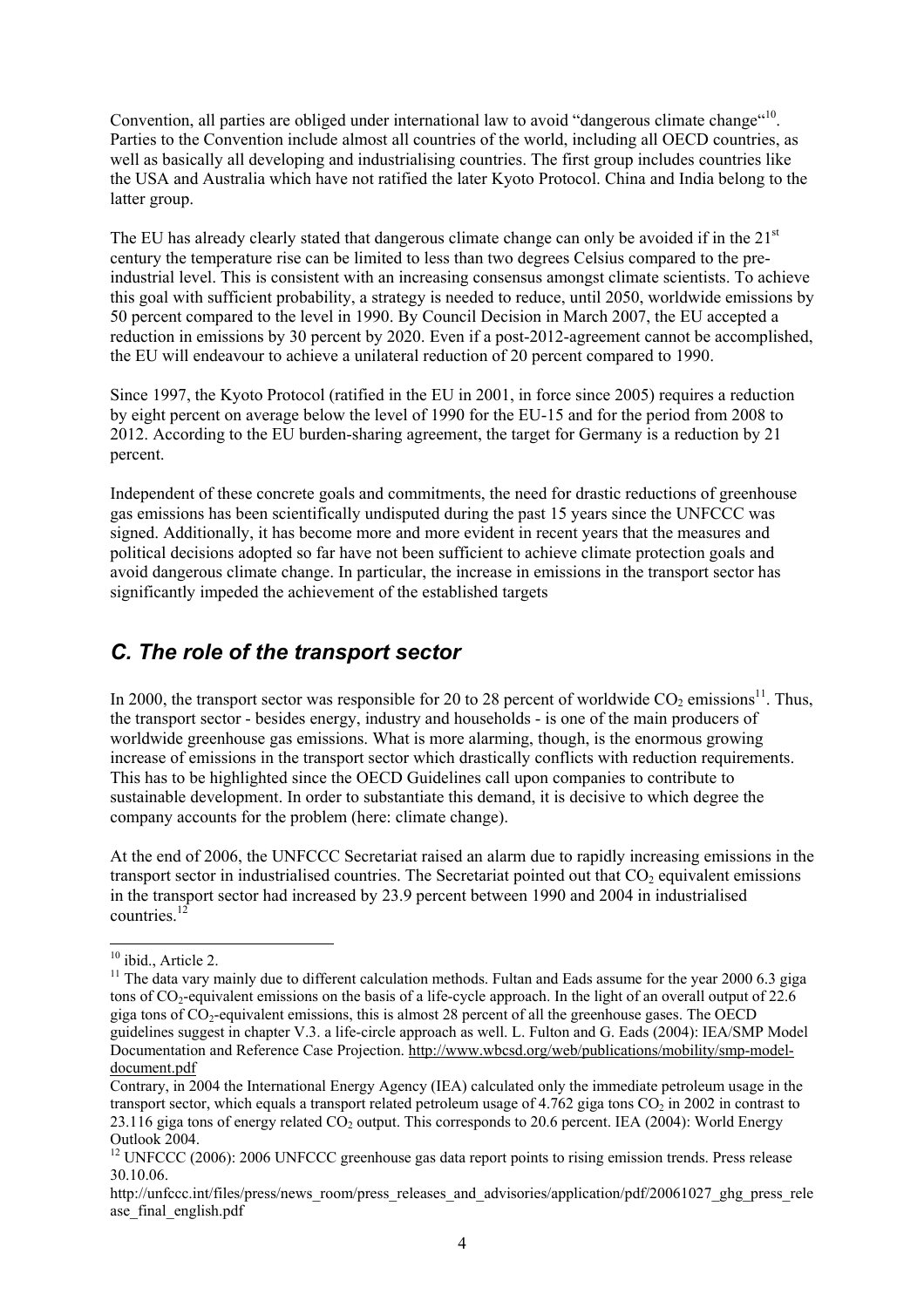This increase in emissions in the transport sector is in sharp contrast to necessary climate protection goals and is even more dramatic on the global level. Overall,  $CO<sub>2</sub>$  emissions in the transport sector increased by 27 percent between 1990 and 2000, according to the third part of the IPCC assessment report which was quoted by the Financial Times.13 Data provided by the International Energy Agency<sup>14</sup> even show that, globally, transport-related  $CO<sub>2</sub>$  emissions increased by 40.2 percent between 1990 and 2004. This is mainly due to the extremely fast increase in emissions in the transport sector in developing and industrialising countries (faster than the worldwide average). It should be emphasised that the international activities of VW play an important role in this context, and therefore the business practices of VW are covered by the OECD Guidelines. In the future, the largest increase in emissions related to vehicles and transport is expected to occur in those industrialising countries with which VW is trading and in which it is investing. The International Energy Outlook 2005<sup>15</sup> expects the transport sector to increase by 3.6 percent per year (EIA, 2005) in industrialising countries, with particularly high growth rates in China, India, Thailand and Indonesia. In China, the number of cars is increasing by one fifth per year, according to the IPCC assessment report quoted by the Financial Times.<sup>16</sup>

According to the assessment report, the individual and automobile traffic with almost 50 percent is the main producer of these transport-related emissions. Thus, road transport - depending on the calculation method - is directly responsible for 10 percent of the emissions. Taking into account the whole life cycle, including the development and production of the car, it is responsible for 14 percent.

In the future - if political frameworks are not modified significantly, or if automobile companies do not change their strategies voluntarily - the transport sector is expected to account for 60 percent of worldwide greenhouse gas emissions by 2025 compared to 2002.<sup>17</sup> Other frequently quoted projections expect the energy consumption of the transport sector to increase by 80 percent by 2030 compared to 2002.18 In 2058, transport-related emissions - if this trend is prolonged - would be 160 percent above the 2002 level, and thus alone would release more emissions than are compatible with the two-degree limit.

## *D. Criticised business practices*

The OECD Guidelines call upon enterprises, amongst others, to take into account the requirements of sustainable global development in their overall business practices , especially in international investments and trade<sup>19</sup> – i.e., in activities with an international component. The OECD itself demands observation of the Guidelines "wherever they [the enterprises] operate"20 and states that the Guidelines apply to "worldwide transactions" carried out by multinational enterprises.<sup>21</sup> Therefore, this complaint does not only relate to VW's automobile production, but also to its sales, marketing etc. – i.e. to the whole of its operations. Furthermore, the complaint also refers to the enterprise's activities in Germany because, firstly, the impacts of  $CO<sub>2</sub>$  emissions on climate change are global and do not stop at national borders. Secondly, many strategic decisions are taken at the group's head office in Germany, and research and product development similarly take place mainly in Germany.

l

http://www.west.ch.p.pet.com/plugins-program-<br><sup>19</sup> Federal Ministry of Economy and Technology (2001): Dokumentation. Die OECD-Leitsätze für multinationale Unternehmen. Neufassung 2000, Einführung, para. 4.

http://www.bmwi.de/BMWi/Redaktion/PDF/M-O/oecd-leitsaetzeenglisch,property=pdf,bereich=bmwi,sprache=de,rwb=true.pdf

<sup>&</sup>lt;sup>13</sup> Financial Times Deutschland (20.03.2007).<br><sup>14</sup> IEA (2006): CO<sub>2</sub> Emissions from Fuel Combustion.<br><sup>15</sup> IEA (2005): World Energy Outlook 2005.

<sup>&</sup>lt;sup>16</sup> Ouoted from Financial Times Deutschland  $(20.03.2007)$  – see above

<sup>&</sup>lt;sup>17</sup> Asian Development Bank (2006): Energy Efficiency and Climate Change Considerations for On-road Transport in Asia, MAIN REPORT, S. 2.

<sup>&</sup>lt;sup>18</sup> International Energy Agency (IEA) (2005): World Energy Outlook 2005; World Business Council on Sustainable Development (2004): Mobility 2030: Meeting the Challenges to Sustainability.<br>http://www.wbcsd.ch/plugins/DocSearch/details.asp?type=DocDet&ObjectId=NjA5NA

 $20$  ib., chapter 1, paragraph 2.

 $21$  ib., Declaration of the cabinet conference, June 2000.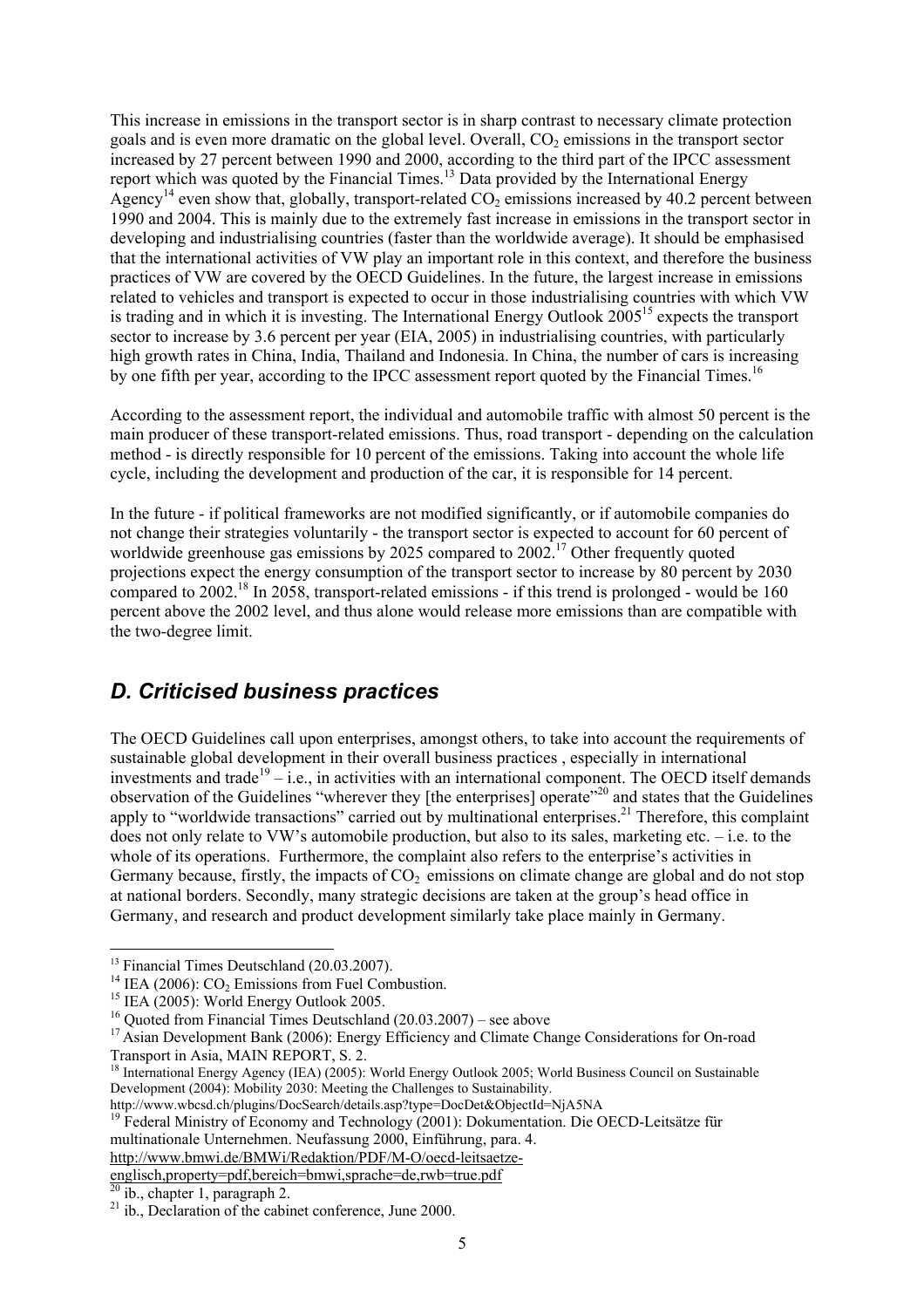Germanwatch makes this complaint in view of global climate change and given the fact that the transport sector, as the sector with the most growing increase in emissions, massively obstructs the worldwide reductions in greenhouse gas emissions required to avoid large-scale dangerous climate change<sup>22</sup>. In the assessment of Germanwatch, the concrete business behaviour adopted by VW in a large number of cases does not conform to the OECD Guidelines. The implementation deficits, which are described in detail in Part 2, can be categorised as follows:

- 1) Given the problem of climate change and the two-degree limit for global temperature rise, which was set by the EU on the basis of scientific studies, a company like VW must formulate and regularly evaluate detailed climate protection goals for single products as well as for the whole product range. The number of cars sold by VW, especially of fuel-intensive cars, is increasing in OECD as well as in non OECD countries. Neither sales and marketing, nor investments in production capacities have been geared to climate protection goals so far.
- 2) VW does not sufficiently take into account the dangers for the climate emanating from their products. Otherwise, the company would have to not only consider kilometre-related consumption data, but would have to forecast and evaluate the actual emissions during the service life of the vehicles produced, and include these data in its management ("You can only manage what you can measure.")
- 3) VW does not comply with the self-commitment it made via the European umbrella organisation ACEA. In the light of its existing and published strategies, and its current product range, it is not clear how VW intends to fulfil its self-commitment to reduce the maximum average fuel consumption of its vehicles to  $140g$  CO<sub>2</sub>/km by 2008. In fact, the value of emissions produced by VW's cars amounted to  $162.5g \text{CO}_2/\text{km}$  at the end of 2006. Considering its initial value of  $185g \text{CO}_2/km^{23}$  in 1995, the company is still far from achieving its envisaged goal. The VW brand, according to a survey by Transport and Environment<sup>24</sup>, had only achieved 48 percent of its reduction commitment by 2005, Audi even 35 percent only.<sup>25</sup> Thus, VW had been even less active than the other two large car companies in Germany, DaimlerChrysler and BMW.<sup>26</sup>
- 4) VW extensively advertises vehicles with high fuel consumption, whilst at the same time consumers are not informed transparently about the vehicles' climate relevance. The extent of advertisements for fuel-efficient car types is not commensurate with those for (fuel-intensive) luxury types.
- 5) VW has directly and indirectly (through association memberships) participated in the dissemination of wrong information about climate change and planned political measures.
- 6) VW has directly and indirectly been lobbying against climate policy frameworks planned by various governments - for example in China, California and the EU. Amongst others, this

<sup>&</sup>lt;sup>22</sup> UNFCCC (1992): Framework Convention on Climate Change. Article 2.

 $^{23}$  Volkswagen (2005): Sustainability Report 2005/06. S. 30.

<sup>&</sup>lt;sup>24</sup> Transport  $\&$  Environment (2006): How clean is your car brand.

www.transportandenvironment.org/Article250.htm

<sup>&</sup>lt;sup>25</sup> Even if the valuation was based on the self-commitment of all companies to reduce emissions by 20 percent on average, in the first eleven years since VW agreed to the commitment, the company would only have achieved 12.2 percent. According to VW's Sustainability Report 2005/06, the initial value amounted to 185g/km in 1995. Until the end of 2006, referring to the University of Applied Sciences Gelsenkirchen, with 162.5g/km VW was still far away from its reduction goal of 140g/km.

University of Applied Sciences Gelsenkirchen (Fachhochschule Gelsenkirchen): CO<sub>2</sub> emissions of new cars sold in Europe in 2006. In: Capital: preliminary notice 03/2007. (CO2-Emissionen der 2006 verkauften Neuwagen in Europa. In: Capital: Vorabmeldung 03/2007). www.capital.de/div/100005642.html

<sup>&</sup>lt;sup>26</sup> Transport & Environment (2006): How clean is your car brand.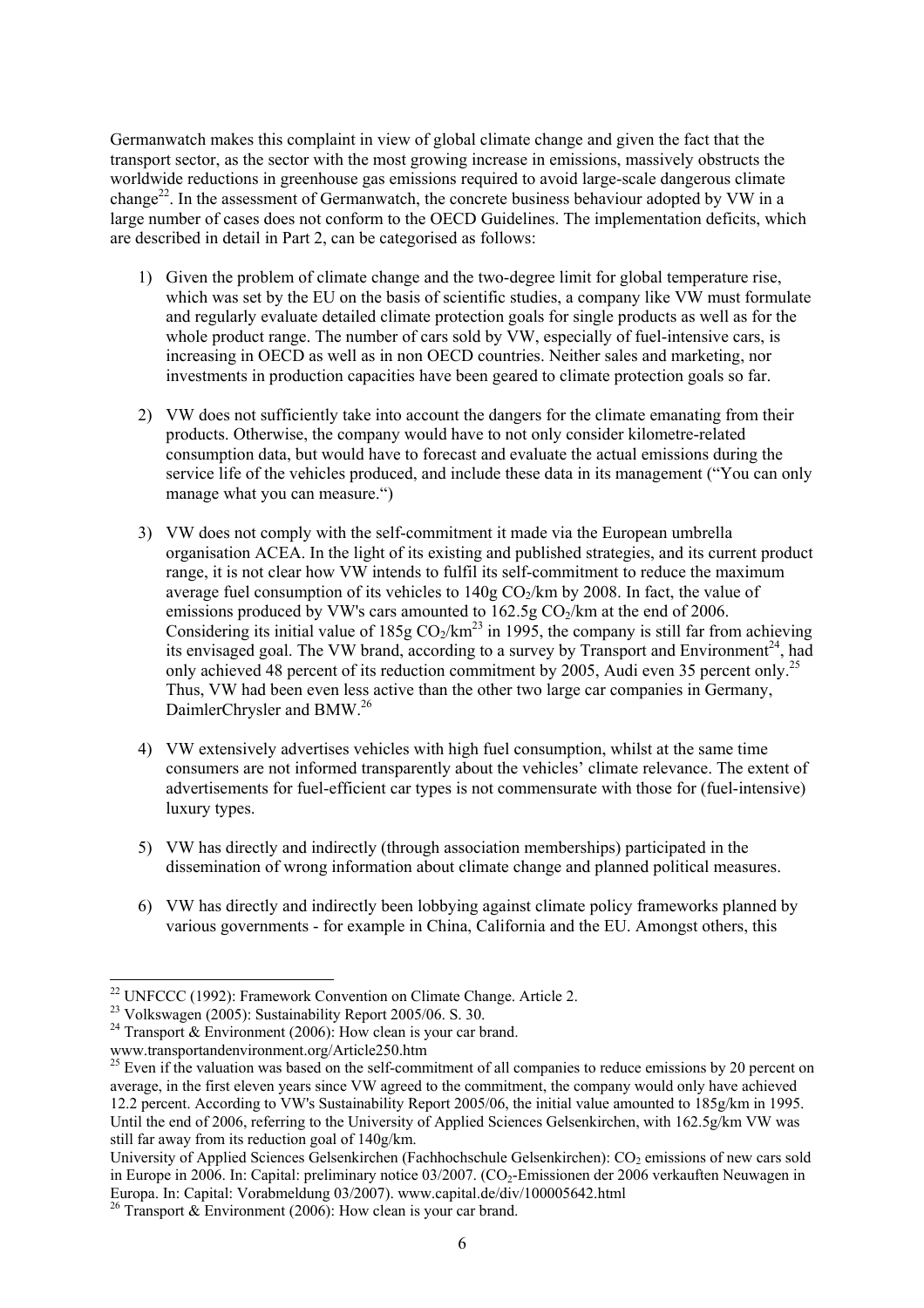relates to legislative initiatives aimed at limiting the consumption of newly-produced passenger cars and thus making a direct contribution to climate protection..

In the opinion of Germanwatch, these practices represent extensive violations of the principles laid down in the OECD Guidelines. These principles do not only effectively apply to the company, but VW also explicitly committed itself to these rules.<sup>27</sup>

This complaint examines the automobile group's business activities on three levels:

- Investments and sales in large industrialising countries like China, Brazil, Argentina, Mexico, South Africa, and India, where the strongest increase in car consumption is to be expected (among these are OECD countries like Mexico, signatory states to the OECD Guidelines like Argentina and Brazil, as well as non-members like China and South Africa);
- Investments and sales in all other OECD countries (including EU and USA);
- Investments and sales in Germany.

In doing so, these levels cannot always be clearly separated with regard to the individual violations of the Guidelines; e.g. if VW develops models in Germany which subsequently are produced worldwide. Wherever possible, this regional distinction, however, has been made.

# **PART 2**

In the following, the non-implementation of the OECD Guidelines by VW is substantiated on the basis of individual guidelines. In doing so, these are considered "quasi-legal norms", even though they do not represent laws in a juridical sense, but merely complement these according to the intention of the OECD.

## *A. Violation of Chapter V.1.a)*

### **1. Violation**

l

V. In particular, enterprises should: 1. Establish and maintain a system of environmental management appropriate to the enterprise, including:

*a)* Collection and evaluation of adequate and timely information regarding the environmental, health, and safety impacts of their activity; ...

VW does not meet its obligation to collect and evaluate adequate and timely information regarding potential impacts of its activity on the environment, especially with regard to  $CO<sub>2</sub>$  emissions resulting from the use, as a result of the marketing, of the following twelve extremely fuel-intensive models.

nachhaltigkeit.de/nhk/nhk\_folder/de/strategie/nachhaltigkeitsmanagement.html (accessed 05.02.2007).

 $27$  Volkswagen: Sustainability. Strategy. Sustainability Management: "We regard the conventions of the International Labour Organization (ILO) as well as the OECD Guidelines for Multinational Enterprises as compulsory for our actions." http://www.volkswagen-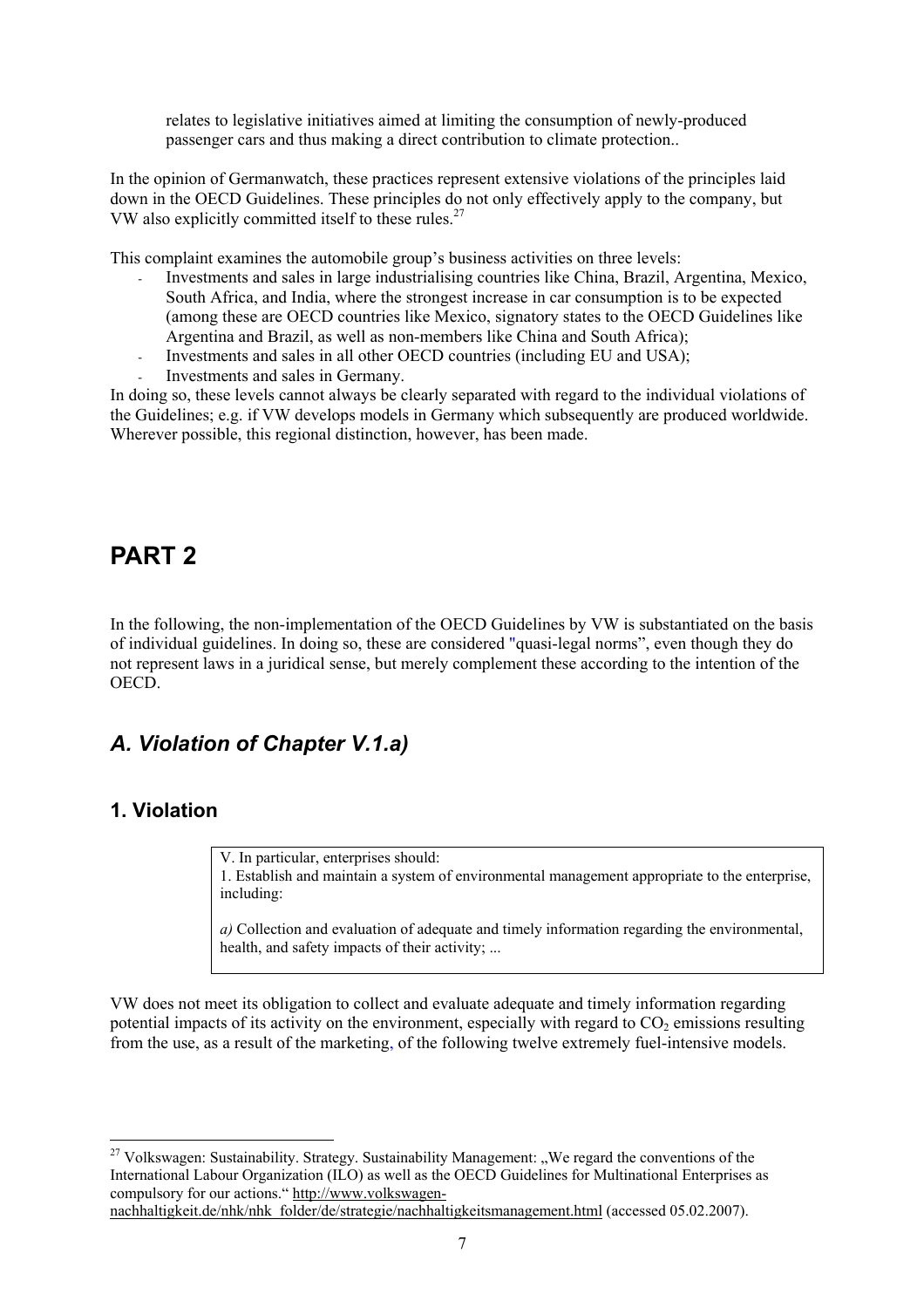| Model                              | <b>Production figures</b><br>and locations for 2005 |                                                                                               | <b>Average emissions</b><br>per car, g/km <sup>28</sup> | <b>Emission</b><br>range, g/km |
|------------------------------------|-----------------------------------------------------|-----------------------------------------------------------------------------------------------|---------------------------------------------------------|--------------------------------|
| VW Touran                          | 191,207                                             | Germany (Wolfsburg)                                                                           | 181                                                     | 162-233                        |
| VW Gol (Brazil)                    | 284,069                                             | Brazil and China                                                                              | ca. $190^{29}$                                          | ca. 145-331                    |
| VW Sharan                          | 32,575                                              | Portugal                                                                                      | 218                                                     | 176-288                        |
| VW Touareg                         | 81,003                                              | Slovakia (Bratislava)                                                                         | 321                                                     | 265-382                        |
| <b>VW Phaeton</b>                  | 6,001                                               | Germany (Dresden)                                                                             | 321                                                     | 259-374                        |
| Bentley<br>Continental GT Coupé    | 4,733                                               |                                                                                               | 410                                                     | 410                            |
| Bentley<br>Continental Flying Spur | 4,271                                               | Germany (Zwickau-Mosel,<br>Dresden)                                                           | 423                                                     |                                |
| <b>Bentley Arnage</b>              | 556                                                 |                                                                                               | 495                                                     | 495                            |
| Audi A6                            | 211,142                                             | Germany (Ingolstadt                                                                           | 214                                                     | 160-319                        |
|                                    |                                                     | Neckarsulm), Hungary (Gyr);<br>Slovakia (Bratislava), Brazil<br>(São José dos Pinhais), China |                                                         |                                |
| Audi A8                            | 21,515                                              | (Changchun) $30$                                                                              | 253                                                     | 224-353                        |
| Audi O7                            | 1,185                                               | Slovakia (Bratislava)                                                                         | 292                                                     | 279-326                        |
| Bugatti Veyron                     | $44^{31}$                                           | France (Alsatian Dorlisheim<br>near Molsheim)                                                 | above $500^{32}$                                        | up to $2500^{33}$              |

### Table 1: **Fuel-intensive models produced by Volkswagen AG**

**Source:** Compiled by Germanwatch<sup>34</sup>

### **2. Reasons**

l

Chapter V.1.stipulates the obligation to establish environmental management systems which enable the enterprise to develop and implement measures aimed at environmental protection. The *Commentaries* on the Guidelines specify:

"31. Sound environmental management is an important part of sustainable development, and is increasingly being seen as both a business responsibility and a business *opportunity*. [...] Improving environmental performance requires a commitment to a systematic approach and to continual improvement of the system. An environmental management system provides the internal framework necessary to control an enterprise's environmental impacts and to integrate environmental considerations into business operations. [...]

Data for Bentley Continental Flying Spur:

<sup>&</sup>lt;sup>28</sup> Average emissions per car calculated as: average value of all sub-models listed in the DAT-Manual. – See footnote 33.

<sup>&</sup>lt;sup>29</sup> Since the Gol is not sold in Germany, the DAT Manual does not include emission data for this model. The emission values have been calcuted on the basis of fuel consumption values ranging between 6,1 l and 14,0 l. Models with the same or a very similar fuel consumption were selected from the DAT Manual and their emission values taken as a basis (e.g. VW Gol 1.8 from Brazil with 14,0 l compared to Cadillac SRX with a consumption of 14,0 l, corresponding to 331g/km).

 $30$  Regarding Audi A6 and A8 it has not been evident which model is produced on which site.

<sup>31</sup> Volkswagen (2006): Geschäftsbericht 2005 (Business report 2005)

 $32$  Estimated on an average consumption of 20  $1/100$ km.

 $33$  Estimated on the basis of conumption when fully loaded/at full speed of 100 l/ 100 km.

 $34$  Production figures published in the business report: Volkswagen (2006): Geschäftsbericht 2005 (business report 2005); Production sites according to Wikipedia: http://de.wikipedia.org/wiki/Volkswagen; emission data: DAT (Deutsche Automobil Treuhand GmbH): 2006: Leitfaden zu Kraftstoffverbrauch und CO<sub>2</sub>-Emissionen aller neuen Personenkraftwagenmodelle, die in Deutschland zum Verkauf angeboten werden – Ausgabe 2006.Kurz: DAT-Leitfaden (Manual on fuel consumption and CO<sup>2</sup> emissions of all new passenger car models offered for sale in Germany – edition 2006. Short: DAT Manual

http://www.dat.de/showmessage.jsp?mentitid=2080&mesid=3123

Data for Gol: auto motor sport. spezial (2007): Autokatalog – Modelljahr 2007.

http://www.bentleymotors.com/Corporate/display.aspx?websiteid=2&langid=2&cpflgs=1111&infid=272; Daten Data for Bugatti Veyron: Wikipedia http://de.wikipedia.org/wiki/Bugatti\_Veyron#Verbrauch\_und\_Reichweite und Autobild: http://www.autobild.de/test/neuwagen/artikel.php?artikel\_id=12128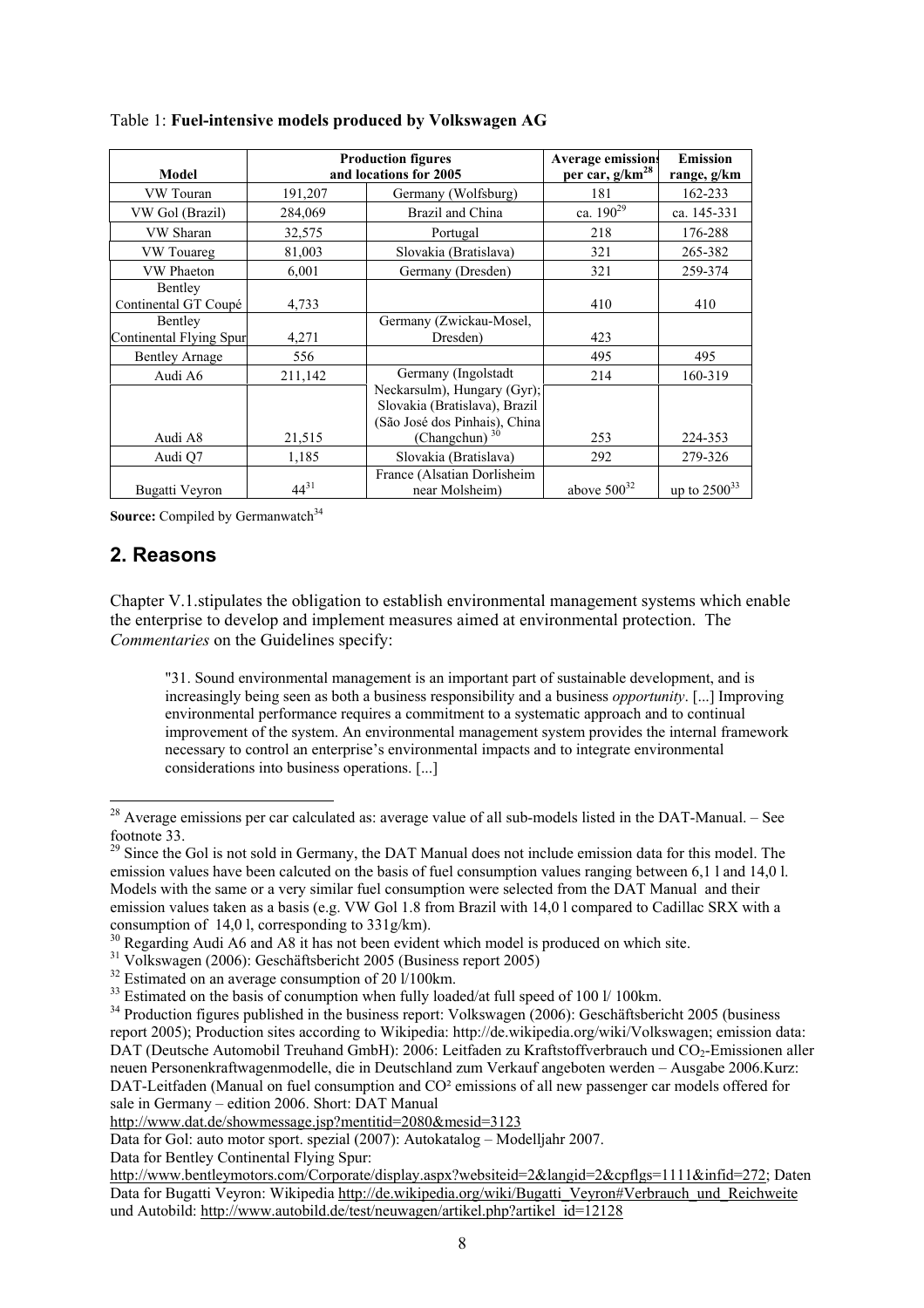32. In addition to improving environmental performance, instituting an environmental management system can provide economic benefits to companies through reduced operating and insurance costs, improved energy and resource conservation, [...]

33. In the context of these Guidelines, "sound environmental management" should be interpreted in its broadest sense, embodying activities aimed at controlling both direct and indirect environmental impacts of enterprise activities over the long-term, and involving both pollution control and resource management elements."

Considering this broad understanding of environmental management, and the fundamental function of environmental management systems for the implementation of corporate responsibility, information in terms of Chapter V.1.a) does not only comprise information on the impacts of the production of individual passenger cars, but also– and significantly more important – information on the impacts of the use of these products, both individually and overall. These likewise are "impacts of their [here VW's] activities on the environment" in the sense of the guideline, since they have at least medium- to long-term impacts on the environment, precisely: the global climate system.

### **a) Collection of information**

The evaluation of VW's business report 2006, sustainability report 2005/06 as well as the report to the Carbon Disclosure Project (CDP) from 2006 has shown that VW does not collect such information in conformity with the guideline.

In particular, no data or assumptions whatsoever on driving conditions, on road behaviour or on product life of these vehicles in the individual countries where they are sold can be inferred from these public sources.

VW actually does collect environmental data for the production processes of the whole group which include, amongst others, direct carbon dioxide  $(CO<sub>2</sub>)$  emissions and energy consumption. These are monitored and published, e.g. in its sustainability report. However, collection of the emission data per vehicle during its respective service life, and of the annual emissions per vehicle, as well as the total amount of  $CO<sub>2</sub>$  emitted by the fleet of cars produced by the VW group in one year, is completely missing. According to information given by VW, however, 80 percent of the emissions produced by passenger cars are actually caused during service life.<sup>35</sup>

Only in the "Life Cycle Inventory" analysis undertaken for the model Golf A4 can the information be found that during its service life it emits 27 tn (diesel) and 30 tn (petrol)  $CO<sub>2</sub>$  respectively; while Golf A3 emits 36 tn and Lupo 16 tn. However, firstly, the establishment of these data on the basis of an exemplary model is insufficient, and secondly, the important next step, which would be important for a meaningful lifecycle assessment, is omitted - namely an environmental impact assessment.

Such a life cycle inventory analysis is not available for the 12 models specified in Table 1 above.

With regard to production in the industrialising countries of Latin America, it is not clear to us whether the information on VW's own contribution to the problem of climate change currently is recorded by the company. The cars catalogue for 2007 does not indicate any company data on fuel consumption for any of the models produced in Argentina, and likewise these data are not available for 7 out of the 16 models produced in Brazil.<sup>36</sup> Since obviously not even data on consumption are established and collected there, it has to be assumed that collection and evaluation of information with regard to potential impacts is not undertaken either. Though there is no legal provision regarding the

<sup>&</sup>lt;sup>35</sup> Volkswagen (2006): CDP4 report from 2006.<br>http://www.cdproject.net/response list.asp?id=4&exp=4&desc=Germany&letter=V

 $\frac{36}{4}$  auto motor sport. spezial: Autokatalog – Modelljahr 2007. S. 265ff. In these countries, the company also produces models different from those in Europe (e.g. Gol, Parati, Santana, Suran). No information on these models are available in European data sources or in the DAT Manual.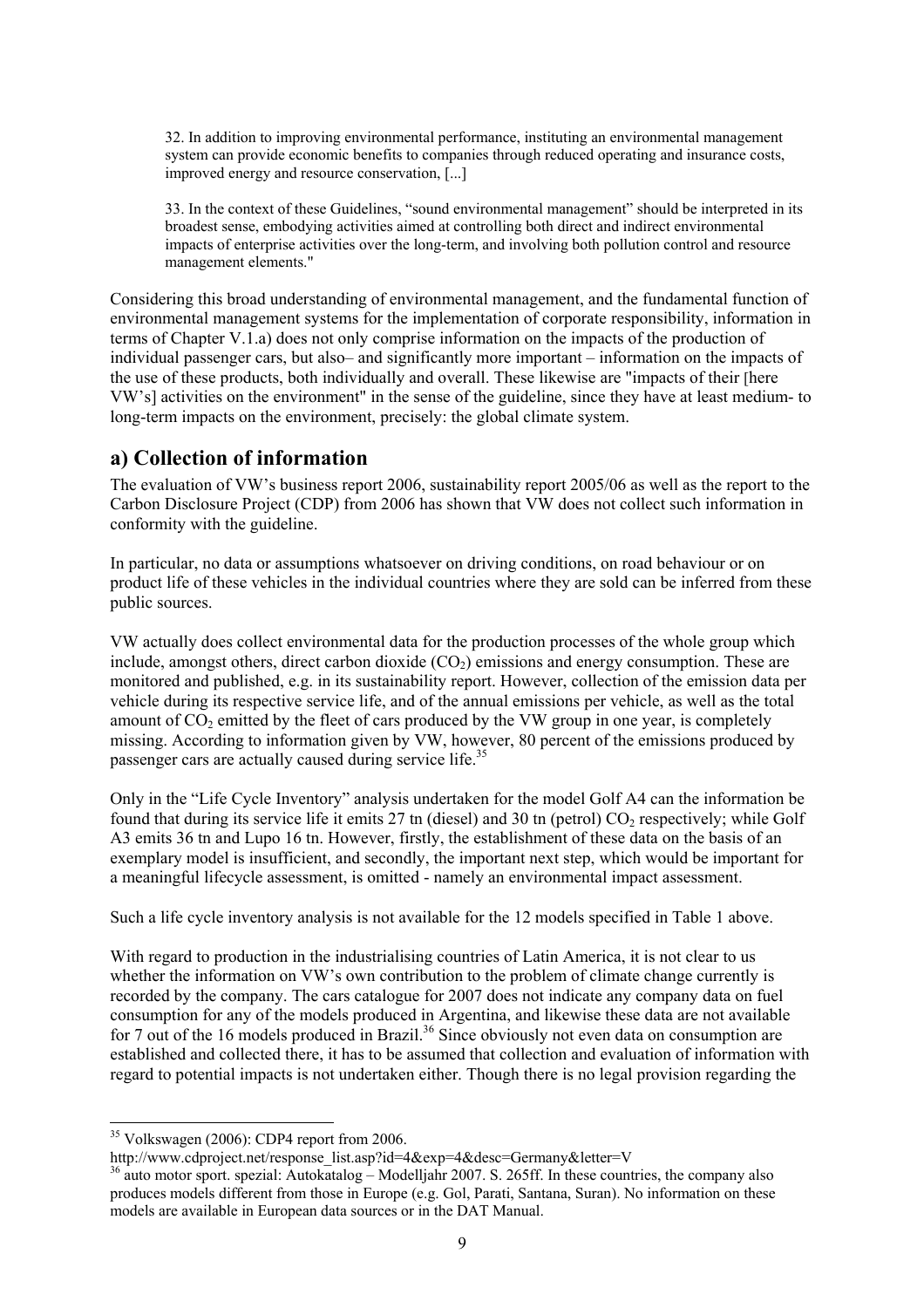indication of consumption values in these countries so far, an adequate observation of the OECD Guidelines would require such specification.

For lack of further basic data, Germanwatch together with other interested NGOs asked our European partner organisation, "Transport & Environment", to request this information from VW (and from the15 largest automobile companies worldwide). VW has not made any information available so far through this channel.<sup>37</sup> The questionnaire included, amongst others, questions regarding the amount of CO2 emissions produced by VW vehicles since 1990, as well as questions regarding existing life-cycle analyses, and how these influence decision-making processes.

### **b) Evaluation of information with regard to environmental impacts**

The information collected shall be evaluated with regard to potential impacts of the group's operations on environment, health and safety.

The use of cars so far has predominantly been based on fossil oil consumption. Starting with exploration, oil causes significant environmental problems and repeated problems regarding the safety of people. There is ample evidence that conflicts around oil have developed into military clashes.

The combustion of oil in the automobile generates the greenhouse gas  $CO<sub>2</sub>$  which accumulates in the atmosphere and has considerable impacts on the environment worldwide. Furthermore, the climate problem is meanwhile considered as a safety problem on the same level as wars – e.g., last year by the (then) UN Secretary General Kofi Anan. Under this aspect, the climate issue was for the first time debated in the Security Council in April 2007.

Significant dangers to environment (biodiversity, risks of genetic engineering) and safety (food security) can also emanate from the use of bio-fuel. Although VW strictly refused binding regulations regarding increases in efficiency, and demands an increase in bio-fuels instead, the group has not presented any systematic assessment of the impacts of a significantly increased use of bio-fuels on environment and food security.

VW does state in its business report  $2006^{38}$ .

"Our Group environmental policy is characterized by an integrated approach that determines the impact of products and production processes on the environment in advance and takes these into account in the early planning stage. Our overriding objective is to develop solutions that are economically and ecologically sound, thereby minimizing the use of resources and reducing costs in the long term."

However, an environmental management system which would permit an evaluation of information (which has not been collected so far) with regard to  $CO<sub>2</sub>$  emissions of the passenger cars produced and marketed by VW, especially of the fuel-intensive models listed in Table 1, and their environmental impact, is completely missing.

# *B. Violation of Chapter III.1 [Disclosure in accordance with V.1.a)]*

III.1. Enterprises should ensure that timely, regular, reliable and relevant information is disclosed regarding their activities, structure, financial situation and performance.

In accordance with Chapter V, the term "activities" in this Chapter has to be interpreted so as to subsume under this provision  $CO<sub>2</sub>$  emissions caused by vehicles produced and sold. Accordingly, this information, as defined in Part A., also has to be disclosed to the public. If there are no such data - as the in-depth inquiries carried out by Germanwatch have shown - this constitutes a violation of Chapter

 $37$  Questionnaire dated 14.2.07, reminder sent on 21 March 2007. – Questionnare see annex I.

<sup>38</sup> Volkswagen (2007): Annual Report 2006, p.97.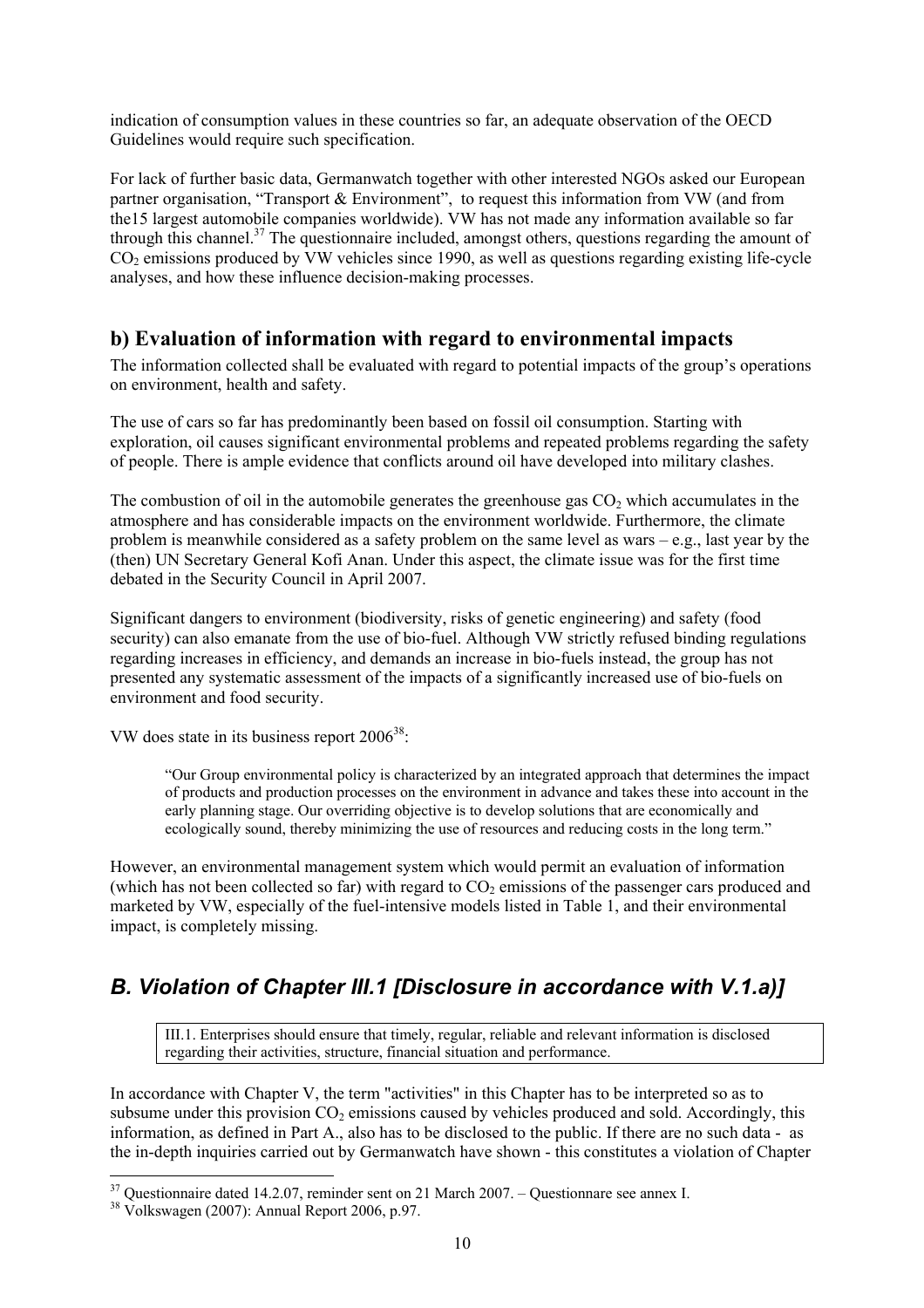III.1. If such information is not published for considerations of confidentiality or other reasons, this at least has to be stated.

# *C. Violation of Chapter V.2.a)*

V. In particular, enterprises should

2. Taking into account concerns about cost, business confidentiality, and the protection of intellectual property rights:

a) Provide the public and employees with adequate and timely information on the potential environment, health and safety impacts of the activities of the enterprise, which could include reporting on progress in improving environmental performance;

## **1. With regard to information on the models in accordance with V.1.a)**

If the view was to be taken that there is no violation of Chapter III.1 with regard to the  $CO<sub>2</sub>$  emissions caused by vehicles produced and sold, or with regard to the specific models, in any case there is a violation of the specific obligations regarding transparency under Chapter V.

None of the publicly accessible reports analysed contains information on the "environment…impacts of the activities of the enterprise [VW]", e.g. with regard to concrete climate impacts of the 12 models mentioned. Thus, the public is not in a position to establish a kind of "carbon footprint", neither with regard to these twelve fuel-intensive models, nor for the group as a whole, i.e. to recognise the impacts of VW's activities on the global climate system. Likewise, there is no information on the relation between the considerable increase in emissions of the fleet sold by VW, and the fuel-intensive models in particular, and the limit for unacceptable environmental impacts – the two-degree limit – established by the EU.

Due to incomplete or missing information on consumption with regard to production in the industrialising countries of Latin America, there is also a violation of Chapter V.2.a) ; for the details, reference is made to the observations under Part A.

In Germany, a violation of Chapter V.2.a) lies in the fact that the application of the labelling obligations has been, and is, irregular. In several subsidiaries, VW has – to our knowledge - not duly implemented the labelling obligation<sup>39</sup> which it previously had delayed. Initially, the labelling had simply been "forgotten". A particular criticism is that fuel consumption data had been printed in white characters on transparent cling film which were practically invisible in the windows of vehicles. Furthermore, VW violated the labelling obligation in advertisements.<sup>40</sup> Thus, adequate and timely information on potential environmental impacts of the group's activities was withheld from the public.

### **2. With regard to general information on the impacts of passenger car / road transport on the climate**

The Guidelines generally oblige enterprises to make a contribution to sustainable development and to record their activities as well as impacts in a global context. In this sense, a broad interpretation has to be given to Chapter V.2.a) which has to be considered as a prohibition of calculated misinformation or deception of the public.

 $39$  Further observations on the delay of the labelling obligation under Chapter M.

<sup>40</sup> Deutsche Umwelthilfe (DUH): DUH-Hintergrund zur Pressekonferenz am 26.10.05. (DUH background for the press conference on 26.10.05)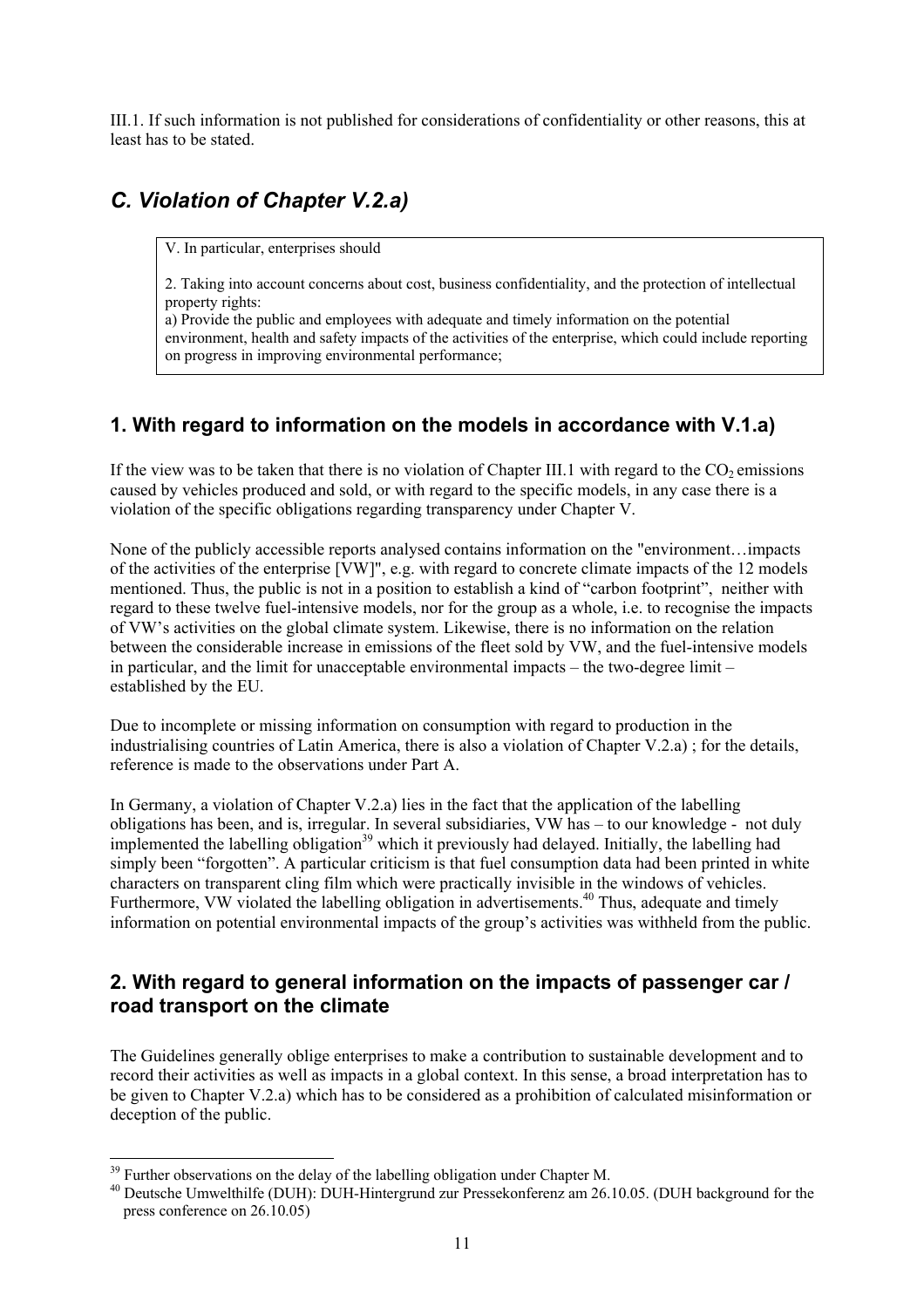This also becomes clear in the *Commentaries*:

"35. Information about the activities of enterprises and associated environmental impacts is an important vehicle for building confidence with the public. This vehicle is most effective when information is provided in a transparent manner and when it encourages active consultation with stakeholders such as employees, customers, suppliers, contractors, local communities and with the public-at-large so as to promote a climate of long-term trust and understanding on environmental issues of mutual interest.."

The objective of the Guidelines here lies in building a "climate of trust"; from this it follows that it is a violation of this guideline to withhold information or express it in a misleading way.

Furthermore, VW is blamed for having disseminated misleading and incorrect information, mainly via associations (VDIK, ACEA, VDA) of which it is a member (in some cases represented by individual subsidiaries).

### **a) ACEA voluntary commitment**

This applies to the implementation of the voluntary commitment via the European umbrella association ACEA. In 1998, the automobile manufacturers associated via ACEA, including VW, committed themselves to achieve a  $CO<sub>2</sub>$  emission target of  $140g/km$  on average per fleet by the end of 2008.<sup>41</sup> The initial value was between 185-187g/km<sup>42</sup>, the present average of all companies is at 161g/km, with VW's being slightly higher.<sup>43</sup> In view of the current strategy and range of products, it is not apparent how VW wants to achieve the value of 140g/km in the remaining two years. Nonetheless, statements made by the VW group itself and by the associations which, amongst others, represent VW or parts of the group, aim at making the public believe that, firstly, the value can be achieved by 2008, i.e. that the automobile industry including VW will meet its commitment; and that, secondly, VW made a huge contribution to this result.<sup>44</sup>

### **b) Other cases (VW directly)**

Although the EU Commission always wanted to introduce average targets for the entire fleet, and not individual targets for different models, VW – together with other German automobile companies – systematically and deliberately arouse the public impression that individual targets had been suggested.<sup>45</sup>. Amongst others, there is an open letter to the EU Commission dated 26 January 2007<sup>46</sup> which was publicly presented e.g. via (the Sunday newspaper) *Bild am Sonntag.*

Like numerous other media, also (the weekly) *Spiegel* thereupon reported incorrectly that the Commissioner for the Environment argued for a legal maximum of  $CO<sub>2</sub>$  emissions per kilometre. This is contradictory to the fact that 120g never had been envisaged by the Commission as an absolute maximum for each model, but as an average target for the entire car fleet.<sup>47</sup>

<sup>&</sup>lt;sup>41</sup> ACEA (1998): ACEA Commitment on  $CO<sub>2</sub>$  emission reductions from new passenger cars in the framework of an environmental agreement between the European Commission and ACEA.

<sup>&</sup>lt;sup>42</sup> EU Kommission (2006): Sechster Jahresbericht über die Wirksamkeit der Strategie KOM(2006) 463 final.<br>http://eur-lex.europa.eu/LexUriServ/site/de/com/2006/com2006 0463de01.pdf

 $\frac{13}{13}$  Capital (2007): Vorabmeldung für das "Capital" 03/2007 vom 15.01.07.

http://www.capital.de/div/100005642.html

<sup>&</sup>lt;sup>44</sup> For more details, see Annexes II and III

<sup>45</sup> Corporate Europe Observatory (CEO) (2007): Car industry flexes its muscles, Commission bows down. Briefing paper. http://www.corporateeurope.org/carlobby.html

 $46$  ebd.

<sup>&</sup>lt;sup>47</sup> "The final EU target, agreed by heads of state and government, is to reach an average CO2 emission figure of 120 g/km for all new passenger cars by 2010." Euractiv (2006): Commission to get tough with carmakers on CO2 cuts. http://www.euractiv.com/en/environment/commission-get-tough-carmakers-co2-cuts/article-157309.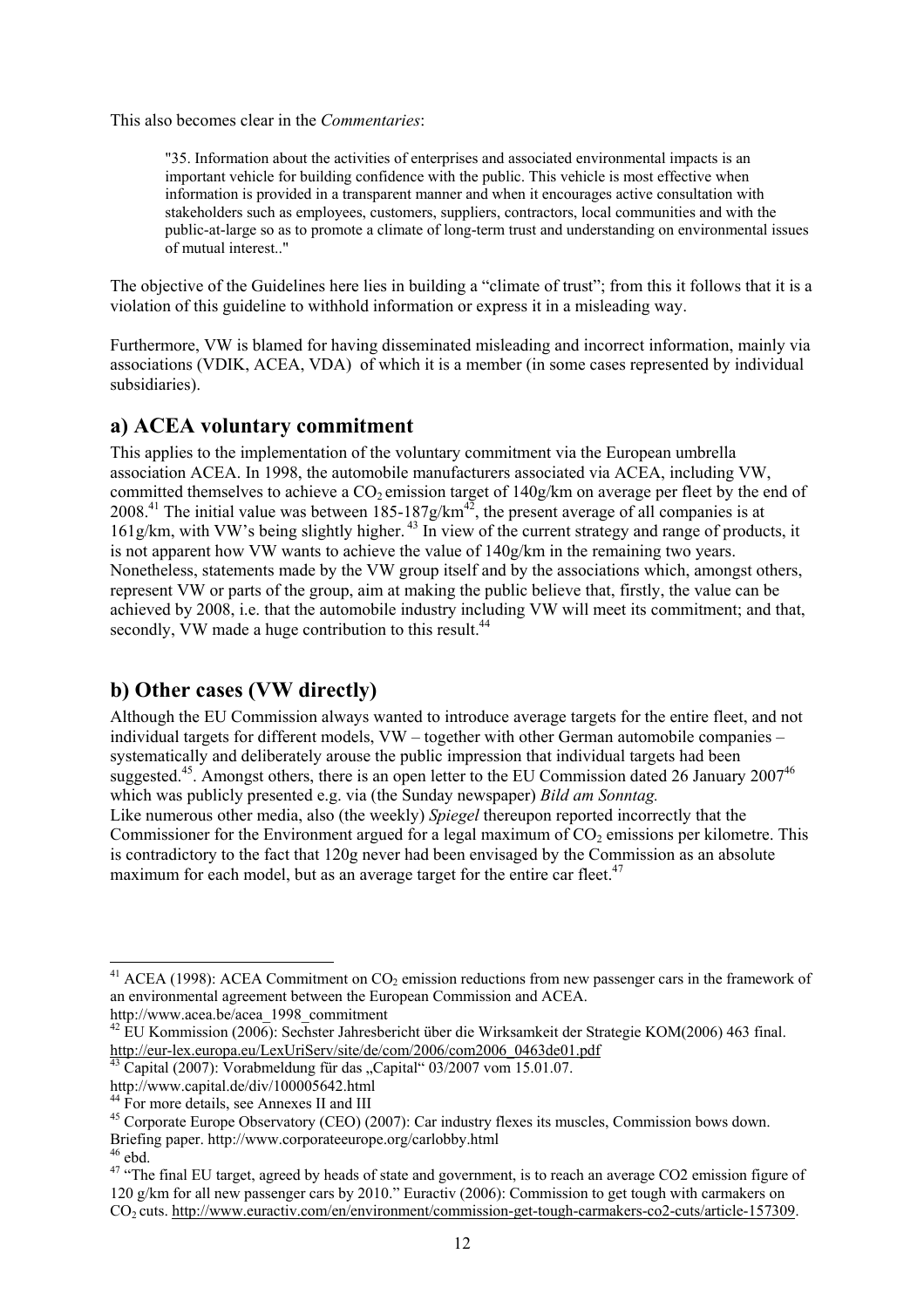Furthermore, it has repeatedly been argued, also by VW, that new regulations have a disastrous impact on the labour market situation in Germany.48 It can be assumed that this argument in particular helped to prevent politicians from introducing a strict and binding regulation. A strict consumption limit which also applies to all competitors, should, however, be understood as a contribution to make the German automobile industry more competitive worldwide, thus safeguarding jobs in the long run.

During the shareholders' meeting on 19 April 2007, Mr. Winterkorn, chairman of the VW board, expressly did not contradict a shareholder who called upon the group to "free themselves from the  $CO<sub>2</sub>$ lie". Winterkorn reacted to the shareholder's statement by saying "I do not contradict you", thereby actively supporting what had been said<sup>49</sup>.

## **c) Disinformation via associations**

Via its memberships in associations, VW is also responsible for presentations and publications by various automobile associations. Reference here is made especially to the latest arguments presented by VDIK, VDA and ACEA, which have massively contributed to public disinformation. Further details on the argumentation in this context are included in Annex III.

VDIK (Association of International Vehicle Manufacturers), whose members include the two VW subsidiaries Seat and SkodaAuto Deutschland, has rarely published adequate and timely information, but rather made statements which deliberately try to cover up the significant impact of individual road transport on global climate change. A press release published by VDIK on 14.03.2007 may serve as an example. The main argument of the statements made in this press release was that the contribution of individual road transport towards man-made climate change can be neglected in comparison to the annual amount of natural CO<sub>2</sub> emissions..<sup>50</sup> Similar chains of arguments and disinformation are also brought forward by the German VDA (association of the automobile industry). By indicating arbitrary time periods, concealing important trends and making unsustainable data qualifications, it presents the development of  $CO<sub>2</sub>$  emissions by the German automotive industry in such a positive way that this must be regarded as undermining "adequate and timely information on the potential environment [...] impacts of the activities of the enterprise [and] [...] progress in improving environmental performance".

The information policy adopted by ACEA, the European Automobile Manufacturers' Association, is not in conformity with the OECD Guidelines either. ACEA misrepresents the reasons for potential non-compliance with the voluntary commitment in order to prevent further (legal) regulations.<sup>51</sup>

In summary, it has to be stated that VW does not ensure that "adequate and timely information on the potential environment impacts of the activities of the enterprise" is made available, but that it camouflages - by its own statements and those made by the associations - the actual impacts of transport (including the vehicles produced and marketed by VW) on the climate in order to prevent binding regulations aimed at consumption reduction.

# *D. Violation of Chapter VII.4*

VII. When dealing with customers, the enterprises should act in accordance with fair business, marketing and advertising practices and should take all reasonable steps to ensure the safety and quality of the goods or services they provide. In particular, they should: Not make representations or omissions, nor engage in any other practices, that are deceptive, misleading, fraudulent, or unfair;

l  $48$  ib.

<sup>&</sup>lt;sup>49</sup> Personal notes taken during VW general shareholder meeting on 19.04.2007; the official minutes have not yet been published.

<sup>&</sup>lt;sup>50</sup> More details on this: Annex III to OECD complaint.

<sup>51</sup> More details on this: also Annex III.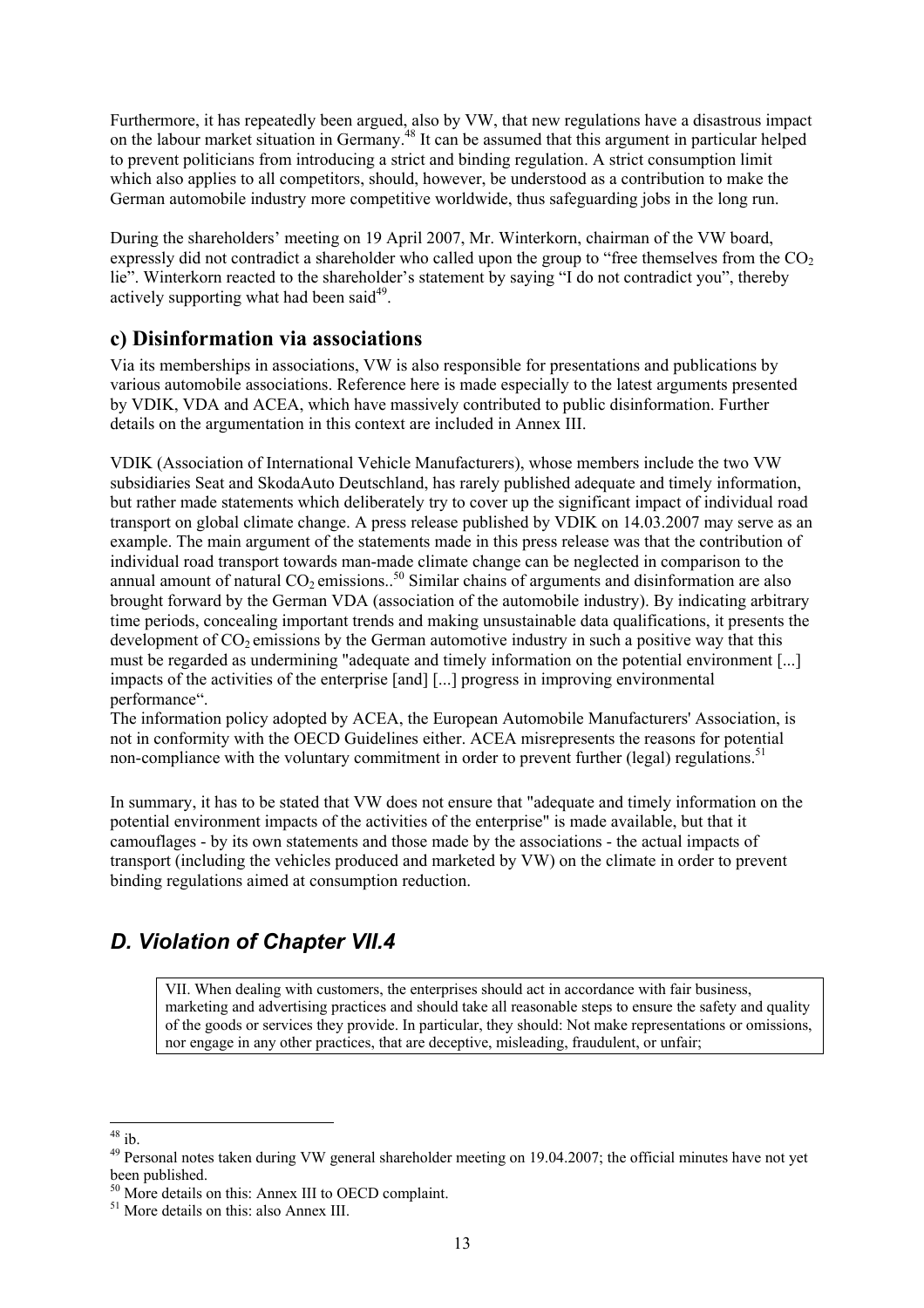The practices listed as violation of Chapter V.2.a) also constitute a violation of Chapter VII.4. In particular, the half-hearted implementation of the labelling obligation by VW, e.g. by indicating fuel consumption in practically invisible white characters on transparent cling film, is a form of misleading representation. The previous non-indication of consumption data has to be considered an omission in accordance with Chapter VII.4.

The activities mentioned under Part C.2 ,furthermore, have to be regarded as misleading representations - both by VW itself and via its membership in associations - and thus likewise constitute a violation of Chapter VII.4.

# *E. Violation of Chapter V.1.b)*

## **1. Violation**

V. In particular, enterprises should:

1. Establish and maintain a system of environmental management appropriate to the enterprise, including:

*b*) Establishment of measurable objectives and, where appropriate, targets for improved environmental performance, including periodically reviewing the continuing relevance of these objectives;

VW violates the obligation to establish and maintain an environmental management system in the framework of which "measurable objectives" or specific "targets" can be established for the models listed in Table 1 in Part A. with regard to the  $CO<sub>2</sub>$  emissions of these vehicles. With regard to the larger meaning of environmental management system (see under A.), this requirement does not only apply to the production of the vehicles, but also to their use.

In fact, the group has established neither global nor specific targets for the reduction of  $CO<sub>2</sub>$  emissions during the entire life cycle of the vehicles marketed, especially for the models listed in Table 1.

## **2. Reasons**

Under Chapter V.1.b) of the Guidelines, amongst others, verifiable targets for the reduction of  $CO<sub>2</sub>$ emissions shall be established for the whole group or for the specific models listed in Table 1 with regard to the sales countries. In order to actually be geared to the *impacts* of the business activities or to aim at improved environmental performance, these targets would have to be established worldwide, taking into account the driving conditions and assumed road behaviour in the relevant countries. Furthermore, the targets would have to be reviewed periodically. No such specific target by VW has been known so far, and thus, no review of such targets has taken place either.

The above mentioned questionnaire (Annex 1) offered the possibility to disclose such targets. VW has not made use of this option. VW neither commented on the precise definition of the target to reduce CO<sub>2</sub> emissions of new cars, nor on when and whether these emission data have been established by model, country, region or company, or how they have been reviewed. Nor did the company specify whether it demands from its supply and service chain to support VW in achieving reductions, e.g. by reductions on their part or through advertising campaigns.

In its environmental policy adopted in 1995, the VW group very generally formulated targets for environmental activities by its brands and companies.<sup>52</sup> In the preamble it says:

"The Volkswagen Group develops, manufactures and markets motor vehicles worldwide with the aim of safeguarding personal mobility. The company accepts responsibility for the continuous improvement

l  $52$  Volkswagen: Sustainability. Strategy. Environmental Policy of the Volkswagen-Group: http://www.volkswagenag.com/vwag/vwcorp/content/en/sustainability\_and\_responsibility/strategy\_of\_sustainab ility/sustainability\_management/environmental\_policy.html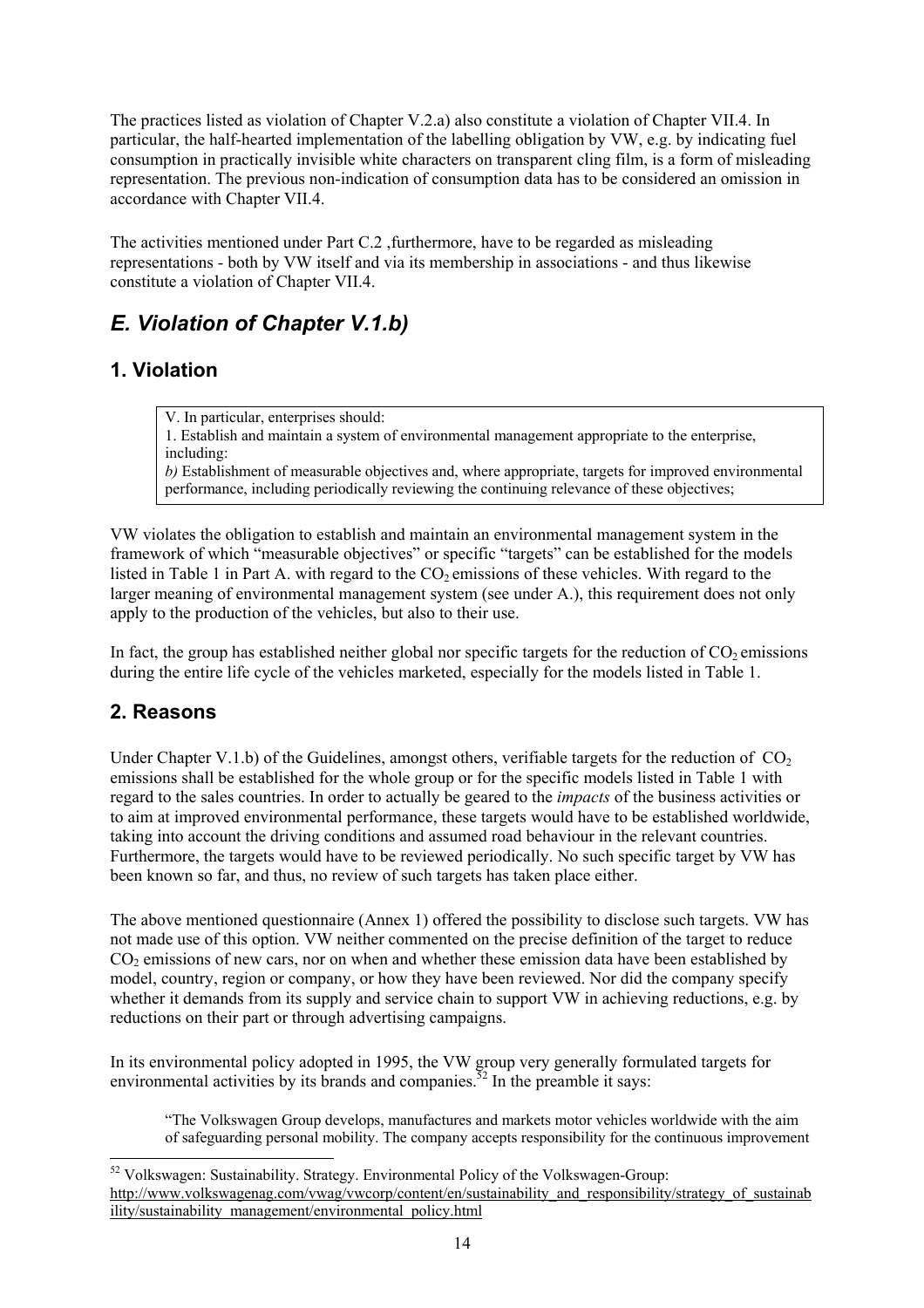of the environmental compatibility of its products and for the increasingly conservative use of natural resources. Accordingly, the Volkswagen Group makes environmentally efficient, advanced technology available worldwide. At all its corporate locations, the Group works hand-in-hand with society and policy-makers to shape a socially and ecologically sustainable development process."

However, measurable targets for  $CO<sub>2</sub>$  emissions have not been established.

The target of  $CO<sub>2</sub>$  reduction is mentioned on the VW website in several places, e.g. in "The Volkswagen Fuel and Powertrain Strategy". Though the company here presents visions of propulsion without fossil fuel, and develops strategies on how to achieve these (which Germanwatch welcomes in principle, as long as they are not in conflict with food security or e.g. the conservation of rain forest, or cause other environmental problems), these targets are not formulated in a binding, or verifiable way, and especially without specifying measurable interim targets, and thus are not in conformity with the Guidelines. In this strategy, VW itself assumes that the development of a propulsion technology based on hydrogen and fuel cell needs at least another three decades in order to actually go into mass production, and states:

"Oil-based fuels such as petrol and diesel will continue to dominate mobility for many years to come. So it is imperative for them to undergo continual development."<sup>53</sup>

Such an improvement - which is related to a reduction of  $CO<sub>2</sub>$  emissions, comes about through concrete, measurable targets and a regular monitoring of the same, and which is verifiable - is not perceptible to us.

It was interesting for us to hear the announcement made by VW in April 2007, referring to its car fleet in China, "to reduce by 20 percent the consumption and emissions of the cars offered for sale by 2010". We aim at verifying the substance of this statement in the framework of the proceedings. We also observe a lack of measurable targets, and a periodical revision thereof, with regard to the approaches which are envisaged in the Sustainability Report 2005/06 as individual measures under the objective to "Reducing  $CO<sub>2</sub>$  emissions and energy consumption". The fact that the targets and measures do not refer to concrete models and sales countries also impedes measurability. There is no information on a control mechanism. What cannot be measured, cannot be managed, though. The strong trend towards non-compliance with the ACEA commitment (see above) points to the fact that the environmental management system fails in this respect.

# *F. Violation of Chapter III.4 b) [Objectives in accordance with V.1b)]*

V.4. Enterprises should also disclose material information on: *b)* Company objectives;

l

The terms "company objectives" [Chapter III.4.b)] and "measurable objectives" [Chapter V.1.b)] used in the Guidelines do not distinguish between economic and other targets established by a company. Thus, if VW had established targets with regard to V.1.b) and the  $CO<sub>2</sub>$  emissions caused by the models listed in Table 1 ., the company in accordance with III.4.b) would have to disclose them.

<sup>&</sup>lt;sup>53</sup> Volkswagen (2007): Evolution not Revolution. The Volkswagen Fuel and Powertrain Strategy. http://www.volkswagenag.com/vwag/vwcorp/info\_center/en/news/2007/03/0.-bin.acq/qual-DownloadFileList.Single.DownloadFile.0001.File/Evolution%20not%20Revolution.pdf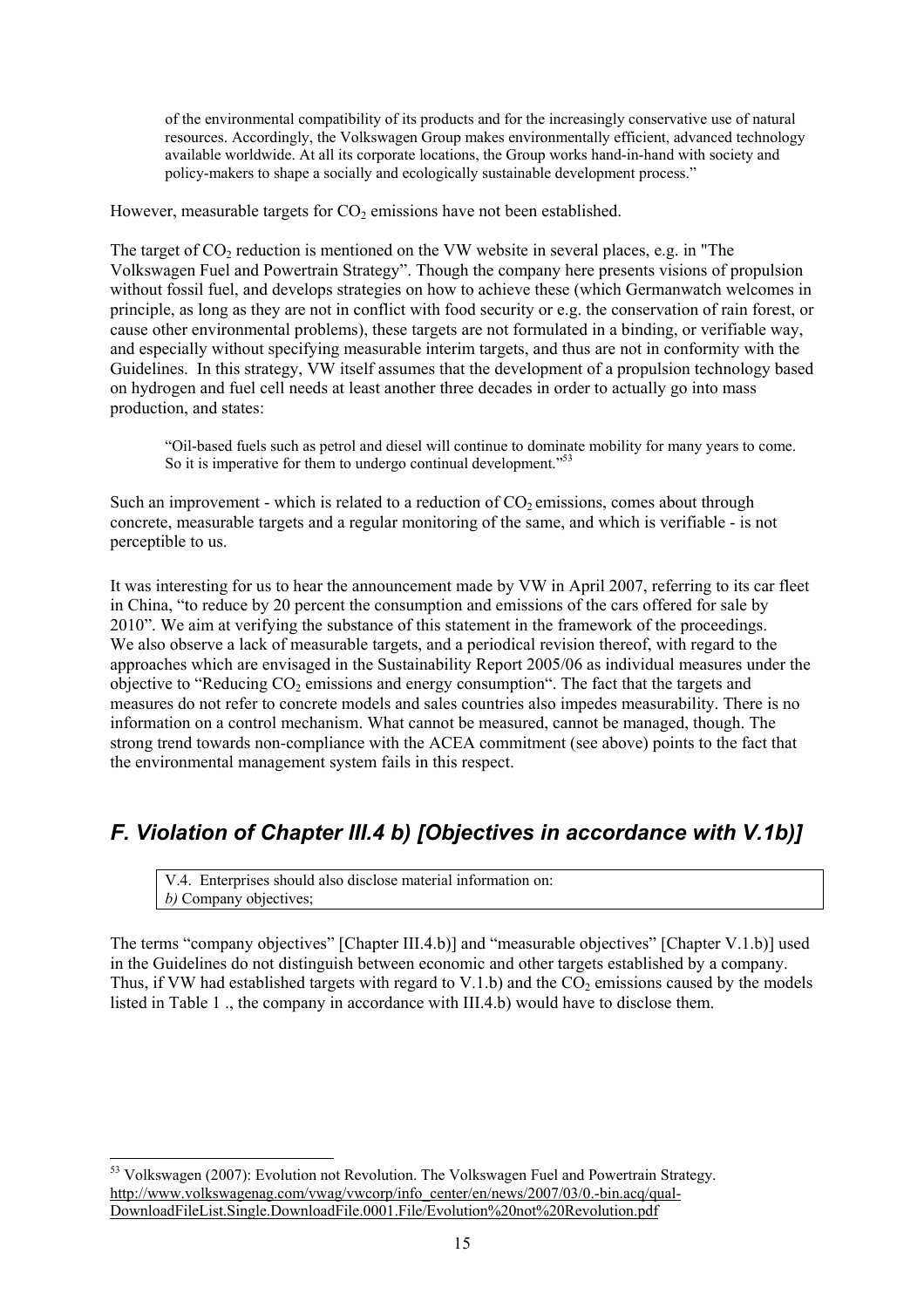## *G. Violation of Chapter V.3*

V. In particular, enterprises should:

3. Assess, and address in decision-making, the foreseeable environmental, health, and safety-related impacts associated with the processes, goods and services of the enterprise over their full life cycle. Where these proposed activities may have significant environmental, health, or safety impacts, and where they are subject to a decision of a competent authority, prepare an appropriate environmental impact assessment.

### **1. Violation**

Chapter V.3 establishes the principle of product responsibility. The *Commentaries* specify:

"36. Normal business activity can involve the ex ante assessment of the potential environmental impacts associated with the enterprise's activity. [...] The *Guidelines* also recognise that multinational enterprises have certain responsibilities in other parts of the product life cycle. [...]

38. The basic premise of the *Guidelines* is that enterprises should act as soon as possible, and in a proactive way, to avoid, for instance, serious or irreversible environmental damages resulting from their activities."

For the models listed in Table 1., VW has not established any life cycle assessment ("assess the foreseeable impacts") which would meet theses requirements (see section 2a below). Accordingly, the "foreseeable impacts" have not been taken into consideration in the company's internal decisionmaking processes (see section 2b below).

### **2. Reasons**

l

The Guidelines' basic premise of precaution emphasised in the *Commentaries* indicates that life cycle assessments of products ("goods") shall serve to assess overall environmental impacts. This responsibility does not end with the sale of the vehicles, but has to include the consequences  $(CO<sub>2</sub>)$ emissions) caused during the use of the product.

### **a) Existence of life cycle assessments**

In its Carbon Disclosure Project report CDP4 (2006), VW writes that the group had introduced the socalled "life cycle assessment" concept in order to determine the exact  $CO<sub>2</sub>$  values caused by its products and services, and thus to increase its environmental efficiency. The results of these "examinations" would regularly be published in the internet.<sup>54</sup> As a result of these studies, the report refers, amongst others, to the Life Cycle Inventory analysis for the Golf A4. When searching for the term "life cycle assessment" under the revised internet address http://www.volkswagenenvironment.de/, some information can be found, but it is disappointing. Under the term "Curriculum Vitae", there is an explicit definition of "life cycle assessment" and a life cycle assessment for the Golf A4 including the data on  $CO<sub>2</sub>$  emissions caused during the product life of the car (see Part A.). This might be in conformity with the Guidelines. However, such analyses are not available for further models, especially not for the fuel-intensive models listed in Table 1 .

VW's "Environmental Report 2003/2004" furthermore states on page 33 that the main reason for the instrument is to prove the recycling quota of old cars. The statements on the life cycle assessment do not refer to the impacts of greenhouse gas emissions by the vehicles produced – in fact, however, the

<sup>&</sup>lt;sup>54</sup> According to VW, the results are published under www.volkswagen-environment.com. This link is incorrect, the right address is www.volkswagen-environment.de.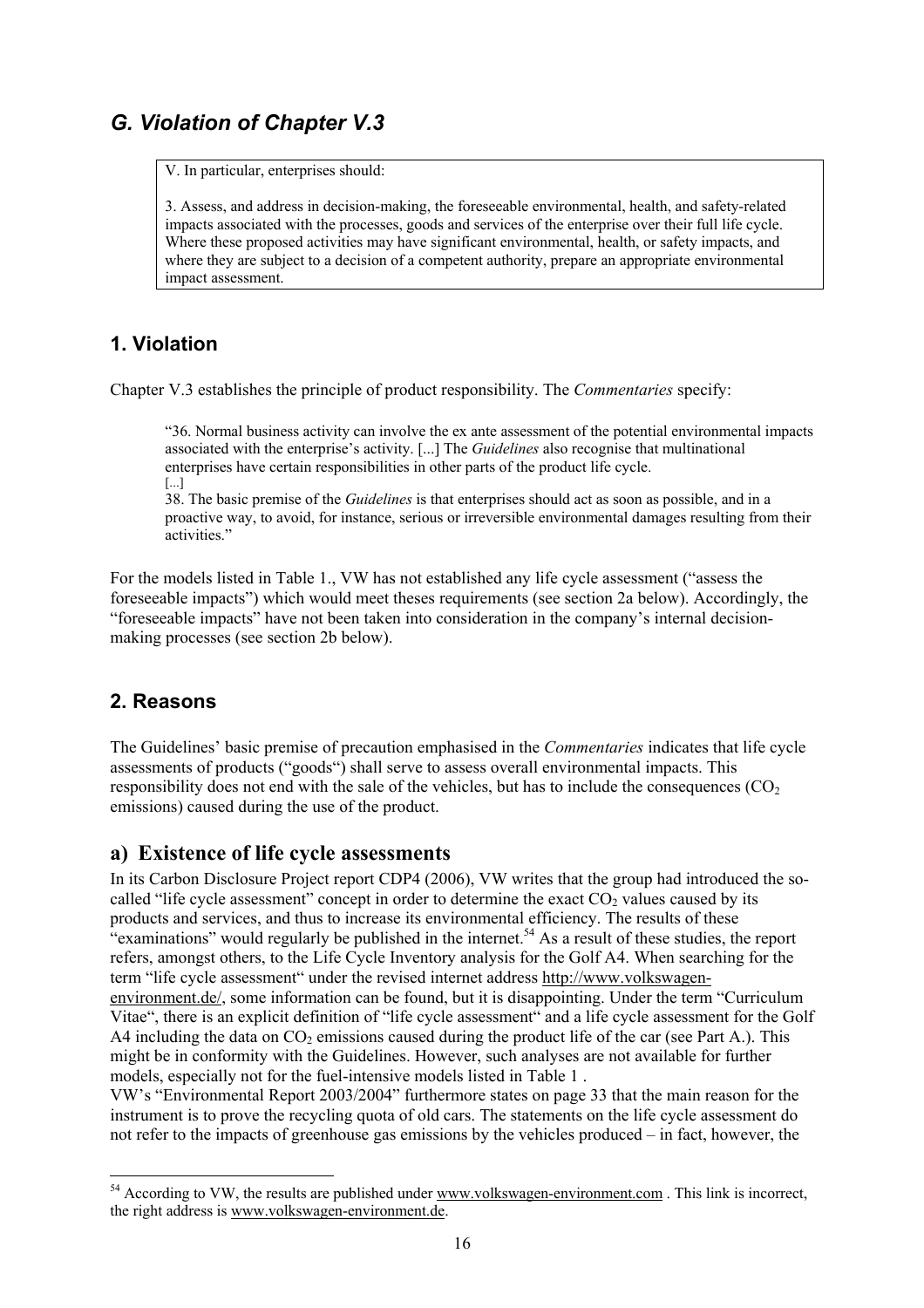requirements differ, depending on whether a product analysis is undertaken with regard to recycling or with regard to globally relevant greenhouse gas emissions.

Accordingly, the existing analysis for the Golf A4 focuses on customary parameters like waste disposal / recycling and harmful substances, and completely omits an impact assessment that would facilitate an evaluation, and which would be required for a meaningful life cycle assessment.

## **b) Consideration of results in decision-making processes**

Chapter V.3 also contains the obligation to address the results of such analyses in the company's decision-making processes. This means, amongst others, the consideration of  $CO<sub>2</sub>$  emissions of these vehicles during their entire product life in the fields of (i) strategy and product development, (ii) marketing and advertisement, (iii) determination of the (customer) target group and (iv) volume of production and delivery, as well as (v) research and development.

Following an evaluation of the publicly accessible sources (business report, CDP report, sustainability report, website)<sup>55</sup>, such a consideration of  $CO<sub>2</sub>$  emissions in decision-making processes (e.g. in the development and realisation of models) was not found. Therefore VW was given the opportunity, by means of the above-mentioned questionnaire, to show how this obligation is met. We have not received an answer to this so far. In so far as there are no useful analyses, no results could have been taken into consideration; thus, this obligation has been violated as well. However, conclusions can be drawn from VW's general behaviour on the different markets. Based on the above-mentioned business areas and activities (i) to (v), annex IV describes business practices of VW which in detail prove a violation of the OECD Guidelines especially with regard to guideline V.3.

## *H. Violation of Chapter III.1 (Information on life cycle assessments and their consideration)*

As far as life cycle assessments have been undertaken, these are not accessible to the public – except for the case mentioned. Just as little has been disclosed in respect of concrete consideration in decision-making processes, so that with regard to the data and information in Chapter V.3, Chapter III.1 of the Guidelines has been violated.

## *I. Violation of Chapter V.2.a) (Information on life cycle assessments and their consideration)*

As far as life cycle assessments have been undertaken, these are not accessible to the public – except for the case mentioned. Just as little has been disclosed in respect of concrete consideration in decision-making processes, so that with regard to the data and information in Chapter V.3, chapter V.2.a of the Guidelines has been violated.

# *J. Violation of Chapter V.6.a)*

This paragraph of Chapter V.6. puts the precautionary principle into practice and calls upon enterprises to continually seek to reduce negative environmental impacts caused by their business operations.

l 55 Volkswagen (2007): Geschäftsbericht (business report) 2006. http://www.volkswagen-ir.de/; CDP4-Bericht (report)(see above), Nachhaltigkeitsbericht (sustainability report) 2005/06 to be downloaded from http://www.volkswagen-nachhaltigkeit.de/nhk/nhk\_folder/de/zum\_bericht.extended.html and the website: http://www.volkswagen-umwelt.de/ und www.volkswagen.de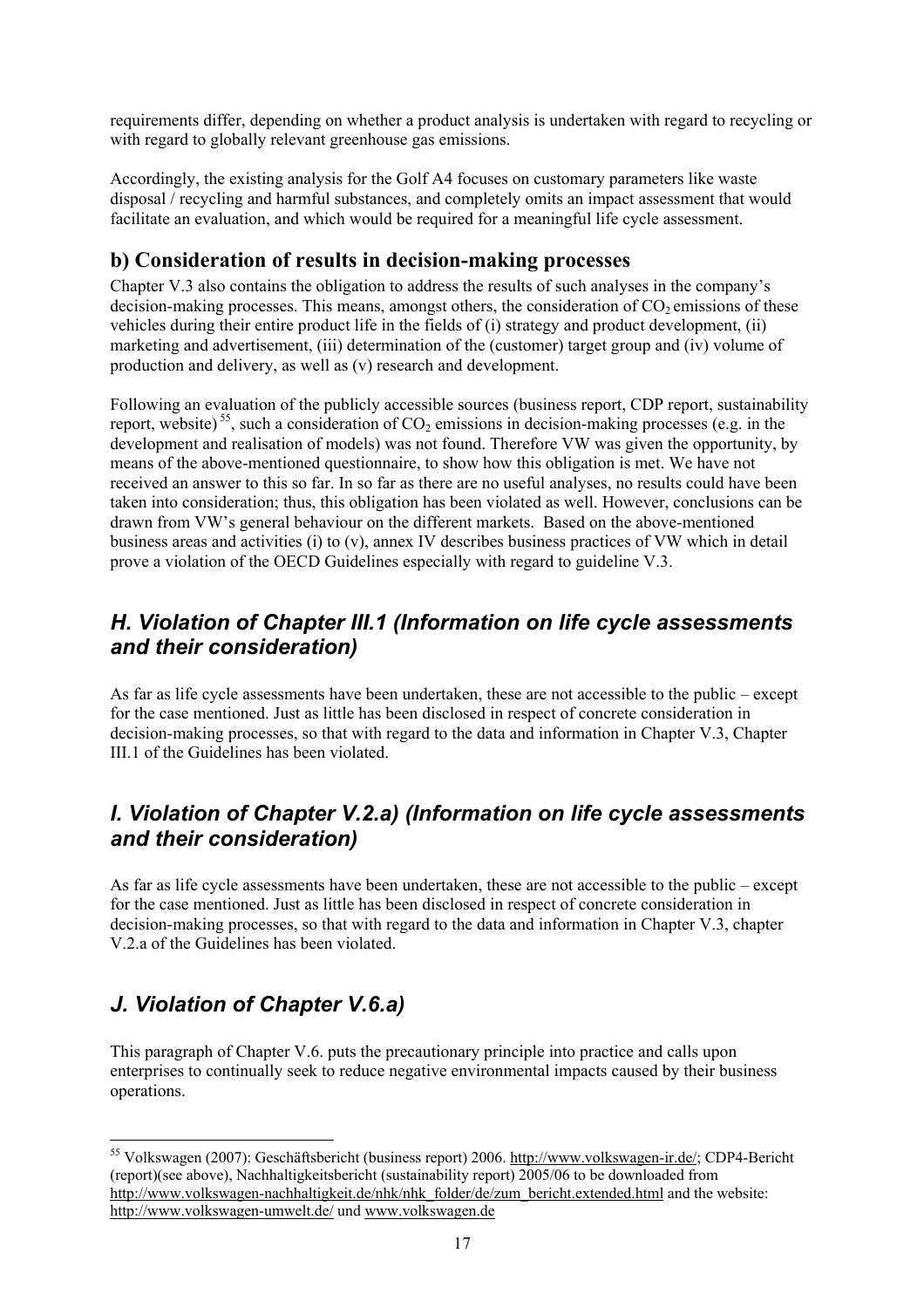V. 6. In particular, enterprises should [...] continually seek to improve corporate environmental performance, by encouraging, where appropriate, such activities as: *a)* adoption of technologies and operating procedures in all parts of the enterprise that reflect standards concerning environmental performance in the best performing part of the enterprise;

On the one hand, this guideline aims at using the same good procedures in all production countries, i.e. that production shall be environmentally sound according to the state of the art in the broadest sense. This kind of "equal treatment" is considered one of the main objectives of the Guidelines which are applied in a range of countries where greatly diverse legal protection requirements (emission control, waste processing etc) are in force. In this case, the guideline has to be interpreted to the effect that fuel-saving models have to be manufactured in all countries, and not only in countries where pertinent legislation is in force, or which can exert political pressure on the company. With regard to various industrialising countries, this at least is not the case and thus constitutes a violation of the OECD Guidelines:

- In Brazil, for example, seven of the models produced there (including Gol listed in Table 1) consume more than 13.8 l/100km, and the most fuel-saving model still consumes 7.3 l/100km.<sup>56</sup> In Brazil, the Fox 1.0 8V consumes 15.5 litres of regular-grade petrol, whilst a comparable Fox 1.4 16V in Germany consumes just 6.7 l of super. The Golf 1.6 consumes 14 litres of regular-grade petrol in Brazil, but only 7.1 litres of super in Germany. The Gol 1.6 manufactured in China uses 6.1 l of regular-grade petrol, while in Brazil consumption amounts to 13.8 l.
- The values for Argentina could not be established; since, however, the models produced are similar to those manufactured in Brazil, it can be assumed that consumption is similar, too.<sup>57</sup>

The same applies to the particularly fuel-saving version of Polo Blue Motion: only in Europe is it produced with a low consumption, while the consumption of the versions marketed in many industrialising countries is significantly higher. In Germany, the Polo Blue Motion has a consumption of 3.9 l/100km, while the following data are available for other countries<sup>58</sup>:

- In China, the most fuel-saving Polo version (Polo 1.4.) currently consumes 5.8 l/ 100km<sup>59</sup>. If this model will be marketed in China, as announced in April, the guideline can be complied with at least with regard to Polo Blue Motion and China – its introduction, however, still depends on the availability of diesel of a significantly improved quality in China.
- In South Africa, the most fuel-saving Polo version (Polo Classic 1.4 TDI) consumes 4.4 l, and thus likewise more than Polo Blue Motion.
- In Brazil, the only Polo listed (Polo 1.6) consumes even 14 l of regular-grade petrol per 100 km. The corresponding model in Germany (Polo 1.6 16V) has a consumption of 6.9 l of super.

With regard to automobile production, the term "part of the enterprise", however, should not be understood as geographic reference only. There should also be a comparison of the various models produced within the enterprise with regard to their environmental performance. For the time being, VW uses new and climate-friendly technologies very selectively, and by no means for all models (e.g. Blue Motion, where so far only the version for Polo is on sale, while that for Passat is to be launched in June $^{60}$ ), although the board of directors announced already in March 2006 that a Blue Motion version should be available for each model $61$ . The costs for research and development of these models<sup>62</sup> are very low<sup>63</sup> in comparison to the total expenditure by VW in this area; a more

l <sup>56</sup> auto motor und sport spezial (2007): Autokatalog Modelljahr 2007. S.261 – 267.<br><sup>57</sup> ib.

<sup>&</sup>lt;sup>58</sup> All following data: ib.

 $59$  ib.

<sup>&</sup>lt;sup>60</sup> (Weekly) 'Spiegel' (25.4.2007): Schlichter sparen. (Save more simply) http://www.spiegel.de/auto/fahrberichte/0.1518.479294.00.html

 $h_0$ <sup>61</sup> Volkswagen (2006): Drei-Punkte-Programm zur Nachhaltigen Mobilität (Three point programme on sustainable mobility) . http://www.volkswagen-nachhaltigkeit.de/nhk/nhk\_folder/de/aktuelles/aktuelles/dreipunkte-programm.html

 $62$  According to personal notes taken during the shareholders' meeting 2007. VW has spent 5 million Euro each for the development of Polo Blue Motion and Passat Blue Motion respectively; the official minutes have not yet been published.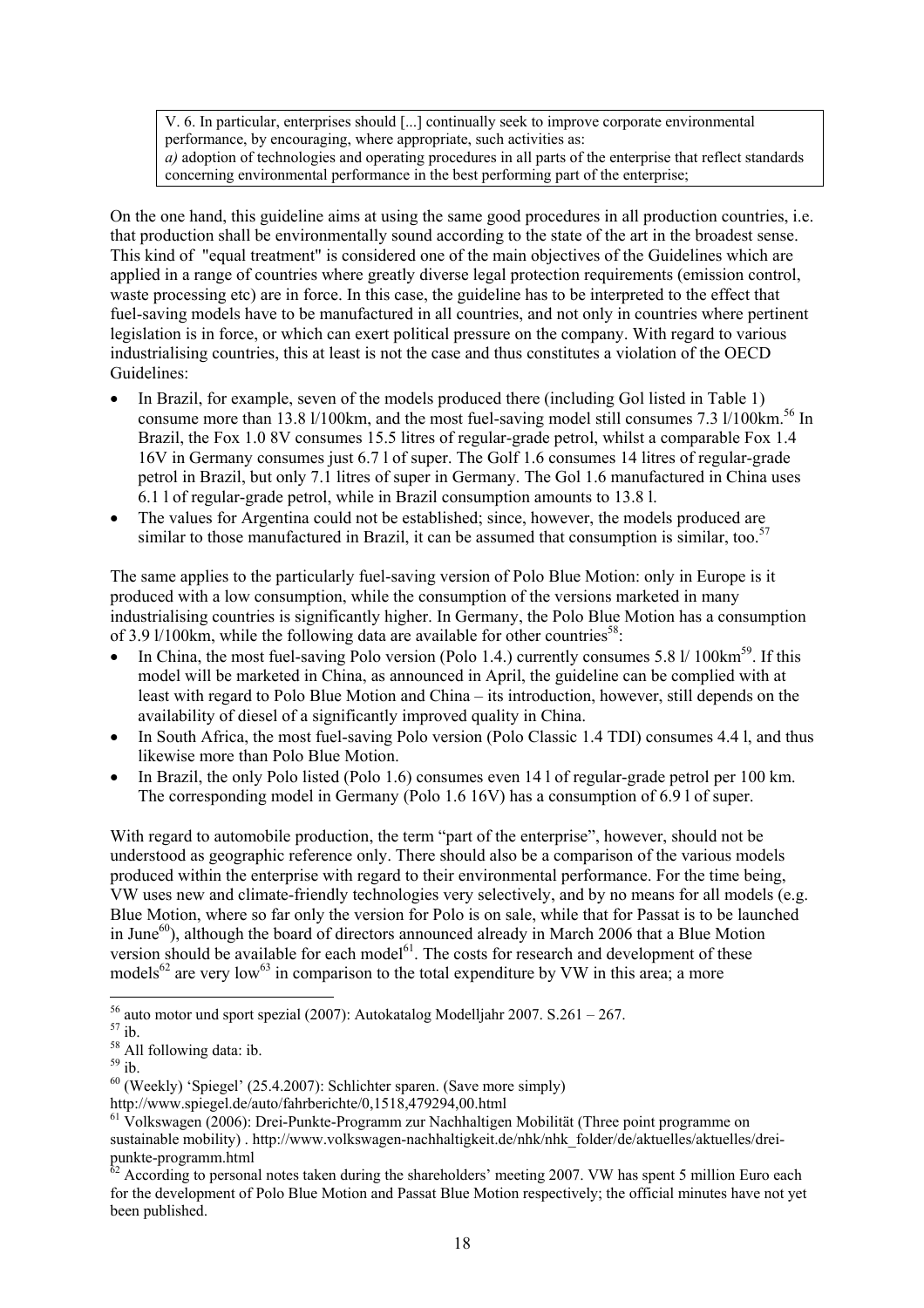comprehensive implementation therefore seems possible, but cannot be seen so far. Thus, VW does not comply with the guideline which requires the adoption, in all parts of the enterprise, technologies and procedures that reflect standards in the best performing part of the enterprise.

## *K. Violation of Chapter V.6.b*

V.6. In particular, enterprises should [...] continually seek to improve corporate environmental performance, by encouraging, where appropriate, such activities as

*b)* Development and provision of products or services that have no undue environmental impacts; are safe in their intended use; are efficient in their consumption of energy and natural resources; can be reused, recycled, or disposed of safely;

This obligation refers both to R&D activities ("development") and to actual production ("provision").

### **a) Development of products**

Considering the models in focus here, it has to be stated that these have been provided by VW, but with regard to their fuel consumption certainly have "undue environmental impacts", i.e. impacts on the global climate system. These vehicles are not "efficient in their consumption of energy" in terms of the guideline. The ratio between the purpose of the product (mobility) and resource use (fuel consumption) is disproportionate, both in comparison to other models and absolutely.

Given the technical feasibility of reduced fuel consumption per kilometre, "undue environmental impacts" have to be assumed with regard to the models listed in Table 1. This term is not defined in the Guidelines, but in view of their sense and the precautionary principle, in this context it has to be interpreted to the effect that enterprises have a "reasonable" obligation to avoid environmental impacts. VW has not complied with this obligation. Firstly, a comparison between the models listed in Table 1, and the technically feasible low fuel consumption of the Passat Blue Motion, shows that even VW itself has produced a model with significantly lower emission values, which nonetheless offers sufficient room for five persons plus luggage. The latter emits 136-137g of  $CO_2/km^{64}$ , whilst, e.g., the Phaeton, which has the same number of passenger seats and comparable luggage room, emits 321g of  $CO<sub>2</sub>/km<sup>65</sup>$ . An emission of significantly more than double the value for a comparable transport performance indisputably has to be considered "undue". Another comparison, which focuses more on the use of the vehicles, also shows an "undue" difference and thus undue impacts: While the VW Sharan, which is designed to meet family requirements by offering sufficient seats and luggage room, emits 218 g of CO2/km on average, and has a minimum consumption of 176g  $(1.9 \text{ TDI})$ , the manufacturer Renault, for example, produces a family car, the Kangoo, which offers even more room for families and nonetheless emits juts 170g/km on average, and offers as its lowest emission model the Kangoo 1,5 dCi 84 PS with 139g/km.<sup>66</sup> Finally, a comparison between the models listed in Table 1 and similar models from the luxury range – which in view of the above comparison are considered undue as such - reveals that VW models have higher and therefore undue emission values. Thus, for example, the Touareg, with an average emission value of 321g/km, is comparable to the Volvo XC90 with a value of 271g/km. Further examples are listed in the Table below:

 $63$  Total development costs spent by the VW group in 2005 amount to 1,432 million Euro according to the Business Report 2006. Thus, development cost for Passat Blue Motion amount to 0.35 percent of VW's total development cost in 2005.

Volkswagen (2006): Business Report 2005. 64

http://www.volkswagen.de/vwcms\_publish/vwcms/master\_public/virtualmaster/de3/modelle/passat/Der\_neue\_P assat/ausstattungslinien/passat\_bluemotion.html

 $^{65}$  Average emission calculated on the basis of DAT Manual 2006 (see above).<br> $^{66}$  Emissiondata taken from DAT Manual 2006 (see above).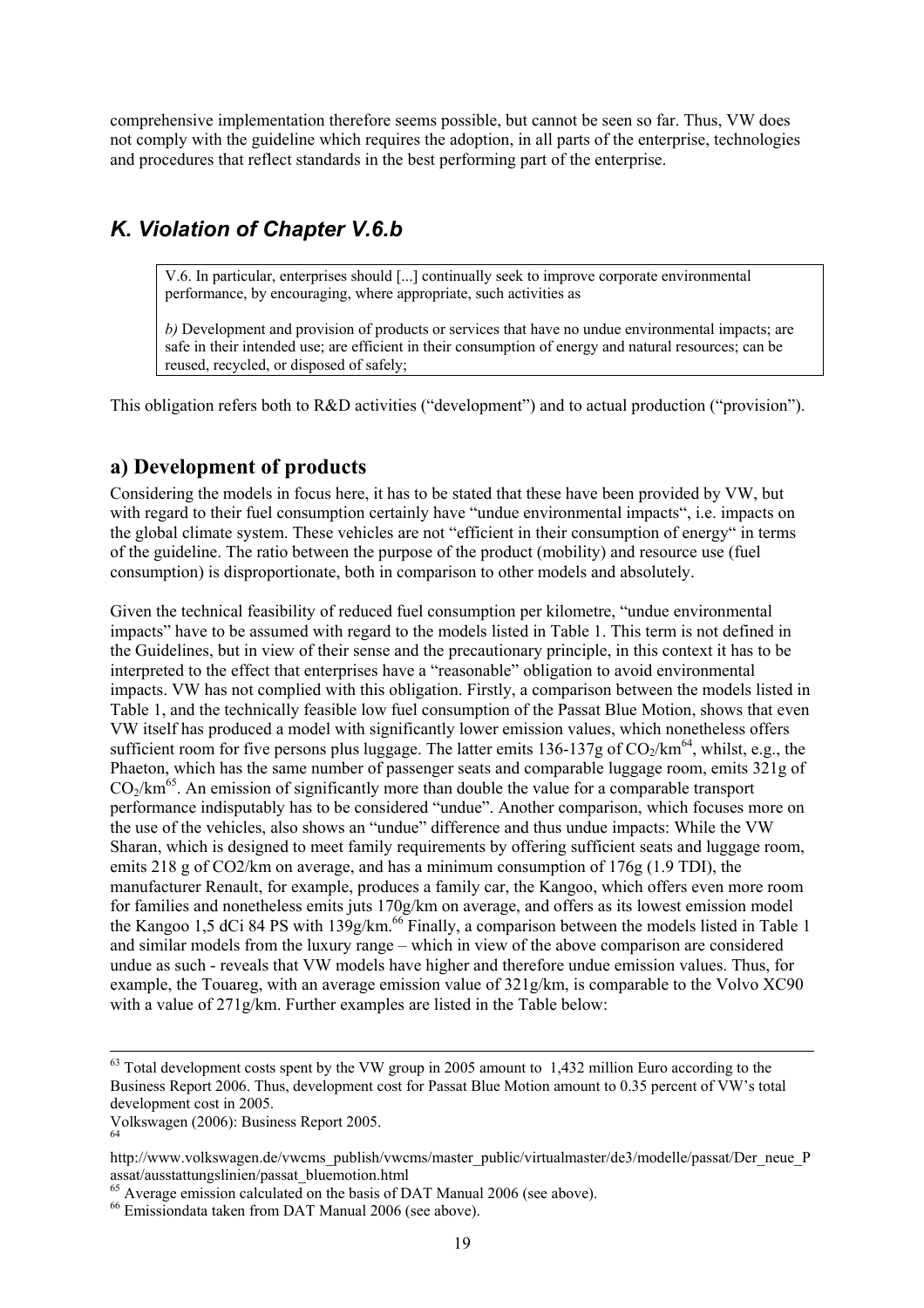#### **Table 2: Fuel-intensive models of Volkswagen AG in comparison with similar models produced by other automobile companies**

| <b>Models by VW</b>                   | Average<br>emissions/car in<br>g/km | Comparable model<br>regarding use | Average<br>emissions/car in<br>g/km |
|---------------------------------------|-------------------------------------|-----------------------------------|-------------------------------------|
| Phaeton                               | 321                                 | Passat Blue Motion                | 136-137                             |
| Sharan                                | 218<br>(lowest value: $176$ )       | Renault Kangoo                    | 170<br>(lowest value: 139)          |
| Model                                 | Average<br>emissions/car in<br>g/km | Similar model                     | Average<br>emissions/car in<br>g/km |
| Touareg                               | 321                                 | Volvo XC90                        | 271                                 |
| Phaeton                               | 321                                 | BMW 7er                           | 263                                 |
| Bentley<br>Continental Flying<br>Spur | 423                                 | Mercedes-Benz S 600               | 340                                 |

Source: compiled by Germanwatch<sup>67</sup>

### **b) Provision of products**

If the introduction of other, more economic models (e.g. Lupo 3L; Polo Blue Motion) is to serve as justification, we want to state here:

In 1999, the VW group launched the Lupo 3L TDI, which, however, due to its limited functionality (three doors, small luggage compartment, little room on the back seats), an elevated purchase price, and a correspondingly long amortization period, did not find many customers, so that production was stopped in 2005. The Polo Blue Motion 2006 was presented in March 2006; it emits 102-108g/km and thus is registered in all environmental lists (VDC, ADAC and DAT Manual on fuel consumption). It has to be considered, though, that this model has a basic price of  $\epsilon$ 15,750, and thus costs  $\epsilon$ 1,400 more than a comparable model. 68 Nonetheless, the demand for the Polo Blue Motion was so great that the vehicle was sold out shortly after its introduction. It is to be expected that many customers will opt for another model if they have to wait up to five months for a new car.<sup>69</sup>

In the field of natural gas, VW also developed two models: the Golf Variant BiFuel (since 2002, no longer produced today  $\frac{70}{2}$  and the Touran (in early 2006). Overall, the VW vehicles with alternative propulsion (i.e. neither petrol nor diesel) represent only 0.2 percent of all VW cars in Germany<sup>71</sup>. In

l

According to VW, the production of the model had already been tripled.."<br><sup>70</sup> http://de.wikipedia.org/wiki/Erdgasfahrzeug (natural gas vehicle)

http://www.kba.de/Abt3\_neu/Fahrzeuge/Bestand/Themen\_jaehrlich\_pdf/B\_Emissionen\_Kraftstoffe\_2007.pdf

<sup>&</sup>lt;sup>67</sup> Emission data: DAT Manual (see above) and for Bentley Continental Flying Spur: see table 1 and for Passat and Polo Blue Motion see above,similar modelse: Wikipedia-Website (see above) – According to Wikipedia: "similar models" are indicated on the pages for the individual models (e.g.

http://de.wikipedia.org/wiki/VW\_Phaeton)

 $\frac{1}{8}$  according to car catalogue p. 305

 $^{69}$  (Weekly) "Zeit" of 22.02.07 http://www.zeit.de/2007/09/Hybridantrieb "Polo Blue Motion ... was already "sold out until May", according to statements from Wolfsburg. VW Sales had been surprised by the great demand"

Finanznachrichten (Financial news) on 04.02.07 http://www.finanznachrichten.de/nachrichten-2007-02/artikel-7691726.asp "Polo Blue Motion with a consumption of 3.9 l, which had been presented in mid-2006 was presently sold out. Custumers who order the car now, would have to wait up to five months for the vehicle.

<sup>71</sup> Kraftfahrt-Bundesamt (Federal Motor Transport Authority) (2007): Statistische Mitteilungen.

Fahrzeugzulassungen – Bestand, Emissionen, Kraftstoffe (Statistical information. Licencing – stock, emissions, fuels). 1. January 2007.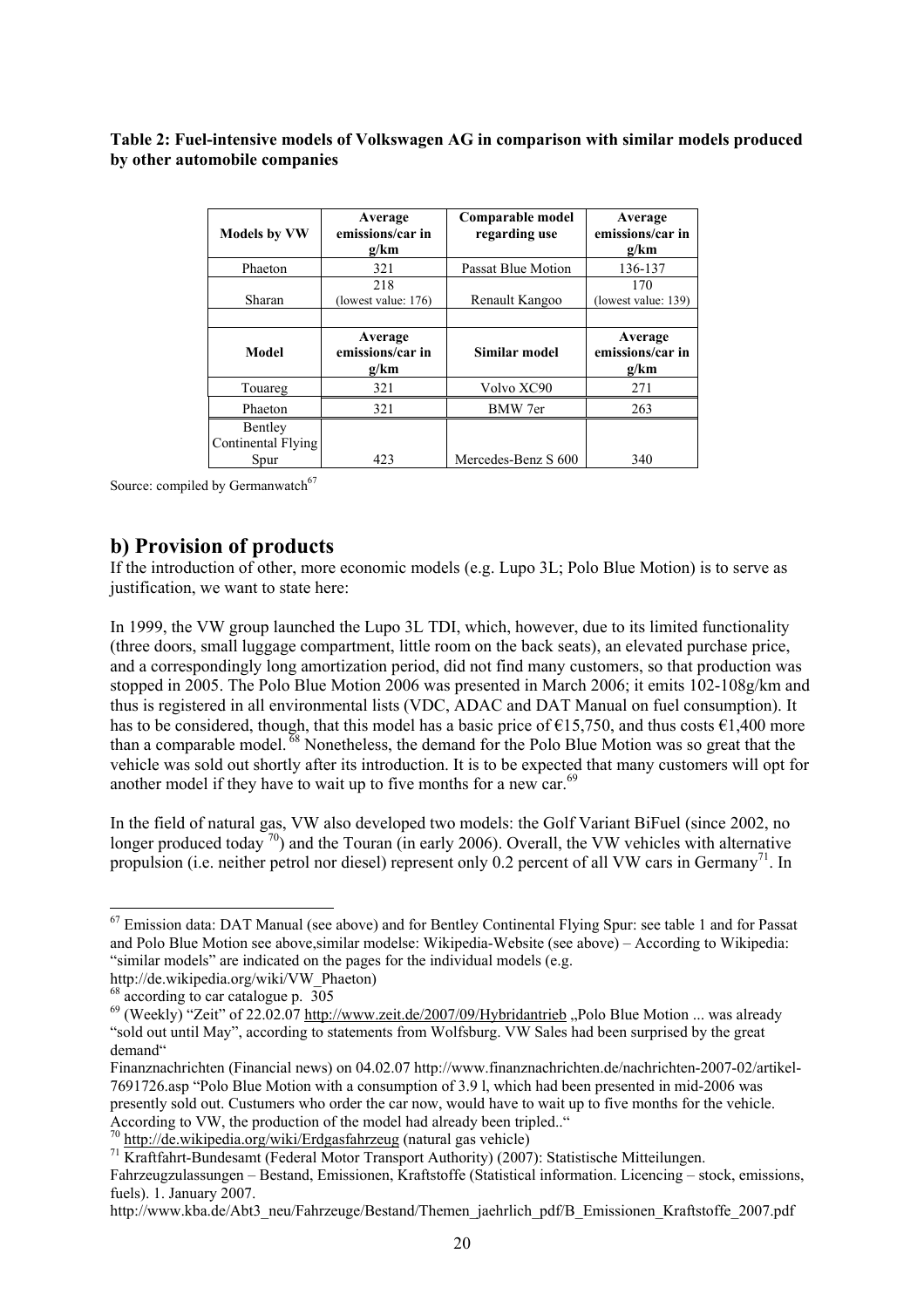view of the proven technical feasibility of reduced fuel consumption, as well as the basic premise of the Guidelines that demands the best possible environmental protection in business operations, VW with these few activities does not comply with the obligation of Chapter V.6.b). In particular, the development and marketing of the fuel-intensive models in focus are contradictory to it.

Though it is true that VW has developed fuel-saving models, the highest percentage of models developed and produced are in the fuel-intensive sector. While 0.12 percent of the models produced consume less than 140g/km on average, just as many (0.13 percent) emit more than 400g/km on average. 72 percent of the models emit more than 170g/km on average and thus are still far above the target value of 140g/km.

#### **Table 3: Percentages of fuel-saving and fuel-intensive models in the total production of VW in 200572**

| Average emissions by<br>the model range in<br>g/km | <b>Number of vehicles</b><br>produced in 2005 | Share in production in<br>percent<br>(total production in<br>2005: 4.817.133 cars) |
|----------------------------------------------------|-----------------------------------------------|------------------------------------------------------------------------------------|
| below 140                                          | 5,742                                         | 0.12                                                                               |
| below 160                                          | 993,500                                       | 20.6                                                                               |
| above 170                                          | 3,469,128                                     | 72                                                                                 |
| above 180                                          | 1,874,241                                     | 38.9                                                                               |
| above 320                                          | 377,336                                       | 7.8                                                                                |
| above 400                                          | 6.263                                         | 0.13                                                                               |

Source: Compiled by Germanwatch<sup>73</sup>

l

Out of the 642 models by VW listed in the DAT Manual 2007, only 63 emit less than 140g/km; this corresponds to 9.8 percent. On the whole, far too few of such fuel-saving models are thus produced, and proportionately many more fuel-intensive models are offered to the customer.

# *L. Violation of Chapter V.6.c*

V. 6. In particular, enterprises should [...] continually seek to improve environmental performance, by encouraging, where appropriate, such activities as:

*c)* Promoting higher levels of awareness among customers of the environmental implications of using the products and services of the enterprise;

Through direct contact with their customers, and through transfer of knowledge, enterprises should contribute to improving their environmental performance. In concrete terms, this means that VW would have to actively inform its customers of environmental impacts, i.e., of elevated  $CO<sub>2</sub>$  emissions per kilometre caused by the models listed in Table 1 in order to encourage them to choose another model. Such activities on the part of VW are not known. In many cases, VW rather advertises these

p.8: Out of the 9,870,876 passenger cars in VW stocks on 01.01.2007 in Germany, only 19,639 cars used alternative fuel.

 $^{72}$  For all models (e.g. Golf, Touareg etc.) the average CO<sub>2</sub> emissions have been calculated according to DAT Manual 2006. Production figures from the VW Business Report 2005 were added for the respective indication (e.g. more than 140g/km) and subsequently related to total production. Models that are not on sale in Germany, and thus are not registered in the DAT Manual (e.g., Gol from Brazil), have not been taken into consideration here. Since there are no detailed production figures for the individual sub-models (and their respective  $CO<sub>2</sub>$ ) emissions), only average values for the emissions caused by the individual models could be taken into consideration here.

<sup>&</sup>lt;sup>73</sup> Production figures: taken from the VW Business Report 2005, emissions caused by the models: Calculated average value from DAT Manual (see above).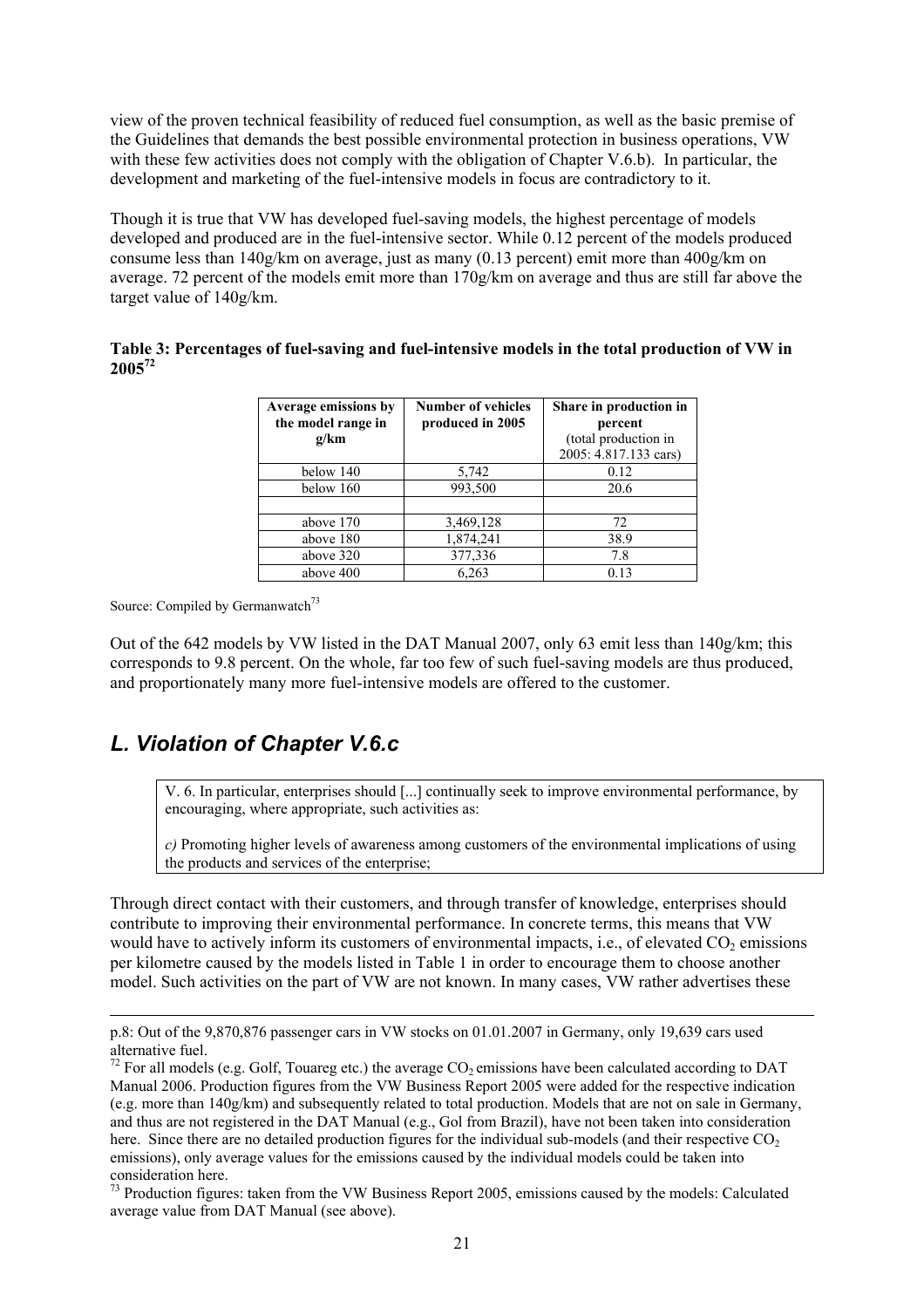models by showing a homely or impressive landscape, asfor example in the Touareg advertisement where the vehicle is placed in the middle of a waterfall landscape<sup>74</sup>, in the advertisement for the New Beetle Cabriolet where a romantic beach scene was used<sup>75</sup>, or in the advertisement for Eos which is shown in front of a green valley landscape with flowering branches looming in the foreground<sup>76</sup>. This kind of advertisement even gives the impression of a close relationship to nature.

An analysis carried out by Friends of the Earth shows that in Great Britain 21.8 percent of car advertisements in renowned English magazines are for vehicles with the highest fuel consumption, 35.8 percent for vehicles with high consumption, and only 3.1 percent for the cleanest cars. 81 of the advertisements related to models manufactured by the VW group. The climate targets for 2008, accepted in the voluntary commitment, are achieved by none of the advertised cars. 26 cause  $CO<sub>2</sub>$ emissions between 140 and 150g/km, while 18 emit between 150 and 170g/km. Almost half of the VW advertisements promote vehicles with a consumption of more than 170g/km, which at the time of the promotion was above average, and the remaining 37 vehicles emit even more – up to  $495g/\text{km}^{77}$ 

According to data collected by BUND, there have hardly been any advertisements for fuel-saving cars in Germany, either. According to an analysis of the car advertisements placed in the weekly *Stern* in 2005, 26 percent focused on speed, 23 percent on convenience, 4 percent on environmental issues, but none on low fuel consumption. In a comparison of advertisements placed in the weekly *Spiegel,* 43 percent focused on speed, 3 percent on environment, and only 2 percent on low fuel consumption.<sup>78</sup> With regard to the VW brand, the VW group is to be criticised for promoting primarily cars with an average consumption of more than 9 litres per 100 km, i.e.  $220g \text{ CO}_2$  per kilometre according to data collected by BUND, while advertisements for the Audi brand promote cars with an average consumption of 10 litres, i.e. approx.  $240g/\text{km}$  in CO<sub>2</sub> emissions<sup>79</sup>.

As for the rest, the same general arguments mentioned already under Part C regarding the violation of Chapter V.2.a) apply here as well, since misleading information on climate change definitely does not "promote higher levels of awareness among customers" regarding the environmental impacts caused by the use of the car models produced and marketed by VW. Furthermore, the statements made in Part C regarding the violation of labelling obligations with a view to fuel consumption likewise apply. Particularly with regard to Latin America, special reference is made to the violation that no indications on fuel consumption are given for the majority of models in Brazil, and for none of the models in Argentina (see Part A.).

# *M. Violation of Chapter V.8*

## **1. Violation**

V. In particular, enterprises should [...]

8. Contribute to the development of environmentally meaningful and economically efficient public policy, for example, by means of partnerships or initiatives that will enhance environmental awareness and protection.

 $74$  Capital (03/2007): Gebaut für die Extreme. Der Touareg. Mehr Touareg denn je S.49.

<sup>&</sup>lt;sup>75</sup> http://www.volkswagen.de/vwcms\_publish/vwcms/master\_public/virtualmaster/de3/modelle/new\_beetle.html<br><sup>76</sup> http://www.volkswagen.de/vwcms\_publish/vwcms/master\_public/virtualmaster/de3/modelle/eos.html<br><sup>77</sup> http://www.

manufacturers) http://www.bund.net/lab/reddot2/pdf/autowerbung0406.pdf – The data refer to all car groups analysed; specific data for VW are not availabe. .

 $79$  ib. and

BUND (2006): Pischetsrieder erhält Offenen Brief vom BUND - VW soll Fahrzeugstrategie ändern.

<sup>(</sup>Pischetsrieder receives open letter by BUND – VW shall change its vehichle strategy.)

http://www.bund.net/lab/reddot2/pressemitteilungen\_5400.htm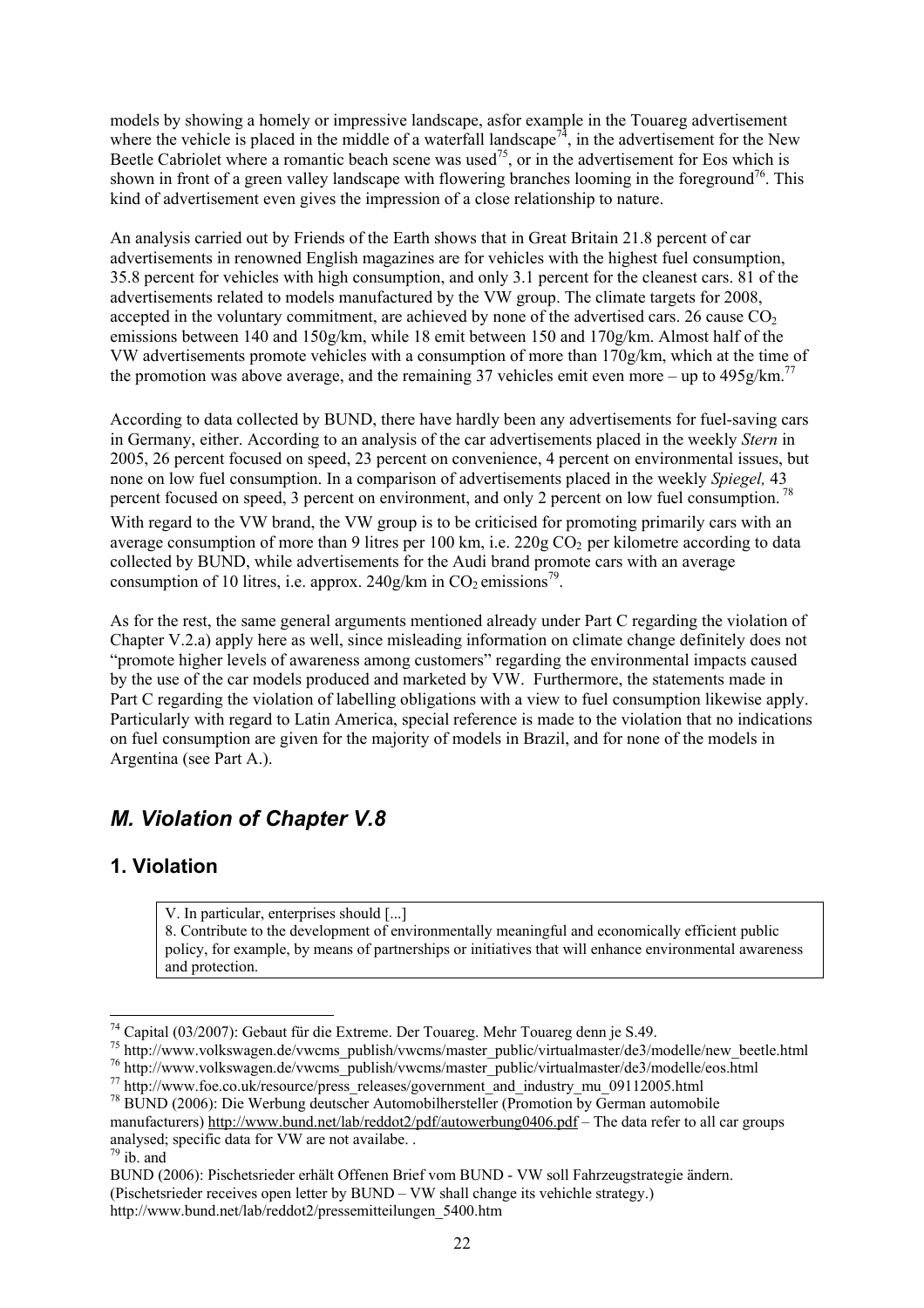This guideline constitutes the interface between the "non-binding" Guidelines and national parameters for corporate operations. In democratic constitutional states, the environmental situation often can only be improved by imposing the same legal framework on all actors. According to the Guidelines, enterprises in this respect have the responsibility not to impede such meaningful and necessary environmental protection measures, or, to be precise, climate protection measures, but to cooperatively contribute to their development. As far as automobile traffic is concerned, it has been foreseeable for years that measures would have to be adopted which efficiently slow down and reverse the growth in emissions in the road transport sector. Accordingly, VW as well would have had to constructively contribute to the development of such policies and measures. VW did not comply with this obligation.

## **2. Reasons**

VW has actively turned against efficient public policy and tried by all means to avert regulations that would have impeded in particular the marketing opportunities of the models listed in Table 1. More detailed evidence is given in Annex V. As "compensation" VW lobbied for European voluntary commitments (ACEA), which, however, evidently will not be complied with by VW. Furthermore, VW has actively aimed at delaying and diluting policies which in their view would have impeded the marketing of fuel-intensive models. These business practices can be observed worldwide (industrialising countries, OECD countries, Germany).

• The extensive lobbying activities against an introduction of consumption limits that VW carried out in China may serve as an example for VW's fight against efficient environmental policies aimed at reducing fuel consumption in industrialising countries. According to our information, VW has massively - though in vain - lobbied against the new Chinese law which in two steps reduces the maximum permitted consumption of passenger cars.

In OECD countries, VW in many cases has stood up against policies concerning consumption limits, and thus the marketing opportunities of the models listed in Table 1A.:

- VW participates in a legal action against the government of California which is to stipulate that new cars may emit significantly less greenhouse gases as from 2009.<sup>80</sup>
- Large enterprises of the German automobile industry, e.g. VW, massively and successfully participated in a campaign in summer 2005 in order to avert a penalty tax for fuel-intensive luxury vehicles planned by the French government. On the European level as well, VW has actively fought against binding regulations. Thus, enormous pressure was exerted on the German government in 1997/1998 in order to avoid a European guideline. Instead of this, the ACEA voluntary commitment was announced in 1998, which however - as mentioned earlier - is not complied with, either in general or by VW in particular. Still today, the umbrella organisation ACEA continues to try to avoid any kind of regulation.<sup>81</sup> German companies, including VW, likewise have been lobbying against a regulation on the EU level during the past few months. In particular through a letter published in (the Sunday newspaper) *Bild am Sonntag* in January 2007, the executive chairmen of German enterprises, including Mr. Winterkorn, argued against the introduction of a binding EU-wide maximum limit for  $CO<sub>2</sub>$  emissions.
- In Germany, VW has delayed and watered down the implementation of the EU guideline on labelling obligations for fuel consumption of new passenger cars. $82$
- Currently, a lobby campaign is carried out against progressive road tax in Germany<sup>83</sup>. The automobile companies support a linear road tax which, however, would unduly privilege the fuelintensive models<sup>84</sup>

<sup>&</sup>lt;sup>80</sup> For more details, see Annex V.

<sup>&</sup>lt;sup>81</sup> More details including references in Annex V on lobbying.<br><sup>82</sup> DUH (2005): Press conference of 11.1.2005.

<sup>&</sup>lt;sup>83</sup> Especially, VDA is very active here, e.g. VDA (2007):  $CO_2$ -Minderung im deutschen Verkehrssektor – Eine Zwischenbilanz."  $(CO<sub>2</sub>$  reduction in the German traffic sector – an interim balance)

http://www.vda.de/de/co2\_klimaschutz/broschuere/files/CO2-Minderungen\_im\_dt\_Verkehrssektor.pdf 84 For more details see Annex V Lobbying.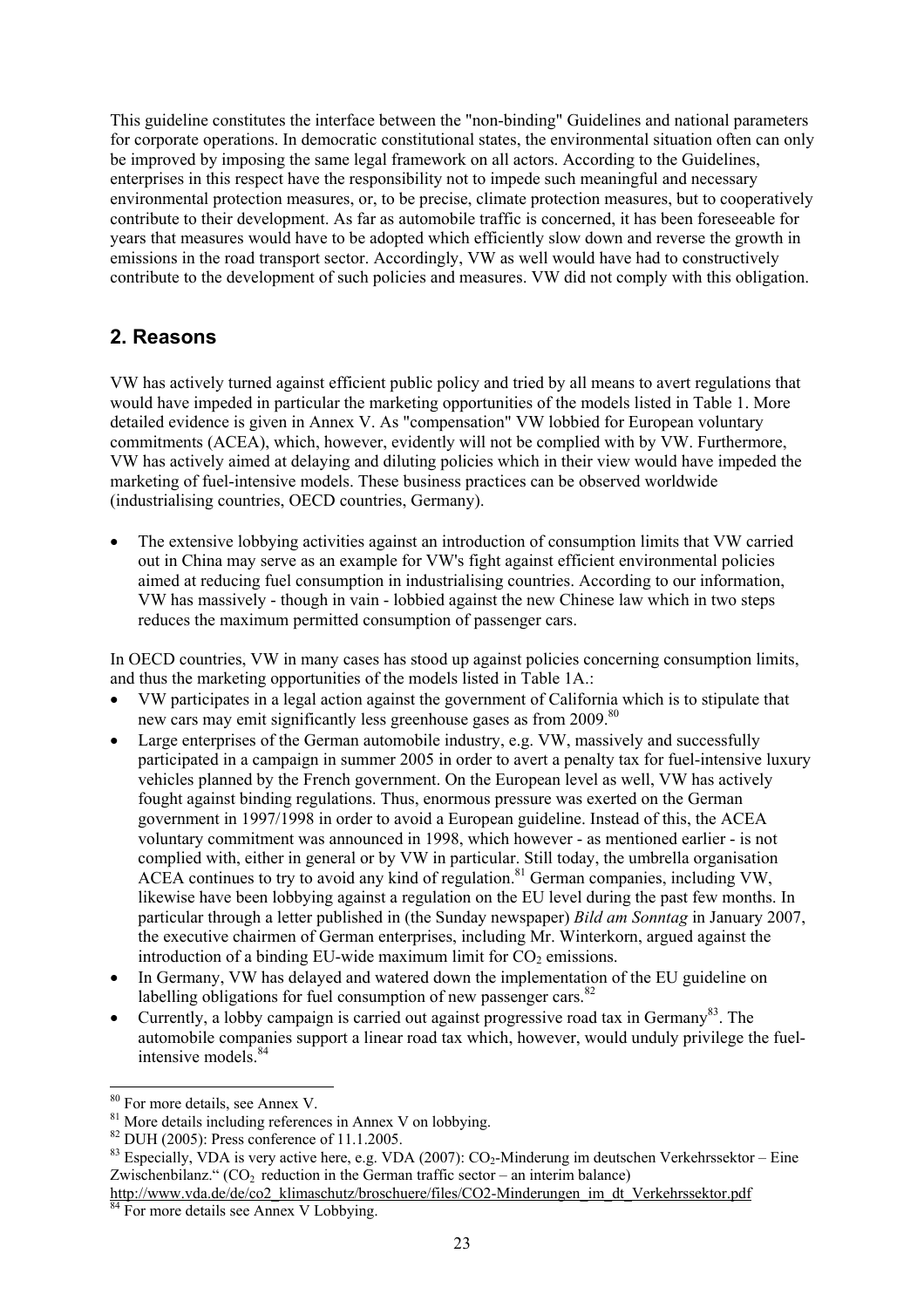It is obvious that the climate target required to avoid dangerous climate change cannot be achieved if individual road transport continues to grow in an uncurbed way. With uncurbed emission growth, the transport sector alone (road and air traffic) would release, by the middle of the century, more greenhouse gases than is acceptable from all sectors. And in China, where VW again has become market leader, more oil would be consumed than is consumed worldwide today, if the country imitated US mobility behaviour. Nonetheless, it cannot be seen that VW contributes to "the development of environmentally meaningful and economically efficient public policy" there, as demanded by the Guidelines. The Asian Development Bank, on the other hand, presses for such a paradigm shift $85$ . It sees the necessity of a set of short-, mid-, and long-term policy interventions: town and land use planning to reduce the requirements for travel and transport; integrated transport planning in order to stimulate a change towards less CO<sub>2</sub>-intensive forms of transport; significantly improved corporate efficiency; the use of bio-fuels with a good  $CO<sub>2</sub>$  balance.

As far as we can see, VW only made visible efforts in the fourth area (bio-fuels).

## *N. Violation of Chapter II.11*

II. In this regard, enterprises should [...] 11. Abstain from any improper involvement in local political activities.

The behaviour described under Part M with regard to lobbying activities against future-oriented and climate-protecting policies and legislation also has to be seen as a violation of Chapter II.11 of the OECD Guidelines.

In this context "improper" cannot only be understood as an allusion to corruption, especially since corruption is very difficult to prove in a particular case. The term "improper" rather has to be interpreted in the overall context of the Guidelines. Since the Guidelines, amongst others, aim at calling upon enterprises to make a contribution to sustainable development (Chapter V), any involvement in local political activities carried out in the host country must be considered improper, if it flagrantly ignores this obligation and is diametrically opposed to sustainable development.

The business practices adopted by VW, especially the lobbying activities against regulations aimed at a reduction of fuel consumption in the USA and China, is improper since the group, in spite of the generally accepted causes of climate change, still does not want to accept any reorientation of its production, but – practically at the expense of the next generation – continues (through the sale of very fuel-intensive models, including luxury models) to avert a framework which allows for a harmonisation of corporate economic, and social, interests.

# *O. Violation of Chapter V., chapeau*

l

The objective of Chapter V is summarised in its introductory paragraph. Of course, this paragraph is the most general, so that all the violations cited so far also, or alternatively, could be subsumed as violations of the obligations contained in it:

"Enterprises should, within the framework of laws, regulations and administrative practices in the countries in which they operate, and in consideration of relevant international agreements, principles, objectives, and standards, take due account of the need to protect the environment, public health and

<sup>&</sup>lt;sup>85</sup>, Delaying action and doing so at considerably higher levels of personal mobility, as currently forecast based on historic tendencies, will cause a greater cultural and economic shock than taking action today. Any delay in generating this paradigm shift will have severe long-term implications for the social and economic development of emerging Asia." (Asian Development Bank (2006): Energy Efficiency and Climate Change Considerations for On-road Transport in Asia. Version 13, Philippines,S. 41);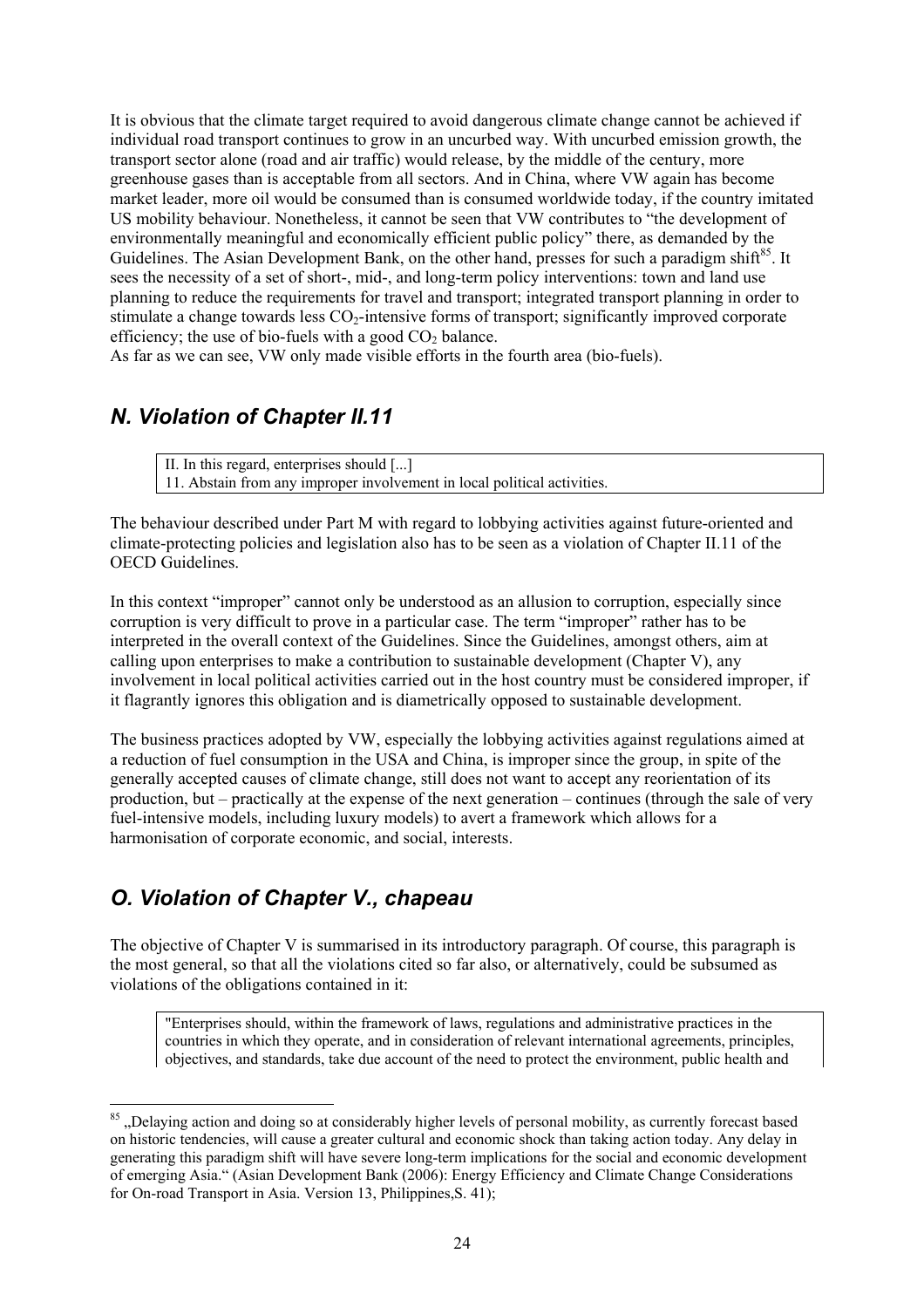safety, and generally to conduct their activities in a manner contributing to the wider goal of sustainable development."

This guideline contains two obligations:

- VW has to take "due", i.e., appropriate, account of the "relevant international agreements". These include in particular the objectives of the UNFCCC and of the Kyoto Protocol, as well as the "principles, objectives, and standards of the need to protect the environment", i.e., amongst others, the precautionary principle.<sup>86</sup>
- VW has to conduct its activities in a manner contributing to the wider goal of sustainable development.

Even if there had been no pertinent legislation in Germany during the period in question (at least since 2000 – applicability of chapter V of the new OCED Guidelines<sup>87</sup>). VW would have had to act as follows:

1. In accordance with the objectives of the UNFCCC, VW would have had to take into general account the objective to reduce the  $CO<sub>2</sub>$  emissions caused by its products in order to avoid dangerous climate change. From the results of the Enquete Commission on climate published in the late 1980ies, as well as the first IPCC Report from 1991 it is known that, according to scientific assessments, the issue is to reduce  $CO<sub>2</sub>$  emissions by about 50 percent worldwide, and by about 80 percent in the industrialised countries by the middle of this century, compared to the level of 1990.

2. In accordance with the precautionary principle embodied in German environmental policy, in the Rio Convention and in the OECD Guidelines, VW should not have delayed the action required. This applies even if the group wanted to argue that it does not want to follow the absolute majority of climate scientists ("the balance of evidence suggests" IPCC, 1995) if sales and business development depend on it.

Chapter V.4 of the Guidelines reads:

"In particular, enterprises should [...] consistent with the scientific and technical understanding of the risks, where there are threats of serious damage to the environment, taking also into account human health and safety, not use the lack of full scientific certainty as a reason for postponing cost-effective measures to prevent or minimise such damage".

In the context of global climate change this means that the automobile industry, including VW, for decades would have had to make efforts to significantly reduce fuel consumption, and thus greenhouse gas emissions, by its vehicles as far as possible. VW has not made such an effort, but has carried out related R&D activities to a very limited extent in comparison with efforts to produce automobiles which open up new categories of customers (luxury segment).

3. Since 1997, or at latest since 2001, the business practices of VW would have had to be in accordance with the objectives of the Kyoto Protocol. VW has explicitly worked towards introducing a voluntary commitment by the automotive sector (ACEA commitment) - instead of a binding regulation as originally proposed by the EU Commission. This was expressly agreed as a contribution by the road transport sector to achieving the Kyoto objectives. Against this background, the noncompliance with the voluntary commitment by VW is to be considered a serious violation of the principle to bring its particular emissions development in line with the objectives of the Kyoto Protocol.

l  $86$  The question of what is "due" action, is not further defined in the Guidelines. In view of the Guidelines' character "recommendation for action to enterprises", it has to be assumed that technically feasible environmental protection measure have to be weighed up with short-term economic corporate interests.

<sup>&</sup>lt;sup>87</sup> The earlier version (1997 OECD Guidelines) of the corresponding introduction was similar, though not identical. Therefore reference is only made to the business practices since 2000, i.e. since the new OECD Guidelines apply.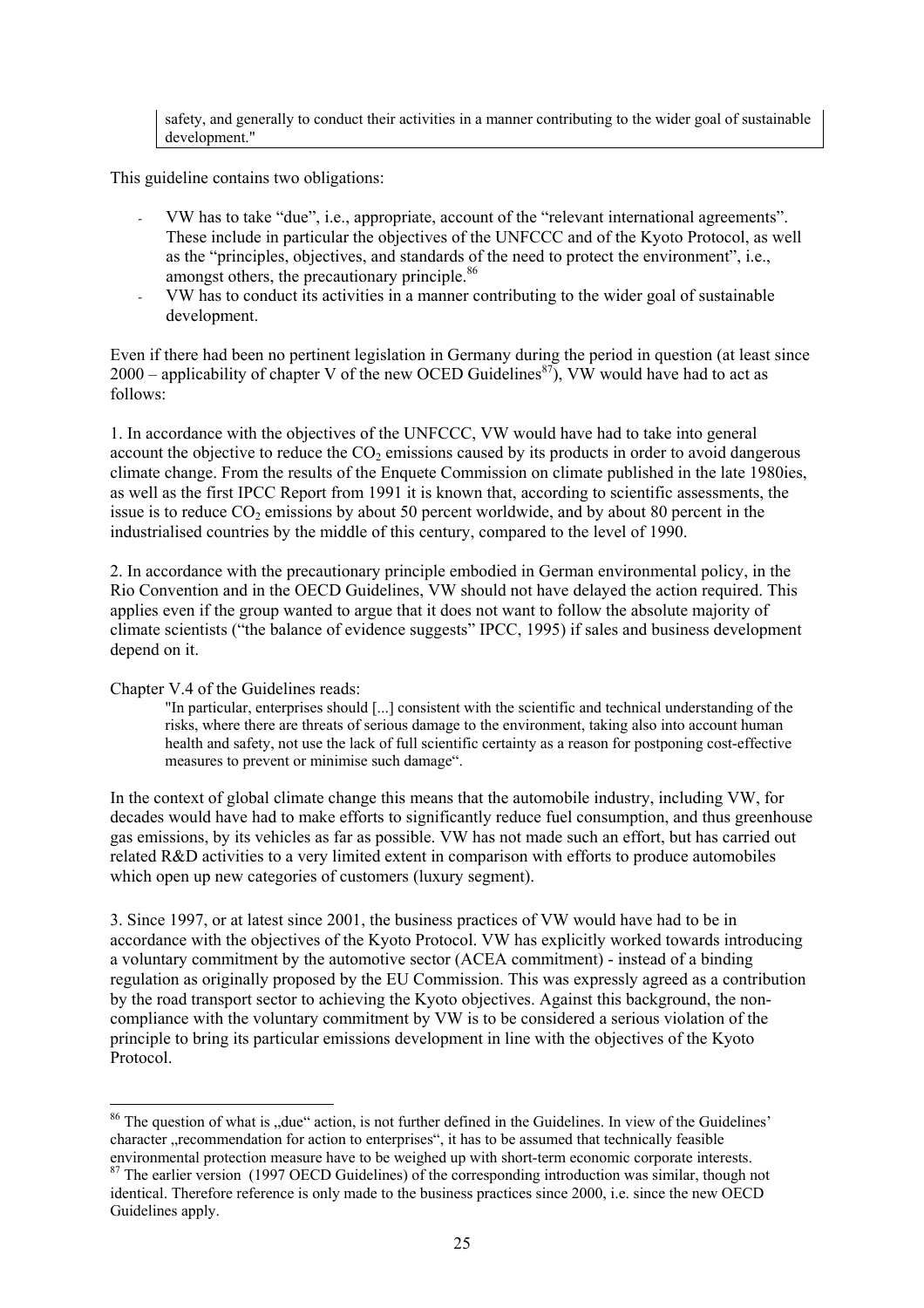4. At the latest in 2005, when the EU announced its scientifically based<sup>88</sup> target to limit the temperature rise to less than 2°C, VW would have had to assume its concrete responsibility for achieving this international objective and to develop strategies compatible with the corresponding reduction targets. The fact that the growing overall emissions of the fleet sold worldwide strongly contradict these EU targets, also constitutes a violation of the General Policies of the OECD Guidelines (Chapter II). According to this Chapter, enterprises "should take fully into account established policies in the countries in which they operate". Both the EU and Germany have committed themselves to the two-degree target.

5. In general, VW has to conduct its activities in a manner "contributing" to sustainable development by adapting its own harmful products to climate requirements as far as possible.

VW has not fulfilled its obligations resulting from the introductory paragraph of Chapter V of the Guidelines. In fact, VW conducts its activities in Germany and abroad in such a way that they significantly contribute to endangering sustainable development. Through the  $CO<sub>2</sub>$  emissions caused by its fleet of vehicles, the growth of emissions development significantly harms the climate system on the whole. Against this background, especially the development, production and marketing of the fuelintensive models listed in Table 1 cannot be justified. Furthermore, VW has not appropriately taken into account the target of reducing  $CO<sub>2</sub>$  emission by its vehicles in its development and marketing of models, and not implemented the two-degree limit in its own area of responsibility. On the contrary, VW has consciously and deliberately not complied with its own reduction objectives announced in the ACEA commitment.

Against this background, the violations described under Parts A - N similarly are violations of the introductory paragraph of Chapter V.

# **PART 3**

## *Expectations towards the National Contact Point*

- Germanwatch expects the National Contact Point to institute and implement proceedings for the resolution of conflicts and problems in the implementation of the Guidelines in accordance with the "Procedural Guidance".
- Germanwatch expects the National Contact Point to implement fair mediation procedures aimed at achieving the implementation of the OECD Guidelines by VW.
- Germanwatch expects the National Contact Point to make a public statement if the group is not in a position or is not willing to bring its business practices in line with the Guidelines.
- Germanwatch expects the National Contact Point to work towards the highest possible transparency in the procedure.
- In view of the environmental component of this complaint, Germanwatch expects the National Contact Point to involve in particular the Federal Ministry for Environment, Nature Conservation and Nuclear Safety in the proceedings. Furthermore, Germanwatch expects that the working group on OECD Guidelines at the National Contact Point will be involved in the deliberations in good time.

Germanwatch is looking forward to constructively cooperating with the National Contact Point in this spirit.

l 88 WBGU (2003): Über Kioto hinaus denken – Klimaschutzstrategien für das 21. Jahrhundert. Sondergutachten (Thinking beyond Kyoto – Climate protection strategies for the 21st century. Special expert opinion.) 2003. http://www.wbgu.de/wbgu\_sn2003.html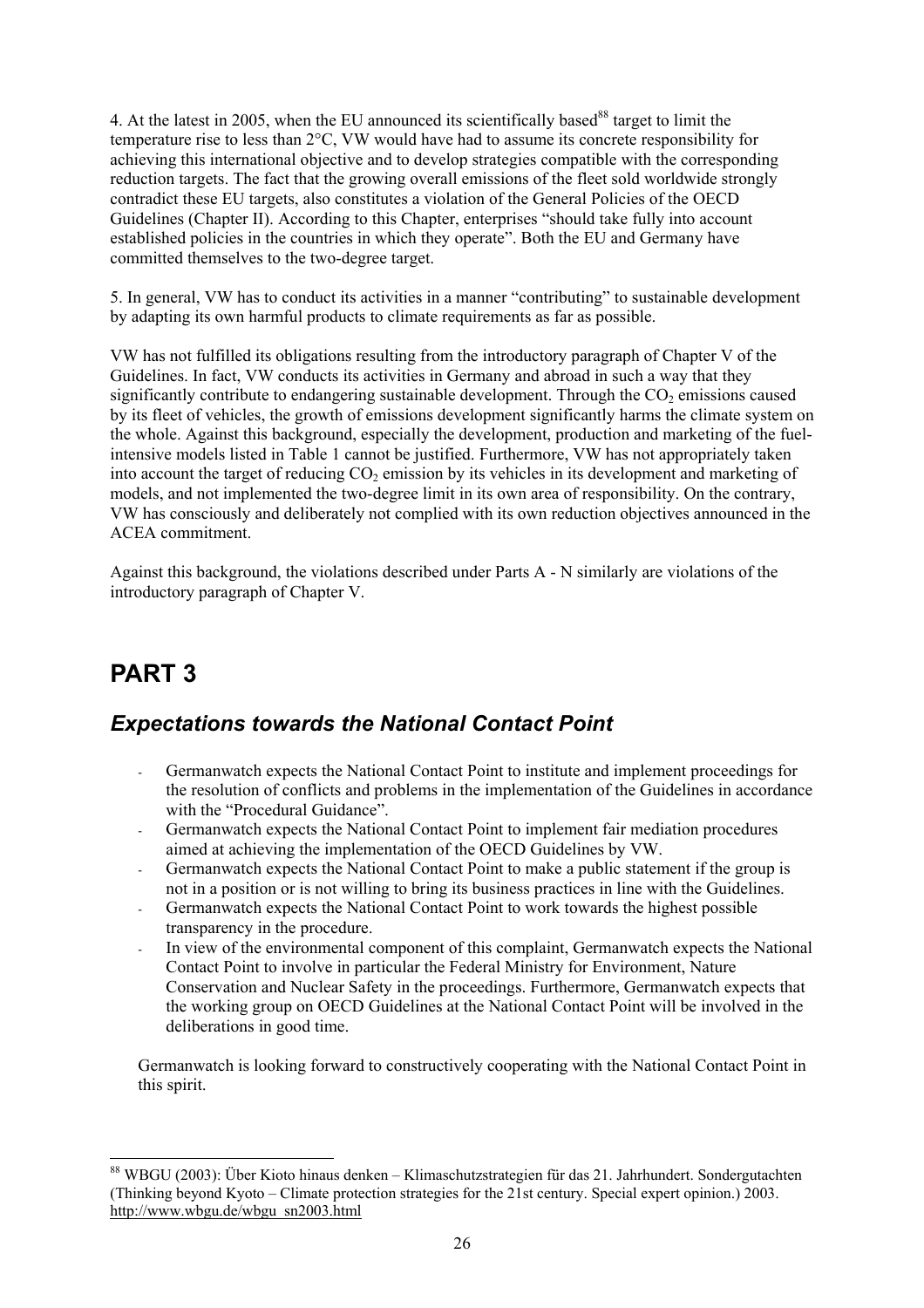# *Expectations towards VW*

Germanwatch expects VW to modify its business practices in such a way that they are in conformity with the Guidelines and, in keeping with international law (Art. 2 FCCC), contribute to averting dangerous climate change.

To this end, the following is required:

### **Submission of a strategic plan on coherence of the corporate strategy with the two-degree limit**

The group is expected to submit a strategic plan which explains how the products and services by VW contribute to achieving the obligation under international law (Art.2 UNFCCC) to avoid dangerous climate change. The EU (Council, Parliament and Commission) has no doubt that this means to limit global climate change to the threshold value of less than two degrees. The German government likewise has committed itself to this objective.

### **Development plan for the redesign of the model fleet and a mobility concept**

The group is expected to submit a development plan for its range of models in order to reconcile sales predictions, as well as the mobility concept, with the two-degree limit. The development should in particular describe the company's strategic contribution to required greenhouse gas limitations and reductions (as from 2020) in the road transport sector of industrialising countries. The development should also include a concept of how the status symbol car can systematically be combined with low fuel consumption and with a mobility services concept based on low  $CO<sub>2</sub>$ emissions. The group should commit itself to increasing the image of fuel-saving models in its design development and marketing. The development plan should also include measures on transfer of technology to developing and industrialising countries in order to ensure that modern climateprotecting technologies can also be applied in these countries as soon as possible.

### **Information of customers**

VW should commit itself to modifying the labelling of the vehicles'  $CO<sub>2</sub>$  emissions in such a way that an average customer is able to classify fuel consumption and emissions at first sight – and to support a corresponding political framework.

The group should also undertake to focus its advertisement on fuel-saving models. Furthermore, it should undertake not to use incorrect or misleading arguments, either in its own public relations or in those of associations representing the company. Finally, it should undertake to support the two-degree limit as a corporate objective.

#### **Acceptance of and adherence to the required binding and voluntary regulations**

The group should undertake to support a political framework compatible with the two-degree limit, and to stop lobbying against such a framework. It should also undertake to implement corresponding regulations without delay.

It should also support frameworks designed to ensure the development of future-oriented business models with fuel-saving vehicles, and to create incentives for customers to opt for fuel-saving models. The group should undertake to implement the voluntary commitment made in the framework of ACEA as soon as possible and to try and bring the other ACEA members to also comply with this voluntary commitment.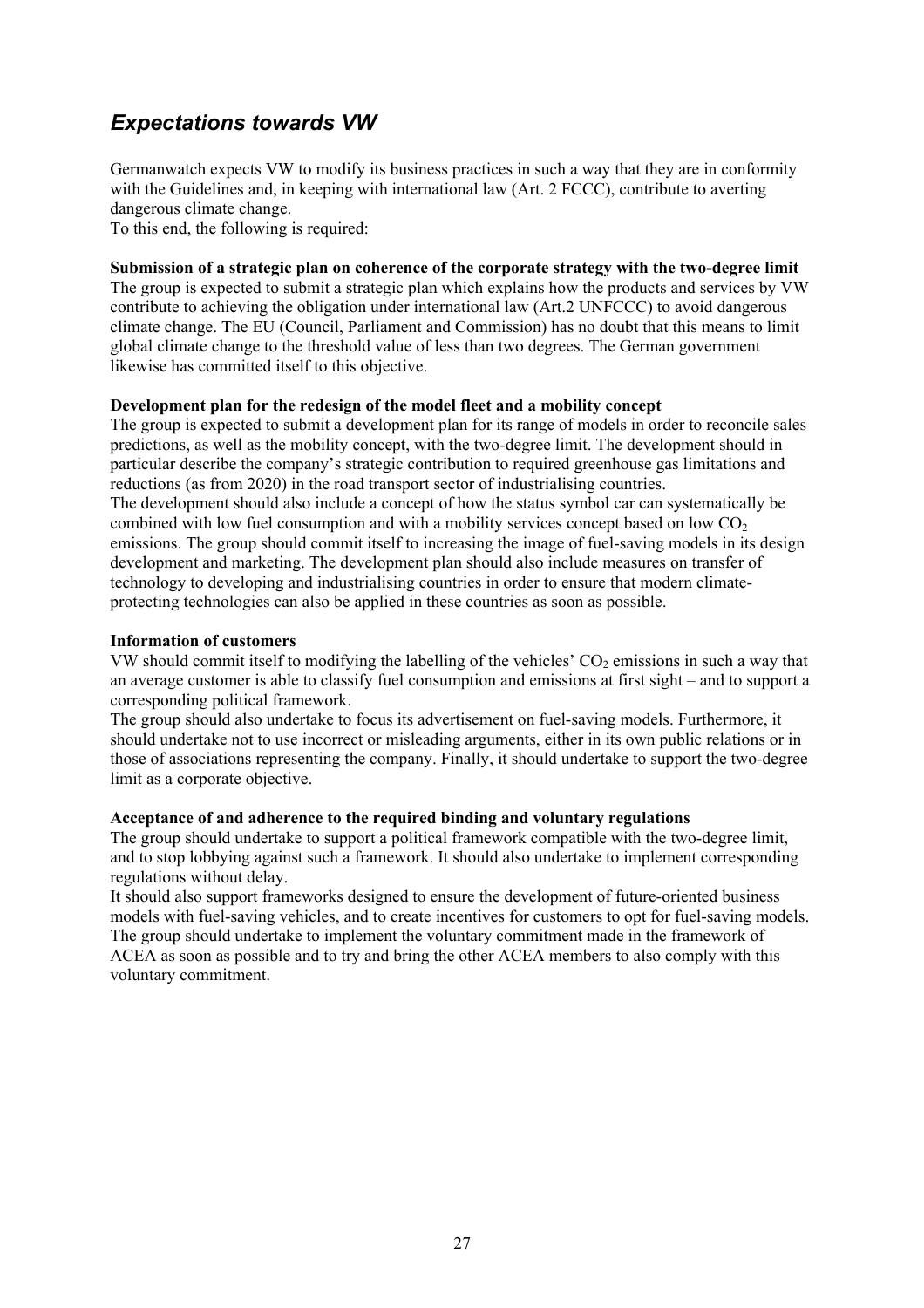# **Annex**

- I. Questionnaire by Transport & Environment on  $CO<sub>2</sub>$  emissions directed to automobile companies
- II. Analysis of the Self Commitment of ACEA and its noncompliance
- III. Analysis of the misinformation by federations and Volkswagen Group
- IV. Consideration of the results of life cycle assessments in decision-making processes (Supplement to 2.G of the OECD complaint on chapter V.3 of the Guidelines)
- V. Lobbying against climate-friendly regulations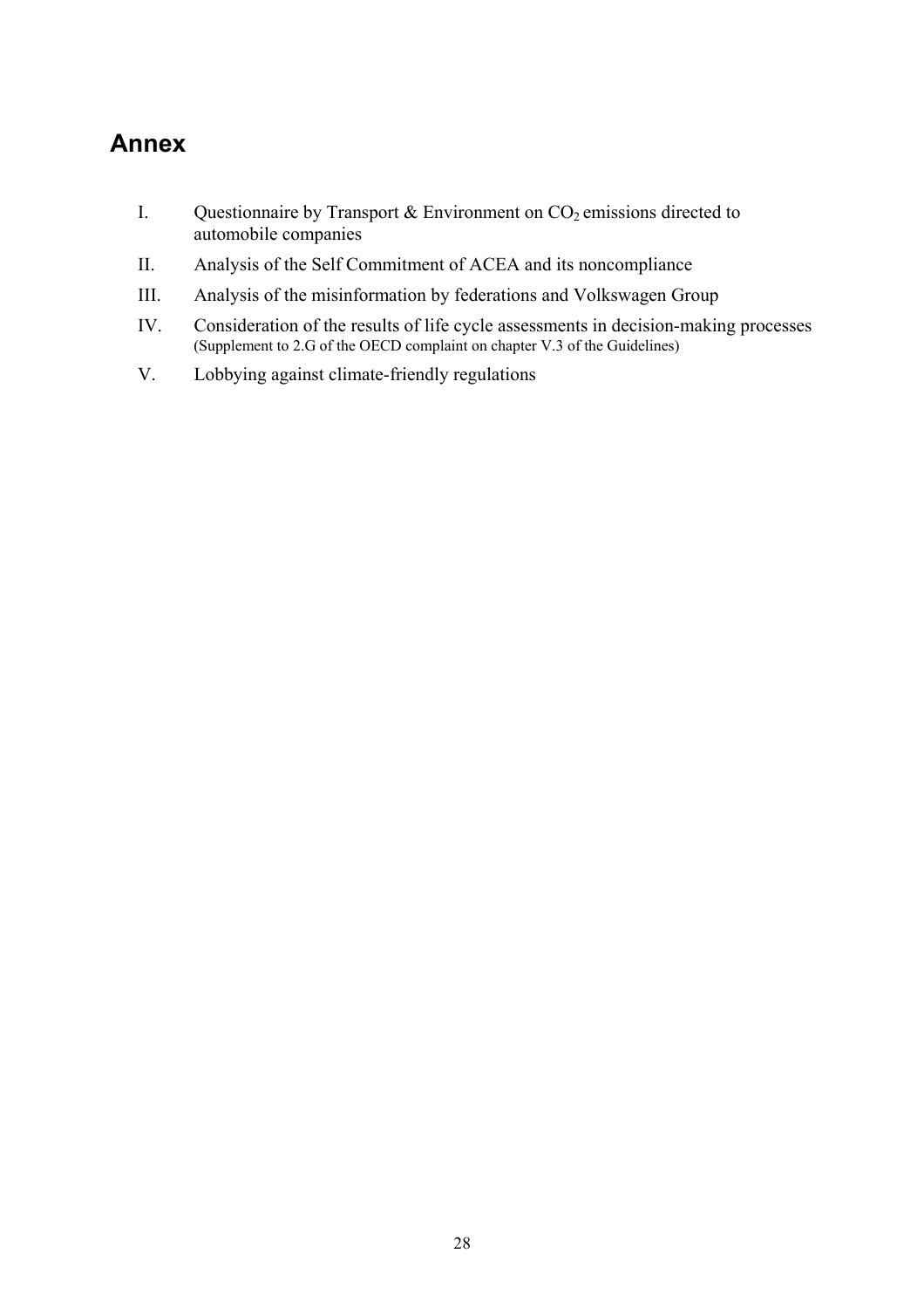## *Annex I: Questionnaire by Transport & Environment on CO2 emissions directed to automobile companies*

On 14.2.07 this questionnaire was sent to the 15 largest car producers of the world, amongst them Volkswagen AG. In a letter from 21.3.07 this questionnaire was sent out again. To date this has not been answered by VW.

**Ouestionnaire** 

l

**NB!** By filling in this questionnaire you allow T&E to publish its results.

Name and function: Company:

1. How many tonnes of carbon dioxide do you estimate have been emitted each year since 1990 from the cars you<sup>89</sup> produce, including both new cars and those already on the road? Please provide the assumptions made in respect of car use for the country and model in question, and the information for as many years as you have it.

2. What are your objectives and targets for reducing the amount of carbon dioxide emissions from the cars you produce? Are they based on the model, or country, or region or company? When were they established, have they been reviewed, and how are they monitored and verified?

3. Please list the life cycle assessment (LCA)s you have made of the cars you produce that cover carbon dioxide emissions, and provide us with copies, or with a web-link to the relevant documentation.

4. How have you considered the carbon dioxide emissions assessed in these LCAs in your decisions on: (i) strategy; (ii) product planning; (iii) material and processing engineering; (iv) sales promotion, marketing and advertising; and (v) determination of buyer target groups and targeted volumes of vehicle deliveries? If not, are you planning to do so in the future?

5. What requests do you make to your suppliers and service providers (i) in order to enable you to produce cars that emit less carbon dioxide; (ii) to reduce their own carbon dioxide emissions, and (iii) to produce advertisement campaigns in line with carbon dioxide reduction targets? If not, are you planning to do so in the future?

6. Do you maintain that there is lack of full scientific certainty which acts as a reason for you to postpone cost-effective measures to prevent or minimise carbon dioxide emissions from the cars you produce?

7. What reasons do you maintain have prevented you from making greater progress in reducing the carbon dioxide emissions from the cars you produce?

<sup>&</sup>lt;sup>89</sup> Please note that "you" refers to all corporate entities in your group of companies, wherever in the world they operate, and whether in a joint venture or otherwise; and "cars" refers to passenger cars and light trucks or vehicles.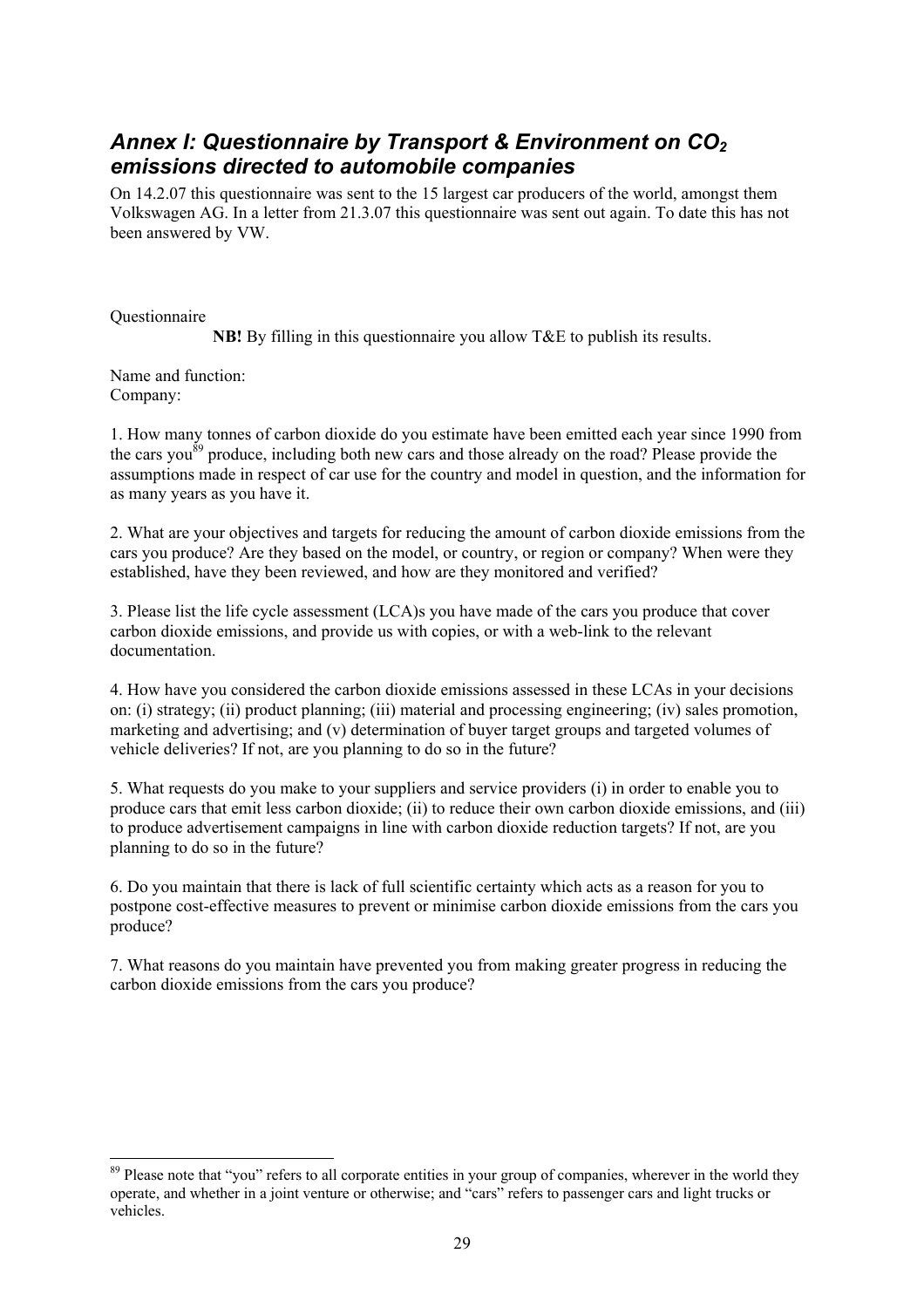## *Annex II: Analysis of the Self Commitment of ACEA and its noncompliance*

In 1998, the Association of European Automobile Manufacturers (ACEA) pledged to achieve average emissions of  $140g/\text{km}$  caused by its fleet of new cars in the EU by 2008, i.e. a reduction by 25% compared to 1995. Since no arrangement had been made as to which manufacturer had to reduce how much, we take the individual manufacturers at their word of 140g/km, even if the voluntary commitment states that this target applied to the average of all manufacturers.

Considering the value of 186 g/km (according to the EU Commission; according to ACEA: 185) in 1995, ACEA up to 2004 was well in line with its voluntary commitment, with values of 161 g/km according to ACEA and 163 g/km for the EU-15 according to the EU Commission; the interim target for 2003 had been in the range of  $165 - 170$  g/km <sup>90</sup>. This, however, is the case only because it had been expected that "the average reduction rate would be higher in the later years" so that "the annual intervals will become bigger." This means that "the reduction rate ... over the entire period from 1995 to 2008/9 on average has to amount to 2 % per year" and "in the remaining years up to 2008/9 ... the ACEA reduction rate on average has to amount to 2.8  $\%$  ...  $\cdot$   $\cdot$   $\cdot$  1n 2004, the emission value caused by the new cars sold in the EU-15 still was at 163 (161 in EU-25), corresponding to a reduction of approx. 12.4%. Thus, an annual average reduction rate of 3.3% or 5.3g/km would have to be achieved until 2008. Contrary to this, reduction has significantly slowed down during the last few years, as ACEA admits in a press release of  $05.11.06$ .<sup>92</sup>. In December 2006, the University of Applied Sciences in Gelsenkirchen/Germany calculated a European average of 161.4  $g/km^{93}$ .

In Germany, emissions sank from approx. 176 g/km in 2003 to 172.5 g/km in 2006, and from 2005 to 2006 by only 0.5%94 , i.e. during these 3 years, a total reduction of just 1.99%, corresponding to 0.66% per year, had been achieved. In view of these facts, it is not appropriate to maintain that the voluntary commitment was fully complied with. Volkswagen currently reaches a value of 162.5<sup>95</sup> and thus is more than 20 g/km above the agreed value two years before the end of the voluntary commitment. Even if compared to the required average reduction commitment of 25% by all groups, Volkswagen up to 2006 has only reached 12.2 percent, i.e. in the first 11 years of the voluntary commitment which covers 13 years. As VW states in its Sustainability Report 2005/06, the initial value of the group in 1995 was at 185 g/km (see illustration 1). According to the University of Applied Sciences in Gelsenkirchen, a value of 162.5 had been reached by the end of 2006 - on the way to a reduction target of  $140g/km<sup>96</sup>$  Even if improvements have been made between 1995 and 2000, as VW states in its Sustainability Report, probably this is primarily due to a diesel strategy. The increase in the share of diesel engines, which consume up to 25% less fuel than comparable petrol cars, initially resulted in improved emissions statistics. This bonus now seems to be used up, and no improvement can be seen since 2001. Apart from this, the chart only shows the development up to 2004. For 2006, the University of Applied Sciences in Gelsenkirchen has calculated a value of 162.5 for Volkswagen. Thus, Volkswagen presently lags significantly behind the ACEA pledge, and it is very doubtful that Volkswagen can reduce its emissions per car by 22.5 g within a period of two years, especially in view of the fact that within the last nine years, the overall reduction amounted to approx. 13 g (indications differ to some degree).

 $^{94}$  KBA (2007): CO<sub>2</sub> emissions. Petrol cars on good track.

www.kba.de/Stabsstelle/Presseservice/Pressemitteilungen/pressemitteilungen2007/Allgemein/PM\_2007\_08.pdf 95 University of Applied Sciences in Gelsenkirchen: CO<sub>2</sub> emissions of new cars sold in Europe in 2006. In: Capital: Preliminary note 03/2007. www.capital.de/div/100005642.html

 $90$  EU-Commission (2006): Sixth annual report on the effectiveness of the strategy KOM (2006) {SEC(2006) 1078} http://eur-lex.europa.eu/LexUriServ/site/de/com/2006/com2006\_0463de01.pdf 91 EU-Commission (2005): Fifth annual report on the effectiveness of the strategy (SEC(2005) 826) http://eur-

lex.europa.eu/LexUriServ/LexUriServ.do?uri=CELEX:52005DC0269:DE:HTML

<sup>&</sup>lt;sup>92</sup> ACEA (2006): European Car Industry opposes recent statements of Environment Commissioner Stavros<br>Dimas regarding CO<sub>2</sub> Commitment, http://www.acea.be/files/Statement%20CO2%20-%20Dimas.pdf

 $93$  University of Applied Sciences in Gelsenkirchen: CO<sub>2</sub> emissions of new cars sold in Europe in 2006. In: Capital: Preliminary note 03/2007. www.capital.de/div/100005642.html

 $96$  ib.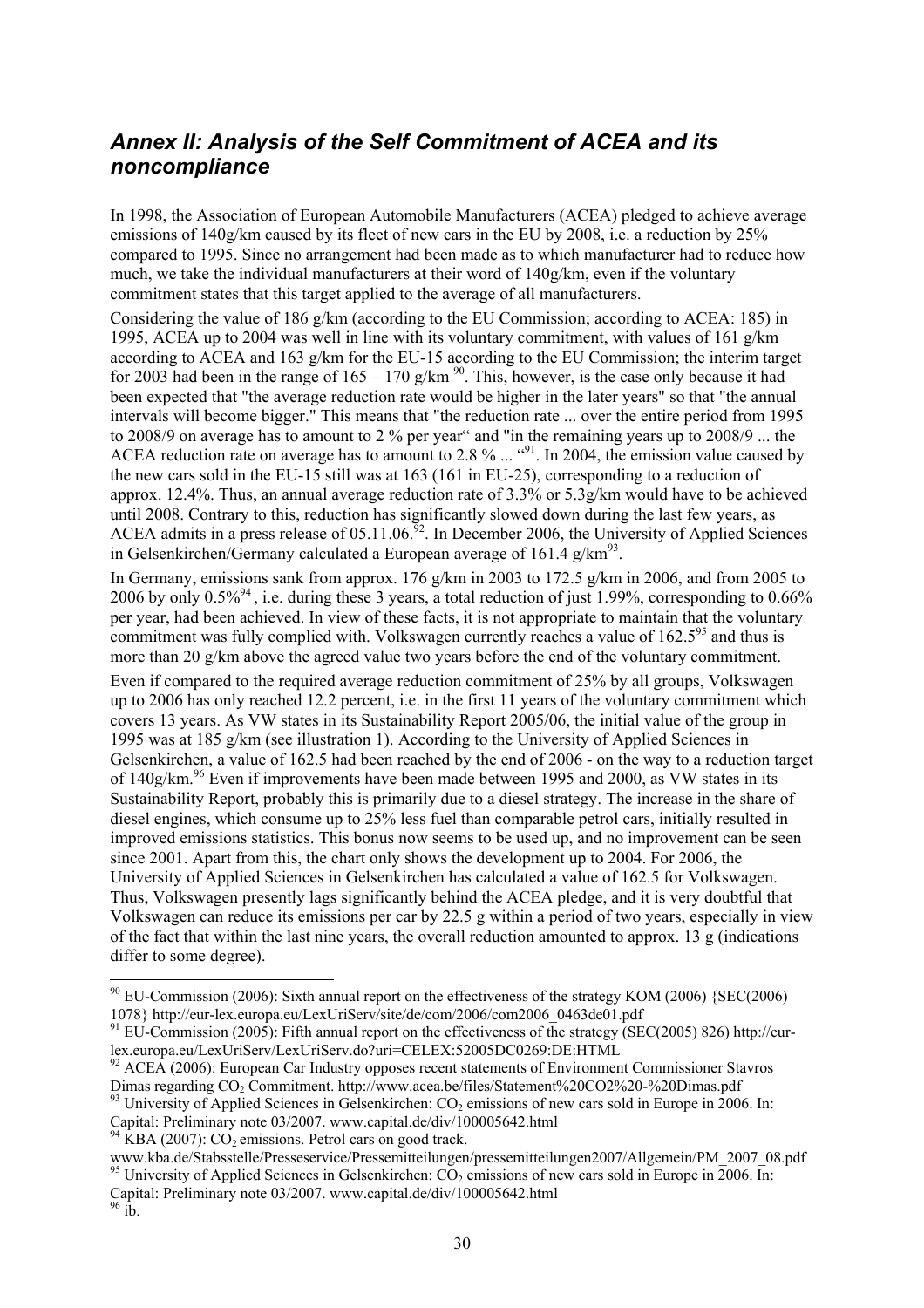

Illustration 1: Reduction of  $_{CO2}$  emissions through reduced fleet consumption (in g/km)

Source: Sustainability Report 2005/2006 by VW

Although the voluntary commitment by the manufacturers cannot be achieved without a drastic increase in speed - a fact that has also been admitted by the Kraftfahrt-Bundesamt (Federal Motor Transport Authority) $97$  - the associations continue to communicate that the targets could be achieved; however, they do not announce the radical turnabout that would be required.

Thus, the Association of International Vehicle Manufacturers wrote: "The international motor vehicle manufacturers continue to stand behind the voluntary commitment made by the manufacturer associations ACEA, JAMA and KAMA toward the EU Commission. They will concentrate all efforts on the reduction of fuel consumption and thus  $CO<sub>2</sub>$  emissions and are confident that the high targets they have set themselves will be reached by 31 December 2008 and 31 December 2009, respectively."<sup>98</sup>

ACEA similarly is far from admitting the foreseeable non-compliance: "The European car manufacturers are fully committed to reducing  $CO<sub>2</sub>$  emissions of passenger cars, and to their voluntary agreement from 1998. [...] To date, results are in line with the  $CO<sub>2</sub>$  Commitment.<sup>"99</sup>

VW expresses this more cautiously, but the group also states in its Sustainability Report 2005/2006:

"The associated manufacturers are well on the way to reaching this goal but it will still take some substantial efforts to achieve the desired reduction by 2008 - a highly ambitious target given the background conditions. The Volkswagen Group is playing its part in reaching this common goal.  $\ldots$ <sup>100</sup>

 $^{97}$  KBA (2007): Press release of 08.2007. Before it was changed over night on 05.03.07, it read: "The voluntary target (140 g/km by 2008) set by the automobile industry hardly seems to be realisable any more."

<sup>98</sup> VDIK (2007): Climate protection needs to be based on facts, not frenzied Activism. Press information of 14.03.07.

<sup>&</sup>lt;sup>99</sup> ACEA (2006): European Car Industry opposes recent statements of Environment Commissioner Stavros Dimas regarding CO<sub>2</sub> Commitment. Press Release Brussels, 5 November 2006. <sup>100</sup> Volkswagen (2005): Sustainability Report 2005/2006, p. 21.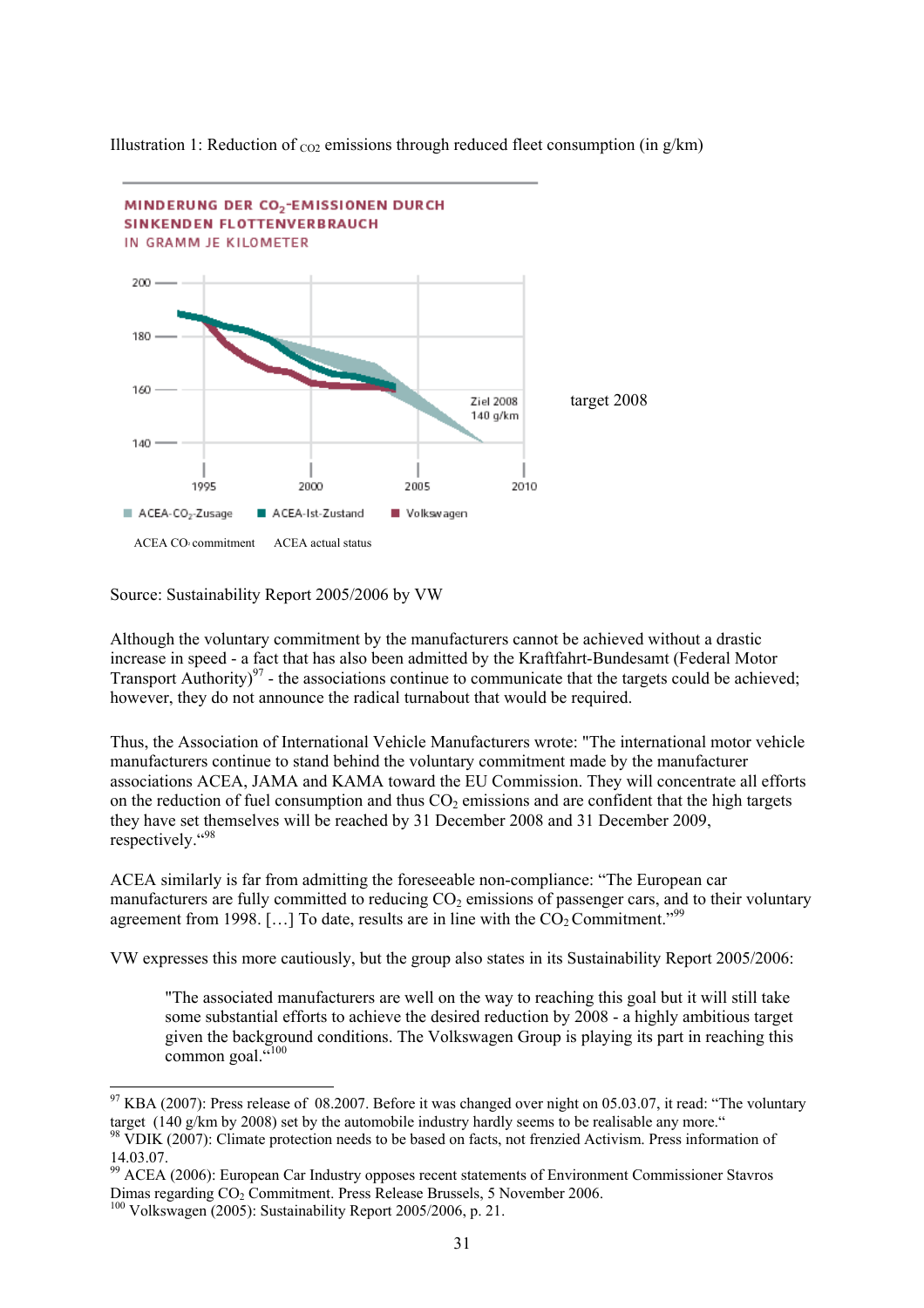And in another part of the document:

"Bringing down fuel consumption is one of the primary goals of the Volkswagen group. ... By downsizing the engine and providing it with twin turbocharging, we obtain better performance than engines of equal output and at lower fuel consumption. With the introduction of series production of the 2.0 FIS and 3.2 FSI engines, Audi has substantially expanded its range of FSI engines. This enables us to respond to customer wishes for economical FSI engines that offer dynamic performance and helps us play our part in meeting the voluntary undertaking by the European Automobile Manufacturers Association." (p.30)

Apart from the fact that this paragraph sounds as if VW had made a crucial contribution to achieving the ACEA target, although the target will probably not be reached and VW's reduction so far (7.6% instead of 25%) has even been below average, this paragraph even allows the conclusion to be drawn that the group is not serious about the target established by the ACEA voluntary commitment. Even if the vehicles mentioned emit less than other cars with a similar performance, it is not perceptible how such engines should contribute to the ACEA target - considering that the least fuel-intensive 2.0 TFSI engine by Audi is the one in the A3 which on average emits 184 g/km according to DAT Manual. The emissions caused by the "fuel-efficient engine", however, hit their peak in the A4 convertible 3.2 FSI quattro which emits 266 g/km. The voluntary commitment has established the target of 140 g/km.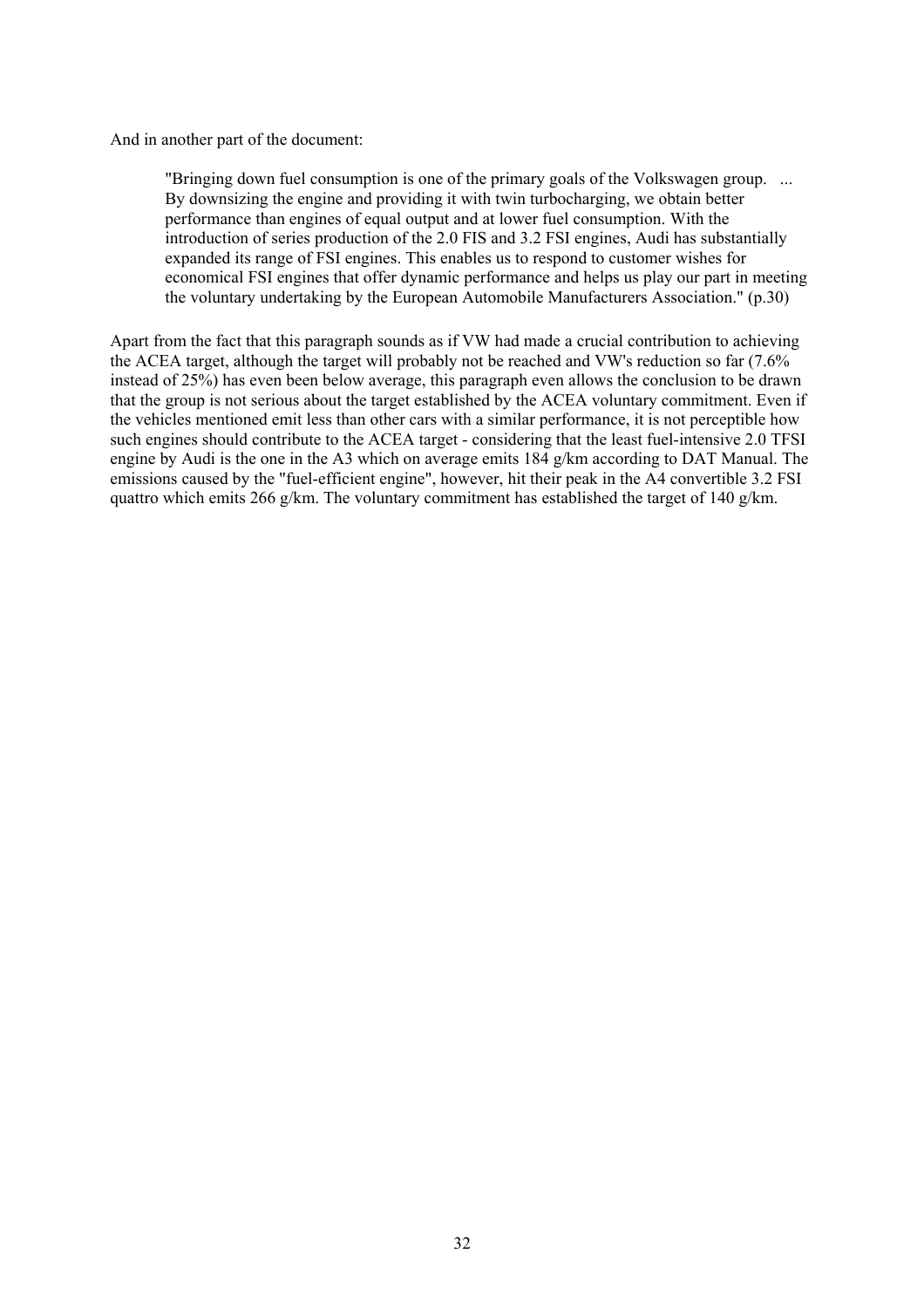## *Annex III: Analysis of the misinformation by federations and Volkswagen Group*

By way of example, the following arguments show the way in which automobile associations and manufacturers mislead the public with regard to anthropogenic climate change and the role of transport. We refer to various documents provided by the automobile associations (here Association of International Vehicle Manufacturers (VDIK), VDA and ACEA) and Volkswagen on their websites, and/or distributed to the press. However, we do not go into details since this would on the one hand go beyond the scope of this paper, and on the other hand the arguments partly repeat themselves. We will discuss in some detail a document recently published by the Association of International Vehicle Manufacturers (in March 2007), which is considered particularly misleading. This annex complements in particular the statements made in the complaint under 2.C. regarding the violation of Chapter V.2.a) of the OECD Guidelines.

### **A) Association of International Vehicle Manufacturers (VDIK)**

The Association of International Vehicle Manufacturers, which has the two VW subsidiaries Seat and SkodaAuto among its members, has repeatedly made available information that by no means is adequate and timely, as demanded in Chapter V.2.a) of the OECD Guidelines, but rather made statements which deliberately try to obscure the important role of individual transport in global climate change. A press release published by VDIK on  $14.03.07$  may serve as an example<sup>101</sup>.

"Of the worldwide  $CO_2$  emissions in the range of approx. 800 billion tons per year, only 4 percent can be influenced by humans. (...) At the same time, one must also take into consideration that only 11.5 to 14 percent of these emissions can be attributed to passenger cars and trucks. This equals a maximum of 4.5 billion tons (approx. 0.5 percent) of  $CO<sub>2</sub>$ emissions worldwide. (...) As the above figures show, the potential reduction in worldwide CO<sub>2</sub> emissions from motor vehicles should not be overestimated in the big picture. It therefore makes no sense to make road transport the nation's scapegoat and to point fingers at the auto industry alone."<sup>102</sup>

The comparison of figures gives the impression that the anthropogenic  $CO<sub>2</sub>$  emissions were not grave since they only represented a small percentage (4%) of worldwide emissions. In this relation, the emissions caused by passenger cars and trucks, which amount to 0.5 percent, seem to be negligible. It is not mentioned at all that the 800 billion tons of natural emissions correspond to the ecological dynamic equilibrium, and that the problem of current climate change has to be attributed to the additional anthropogenic emissions. It is not mentioned either to which serious extent a relatively small disturbance of the dynamic equilibrium causes an increase in the climate-relevant concentration of greenhouse gases in the atmosphere. Let us use a picture: If suddenly just a few percent more water flow into a bathtub than can flow off, sooner or later the whole house will be flooded.

<sup>&</sup>lt;sup>101</sup> VDIK (2007): Climate Protection Needs to be Based on Facts, not Frenzied Activism.<br><sup>102</sup> ib. p. 1.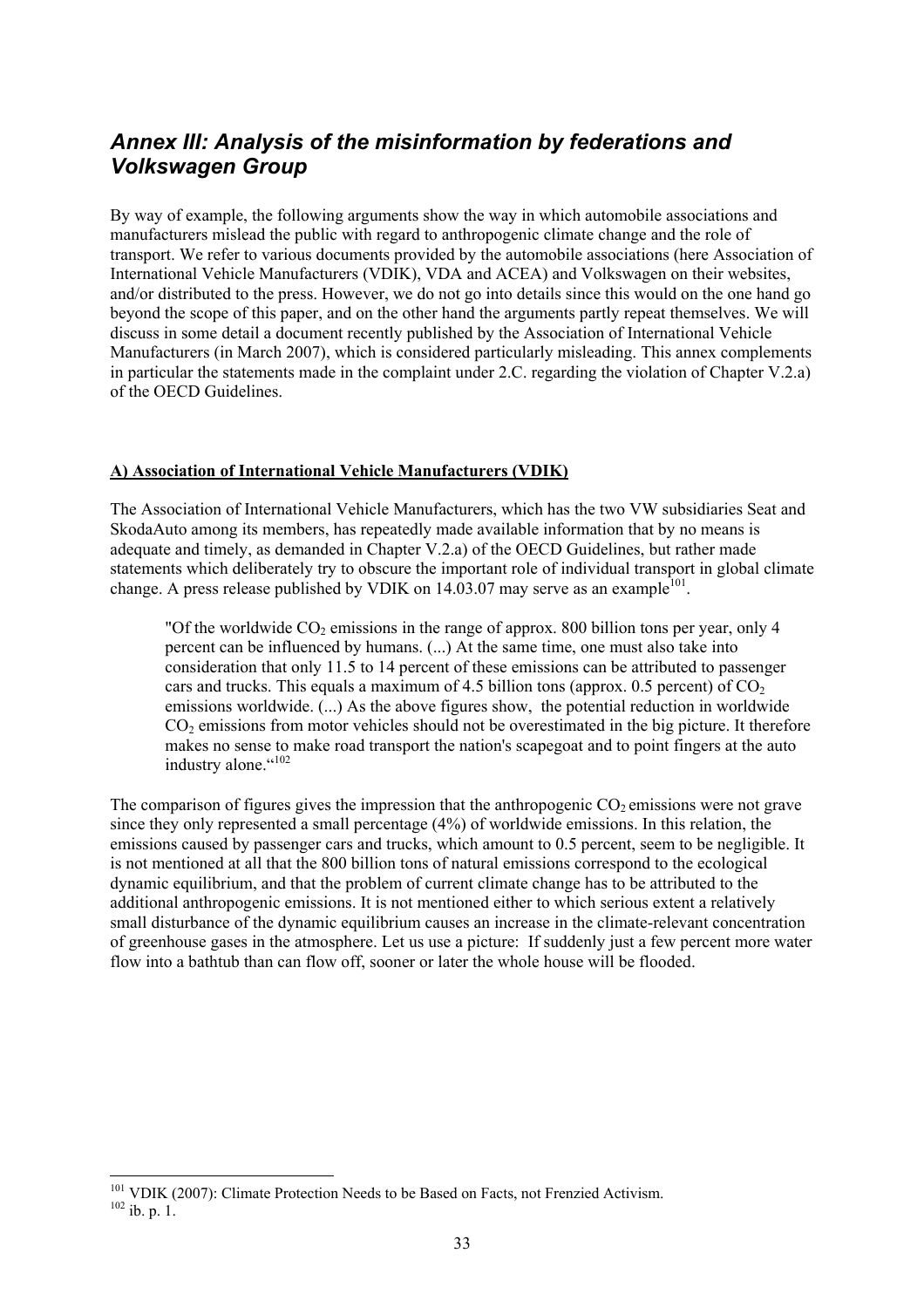

Source: TU Wien 1998

Source: Press release by VDIK March 2007<sup>103</sup>

Moreover, IEA data<sup>104</sup> give a completely different picture than the one presented by the Association of International Vehicle Manufacturers, i.e. a significantly higher share of the road transport sector: According to IEA, the worldwide road transport sector in 2004 was responsible for 17.21 percent of the  $CO<sub>2</sub>$  emissions – and road transport has the strongest upward trend besides air traffic. To remain in the picture: It is in particular the rapid increase in emissions in the road transport sector that leads to a constant increase of water in the already overflowing bathtub. According to IEA data, overall worldwide  $CO_2$  emissions increased by 28 percent between 1990 and 2004<sup>105</sup>, while emissions in the road transport sector rose by 40 percent<sup>106</sup>. From our point of view, the demand for a "sustainable" overall concept"107, which we fully endorse, implies that the automobile industry reduces emissions by its vehicles more vigorously, and does not behave contra productively in its advertising or lobbying activities. Instead, the press release including the illustration dramatically belittles the responsibility of the German automobile industry.

Another misleading information is the statement that policy-makers "point fingers at the auto industry alone"108. All large industrial emitters in the EU are already subject to emissions trading, an instrument which is not appropriate for road transport. A framework for the housing sector is currently also being prepared in Germany and the EU.

Furthermore, it is stated and illustrated by a chart that "a reduction in  $CO<sub>2</sub>$  emissions in the US and China by only 8 % would be equal to the Germany's total annual emissions."

 $103$  ib. p. 1.

<sup>&</sup>lt;sup>104</sup> IEA (2006): CO<sub>2</sub> Emissions from Fuel Combustion.<br><sup>105</sup> ib.<br><sup>106</sup> ib. 107 see above <sup>108</sup> ib. p. 3.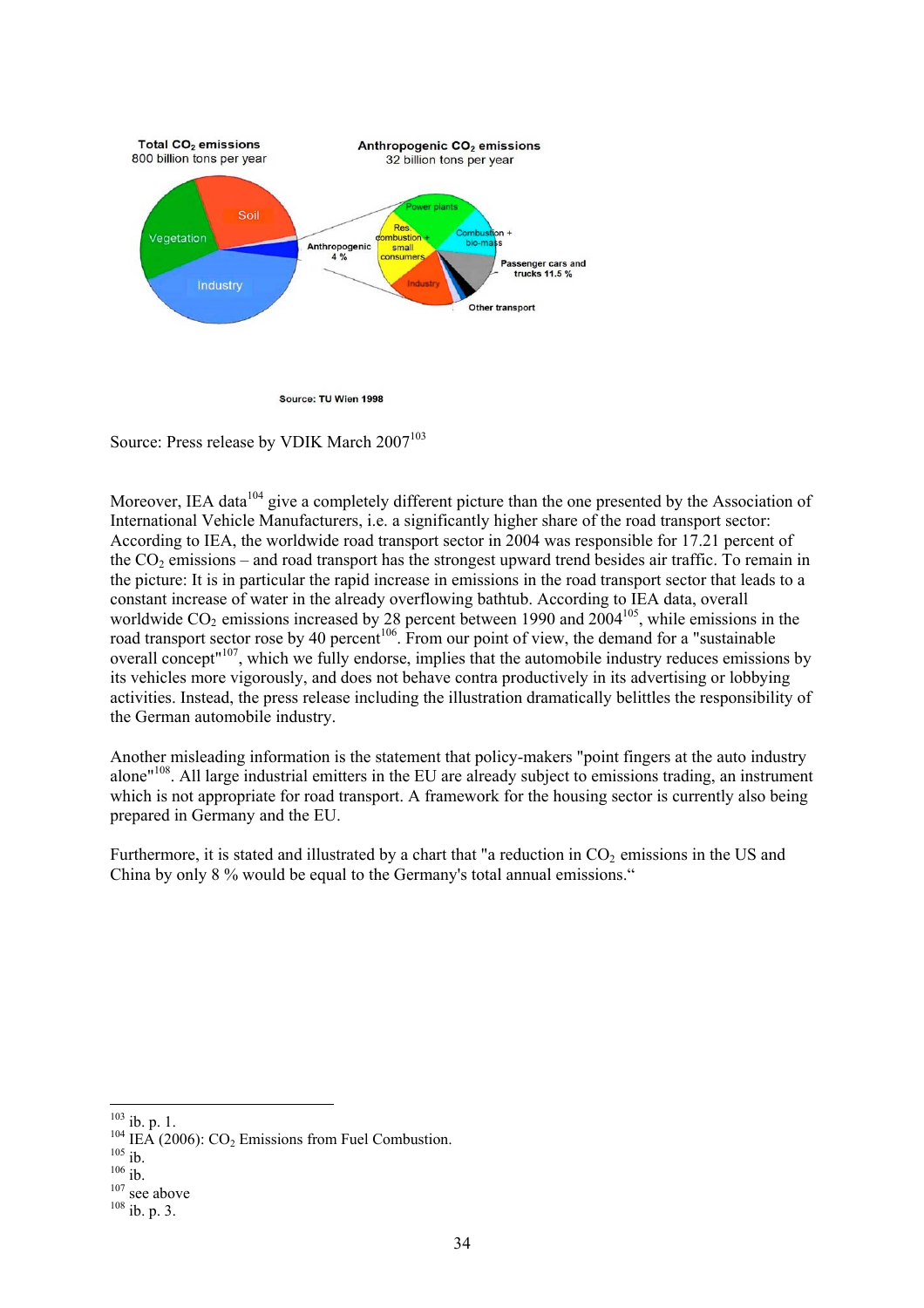

Source: Press release by VDIK March 2007<sup>109</sup>

In this way, it is implied that the German manufacturers were involved only in the  $CO<sub>2</sub>$  emissions in Germany and had nothing to do with emissions outside Germany, or the Chinese or US emissions in particular. On the contrary, VW counts among the market leaders in China: In 2003, VW sold almost  $700,000$  cars in China, and this market shall significantly be increased during the next few years<sup>110</sup>. VW itself has stated that it is market leader in China again.<sup>111</sup>

It is in particular due to the emissions to be expected in emerging markets, as e.g. China, that Volkswagen has the responsibility to produce low-emission vehicles, and furthermore to strive for a more climatically sound transport system.

### **B) German Association of the Automotive Industry (VDA)**

The German Association of the Automotive Industry (VDA) uses similar lines of arguments and disinformation.<sup>112</sup> Thus, VDA tries to convince the public that the German automobile industry had done everything it could to push forward  $CO<sub>2</sub>$  reductions in the automobile sector and had been really successful in doing so. In its documents, it emphasizes that the  $CO<sub>2</sub>$  emissions in the road transport sector in Germany had increased by 15% between 1990 and 1999, but then had decreased by 12% between 1999 and 2005. The increase is attributed to Germany's reunification and the increase in private mobility related to it. Apart from two other factors, the decrease is attributed to the "continuous efforts by the automobile manufacturers to reduce  $CO<sub>2</sub>$  emissions in Germany<sup> $(113)$ </sup>. This balance seems positive at first sight, but it has omitted several factors and thus paints a picture that does not correspond to reality.

 $109$  ib. p. 3.

<sup>&</sup>lt;sup>110</sup> Volkswagen (2007): Annual Report 2006.<br><sup>111</sup> Volkswagen (2007): In the first quarter of 2007 VW group establishes new record with 1.47 million vehicles delivered. Sales increase for all brands – significant increases in China. http://www.volkswagen-mediaservices.com/medias\_publish/ms/content/de/pressemitteilungen/2007/04/17/volkswagen\_konzern.standard.gidoeffentlichkeit.html

<sup>&</sup>lt;sup>112</sup> In the following, we refer mainly to the following sources:

<sup>1)</sup>  $\Omega$ . CO<sub>2</sub> reduction in the German road transport sector – an interim balance (2007)

<sup>(</sup>http://www.vda.de/de/co2\_klimaschutz/broschuere/files/CO2-Minderungen\_im\_dt\_Verkehrssektor.pdf) 2) Statement by Prof. Dr. Bernd Gottschalk, VDA President, on the occasion of a press discussion on CO<sub>2</sub> and climate protection in Frankfurt / Main on 22 January 2007

<sup>(</sup>http://www.vda.de/de/co2\_klimaschutz/statement/files/Rede-Gottschalk.pdf)

<sup>3)</sup> AutomobilStandort year 3, edition 1/2007 of 22.01.07 "CO2 und Klimaschutz – Eine Standortbestimmung der deutschen Automobilindustrie" (CO2 and climate protection – a definition of the position")

<sup>4)</sup>  $CO<sub>2</sub>$ -Emissionen – Daten und Argumente vom 25.01.07 (CO<sub>2</sub> emissions – data and arguments of 25.01.07)

<sup>(</sup>http://www.vda.de/de/co2\_klimaschutz/daten/files/Praesentation\_vda.pdf)

 $113$  VDA (2007): CO<sub>2</sub> reduction in the German transport sector – an interim balance.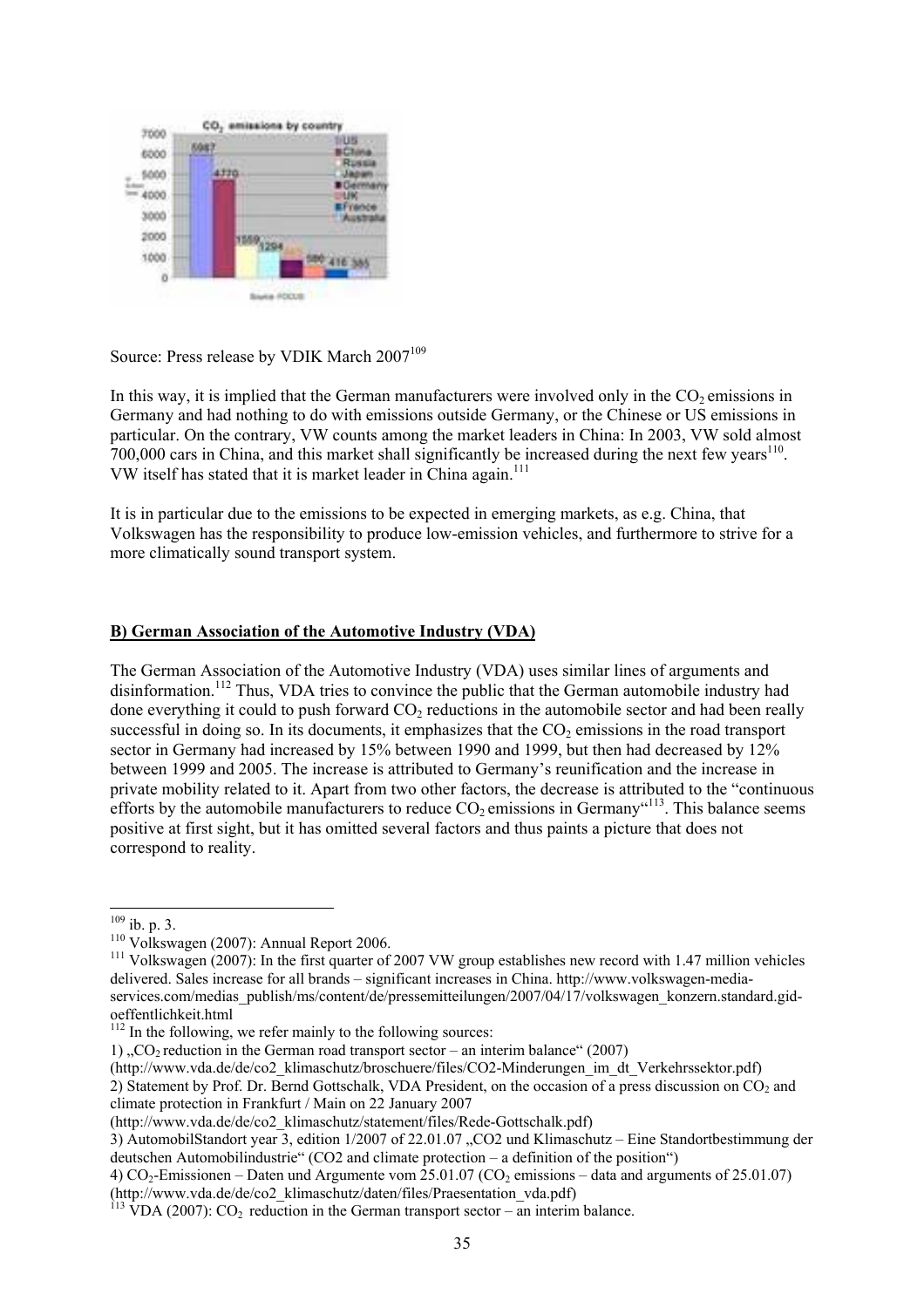Firstly, the steering effect of the eco tax, against which the automobile industry has been fighting heavily (and in particular the steering effect of the fierce debate about the introduction and effect of the eco tax) has completely been suppressed.

Secondly, the modal split, i.e. the market share measured in transport performance (person-kilometre) of motorised individual transport in relation to public transport during the last few years has decreased each year.114 This development is partly due to an at least temporary decline of kilometres driven in Germany, which obviously is an important reason for a change in trend in  $CO<sub>2</sub>$  emissions. If the real emissions are not set in relation to the kilometres driven, they do not say much about the development of emissions caused by the fleet of new cars.

Thirdly, the declining trend in emissions by new cars up to 2003, as the VDA itself later explains, is "to a large degree due to an increased percentage of diesel vehicles"115. These engines formerly consumed up to 25% less than comparable petrol engines. This situation, however, has meanwhile reversed, so that the new diesel vehicles in Germany, due to their often increased weight and performance, consume more than petrol engines. $116$ 

Instead, the VDA praises increased efficiency, while of course it is true that any progress in efficiency has to be considered positive. But also in this respect, it has to be suspected that the public is misled to a certain degree. For an unsuspecting reader, it is difficult to recognise that the alleged increase in productivity of  $60\%$ <sup>117</sup> is not adequate, since the increased transport performance, being the total of person and ton kilometres driven, also includes the extremely contra-productive increase in vehicle weight<sup>118</sup> during the last few years: The heavier the vehicles, the higher the increase in productivity. Since it is also true that the heavier the cars, the higher the consumption, this is an effort to green wash contra-productive tendencies.

Fourthly, it is not adequate to make a qualifying comparison between the increase and decrease in emissions in individual sectors in Germany. By arbitrarily choosing the periods from 1990 to 1999 and from 1999 to 2005, the automobile industry presents itself as the industrial branch with the highest reduction trend. Instead, it can be calculated from the UNFCCC data<sup>119</sup> that the greenhouse gases caused by the transport sector in Germany increased by 5% from 1990 - the Kyoto baseline year - to 2004, while almost all other sectors show a reduction, as e.g. the producing industries by 35%, and the waste sector even by  $63\%^{120}$ . Furthermore, the dramatic international trends, in which the German automobile groups have a significant share, are withheld.

In summary, it can be stated that no "adequate and timely information regarding the environmental impact of their activity" has been made available, and that this constitutes a violation of Chapter V.8 of the OECD Guidelines, since – in conclusion – the available and seemingly only positive data would

<sup>114</sup> Treber (2006): Das rühmliche Schlusslicht. Vision für ein autoärmeres Deutschland. In: Forum Umwelt und Entwicklung. Rundbrief (circular) 2/2006. (The notable tailender. Vision for less cars in Germany.

 $116$  44% of new passenger cars licenced in Germany in 2006 were diesel cars (KBA (2006):

http://www.kba.de/Stabsstelle/Presseservice/Jahrespressebericht/jpb2006.pdf*.* p.33. Between 1998 and 2003, a considerable reduction of emission values could first be observed with regard to diesel vehicles. Since 2001, however, the average emissions by diesel engines has increased, and in 2006 for the first time they consumed more than petrol cars on average (171,8 g/km vs. 173,4 g/km). This is by no means due to bad technology, but in particular due to the fact that powerful, heavy passenger cars preferably are equipped with auto-ignition. The 25% a diesel usually consumed less, are now "used up" by an increase in HP. The increase is mainly due to the fact that in Germany in 2006 each newly licensed passenger car on average had 126 HP and 1.86 litres of cubic capacity (1981: 79 HP and 1.63 litres cubic capacity) - the EU average is around 115 HP.

<sup>&</sup>lt;sup>117</sup> "If, in accordance with the IEA methodology, the CO2 emission volume in 2005 is calculated on the basis of sales figures for petrol and diesel in Germany (source: MWV), the result is an "increase in productivity" of 60% between 1990 and 2004, i.e. an average annual improvement of "climate efficiency" in the transport of persons and goods by 4.3%." – VDA (2007):  $CO_2$  reduction in the German transport sector – an interim balance. <sup>118</sup> EU Commission (2007): COMMUNICATION FROM THE COMMISSION TO THE EUROPEAN

PARLIAMENT AND COUNCIL on the review of the Community strategy to reduce CO<sub>2</sub> emissions and improve fuel efficiency from passenger cars and light-commercial vehicles – Impact Assessment [COM(2007) 19 final SEC(2007) 61]

<sup>&</sup>lt;sup>119</sup> UNFCCC: Data for Greenhouse gas total.

http://unfccc.int/ghg\_emissions\_data/predefined\_queries/items/3814.php <sup>120</sup> ebd.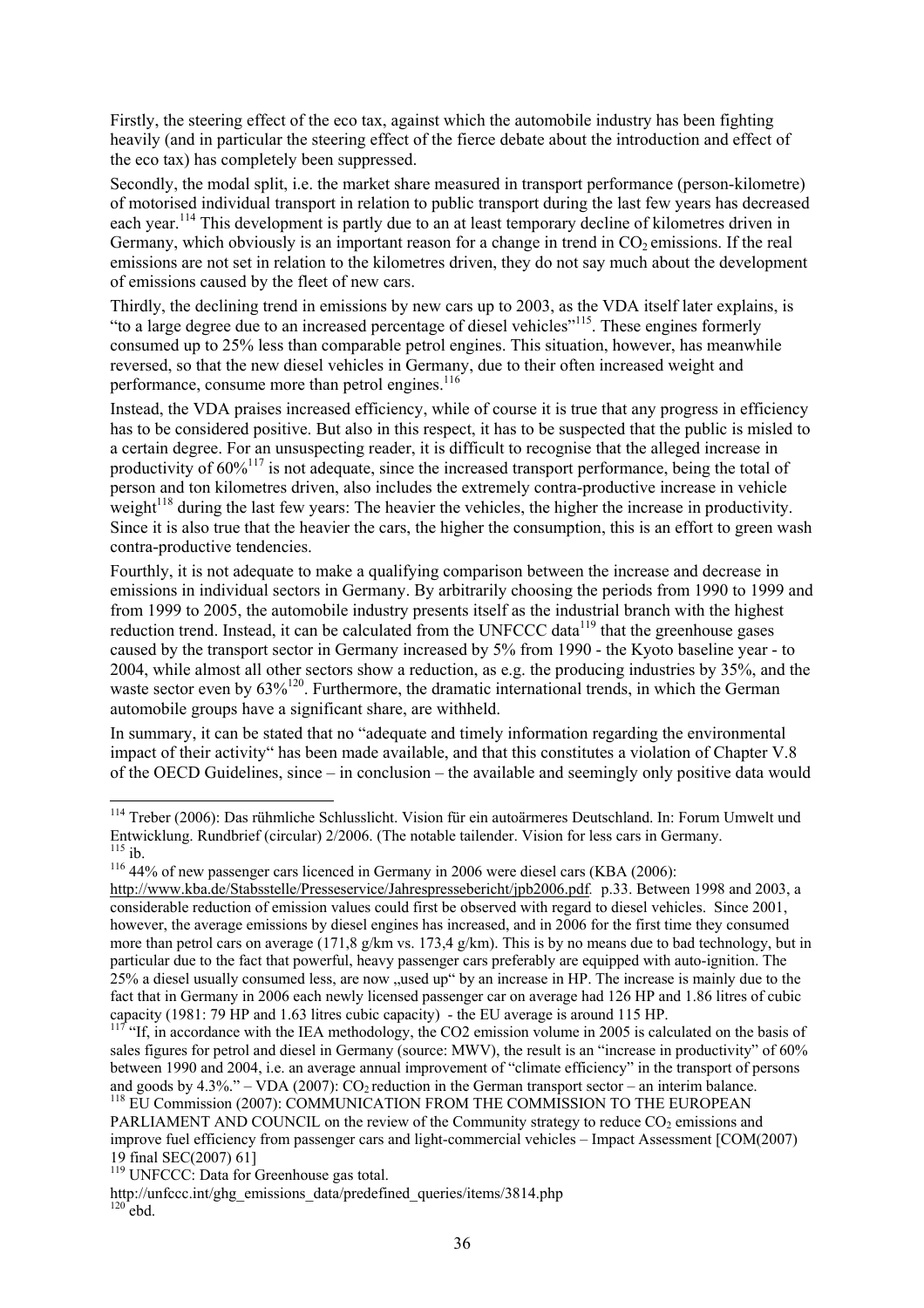not offer "any grounds for a massive intervention with restrictive regulatory or fiscal instruments". The glossed over presentation is given in defiance of the "development of environmentally meaningful and economically efficient public policy", as demanded by the OECD Guidelines.

### **C) European Automobile Manufacturers Association (ACEA)**

The umbrella organisation of European automobile groups, ACEA, likewise is actively involved in the dissemination of misleading information.<sup>121</sup> As a reason for the not complying with the voluntary commitment, the ACEA e.g. cites too strict regulation:

"the car industry is a heavily regulated industry. Several regulatory developments, particularly regarding safety and air pollution, have significantly hampered the reduction of  $CO<sub>2</sub>$ emissions<sup>" 122</sup>

Professor Claes Tingvall, Chairman of the European New Car Assessment Programme (Euro NCAP) considers this incorrect and misleading:

"Blaming safety is unfair, incorrect and just hides the fact that there are other issues responsible for industry's failure to meet its contract with society. The performance of smaller and lighter cars at Euro NCAP clearly shows that improved safety does not need additional weight."<sup>123</sup>

According to this, the increasing weight of vehicles, and the elevated consumption related to it, is not mainly due to safety requirements, but above all to size, comfort, e.g. through air conditioning, and especially to more powerful, faster engines<sup>124</sup>. The high speeds on German roads, on the other hand, constitute an important impediment to safety.

 $\cdot$  If we want to reduce CO2 emissions and traffic injuries alike in the long run, we need to downsize power and maximum speed. Reducing speed will contribute a great deal to improving safety on European roads, as speed has been shown to be the most important factor in crashes." <sup>125</sup>

Another regulation to which ACEA probably alludes regards the tightened emissions regulations. Since 01.01.05, the Euro4 standard applies to new passenger cars Europe-wide. To comply with this standard, the voluminous models require particulate filters; and on 01.09.2009, the Euro5 standard, which prescribes this filter for all diesel vehicles, will enter into force. Now it is argued that due to the compliance with these standards fewer resources are available for the reduction of  $CO<sub>2</sub>$ . Other

 $121$  In the following, we mainly refer to the following sources:

<sup>1)</sup> Press Release Brussels, 7 February 2007:"Proposed CO2 emission targets are arbitrary and too severe" (http://www.acea.be/files/Co2Feb07~Press%20Statement%20FR%20-%20PDF.pdf)

<sup>2)</sup> Press Release Brussels, 8 November 2006: "Car emission regulation significantly impacts sales of diesel cars and negatively influences CO2 emission reductions" (http://www.acea.be/files/20061978att01.pdf)

<sup>3)</sup> Press Release Brussels, 5 November 2006: "European Car Industry opposes recent statements of Environment Commissioner Stavros Dimas regarding CO2 Commitment" (http://www.acea.be/files/Statement%20CO2%20- %20Dimas.pdf)<br>4) the detailed report on CO2 emission on the website under http://www.acea.be/co2 emissions

<sup>&</sup>lt;sup>122</sup> ACEA (2007): Environment. CO<sub>2</sub> emissions. http://www.acea.be/CO2\_emissions<br><sup>123</sup> European Transport Safety Council (ETSC) (2006): Better car safety does not jeopardise emission reduction. press release of 13.11.06. http://www.etsc.be/documents/CO2\_emissions\_speed.pdf

 $124$  Johan de Mol/Sven Vlassenroot (2006): Autoconstructeurs moeten dringend op dieet. In: Verkeersspecialist 126; Johan de Mol/Sven Vlassenroot (2005): Waanzinnige race naar nog hogere vermogens. In: Verkeersspecialist 121.

<sup>&</sup>lt;sup>125</sup> European Transport Safety Council (ETSC) (2006): Better car safety does not jeopardise emission reduction. Press release of 13.11.06.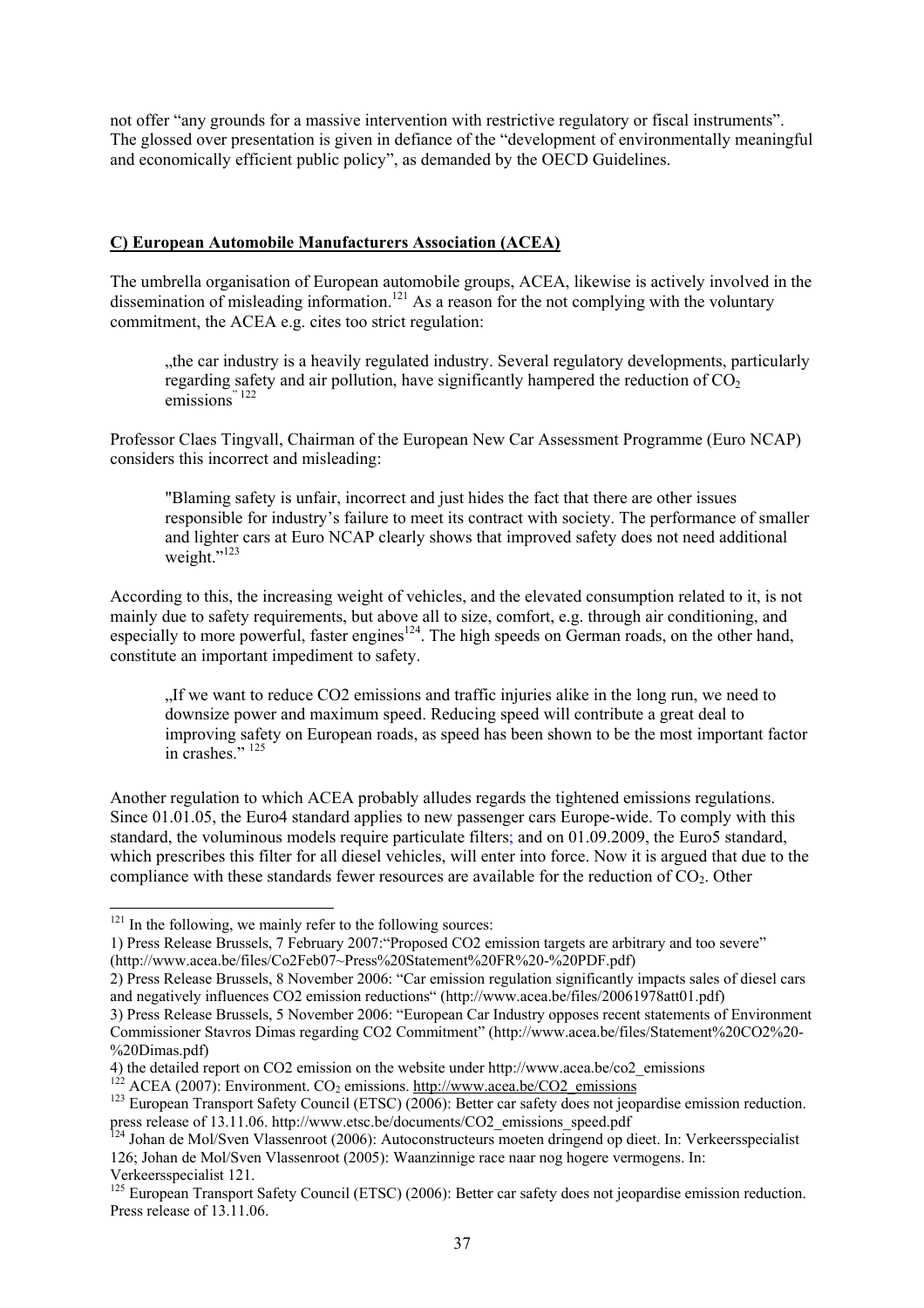manufacturers, especially in France, have used the filter technology successfully for years, and it did not seem to impede  $CO_2$  reductions<sup>126</sup>; thus, the French PSA Group reached average emissions of 149.9 g/km in  $2006^{127}$ .

ACEA tries to play down the role of road transport by arguing that it caused only 5 percent of worldwide  $CO<sub>2</sub>$  emissions. Actually, however, its share is significantly higher: it amounts to some ten percent if we consider only direct fuel consumption, and to some 14 percent if we consider the life cycle assessment, as demanded by the OECD Guidelines.<sup>128</sup> What counts even more, is the fact that ACEA does not mention the significance of the rapid increase in emissions in the transport sector.

Let us use another picture to illustrate this fact: If we see the atmosphere as a bathtub, we have been confronted, since the beginning of industrialisation, with the situation that more water flows in than can flow off. Thus it is inevitable that the bathroom will be flooded. In order to avoid that the whole house will be flooded, the inflow of water has to be drastically reduced. The automobile and air traffic sectors, however, are those which continue to turn on the tap most rapidly. Therefore the transport sector is not the only, but a particularly important sector if dangerous climate change is to be avoided.

Instead of presenting information on the real impacts of its activities in accordance with the OECD Guidelines, Volkswagen via its representative associations tries to avoid binding regulations on consumption reduction, and thus direct climate protection. Thus, the company e.g. threatens to transfer production sites outside the EU, which would result in a drastic loss of jobs<sup>129.</sup> Such regulations were "poison for the jobs in Germany"<sup>130</sup>.

The EU Commission has already rejected this argument:

"Another aspect that should be taken into account from an employment perspective is the fact all manufacturers, worldwide (including e.g. Japanese and Korean), will be subject to the EU CO2 requirements when selling cars in the EU. Therefore EU requirements would not penalise more directly EU carmakers in the competitive situation on other markets, including emerging markets. On the contrary, the introduction of ambitious legislation would likely promote research and development, most of which would be done in the EU as far as EU carmakers are concerned."131

### **D) Misinformation by VW**

A particularly effective deception was also found in a letter of 26.01.2007 by the automobile company heads of VW, BMW, DaimlerChrysler as well as the European units of Ford and General Motors to Mr. Barroso, President of the EU Commission; this letter was also signed by the head of Volkswagen.

 $126$  DUH (2005): Press conference of 11.01.2005.

<sup>&</sup>lt;sup>127</sup> University of Applied Sciences in Gelsenkirchen: CO<sub>2</sub>-Emissionen der 2006 verkauften Neuwagen in Europa.  $(CO<sub>2</sub>$  emissions of new cars sold in Europe in 2006) In: Capital: Preliminary announcement 03/2007. www.capital.de/div/100005642.html

<sup>&</sup>lt;sup>128</sup> L. Fulton and G. Eads (2004): IEA/SMP Model Documentation and Reference Case Projection. IEA (2004): World Energy Outlook 2004.

For more details: see OECD Complaint against Volkswagen – Main document, p. 5, footnote 10. <sup>129</sup> ACEA (2007): Proposed CO<sub>2</sub> emission targets are arbitrary and too severe. Press release of 07.02.07<br>http://www.acea.be/files/Co2Feb07~Press%20Statement%20EN%20-%20PDF.pdf

 $\frac{^{130}$  VDA (2007): AutomobilStandort. Year 3 of 22.01.07.<br> $\frac{^{131}$  EU-Commission (2007): COMMUNICATION FROM THE COMMISSION TO THE EUROPEAN PARLIAMENT AND COUNCIL on the review of the Community strategy to reduce CO2 emissions and improve fuel efficiency from passenger cars and light-commercial vehicles – Impact Assessment [COM(2007) 19 final SEC(2007) 61]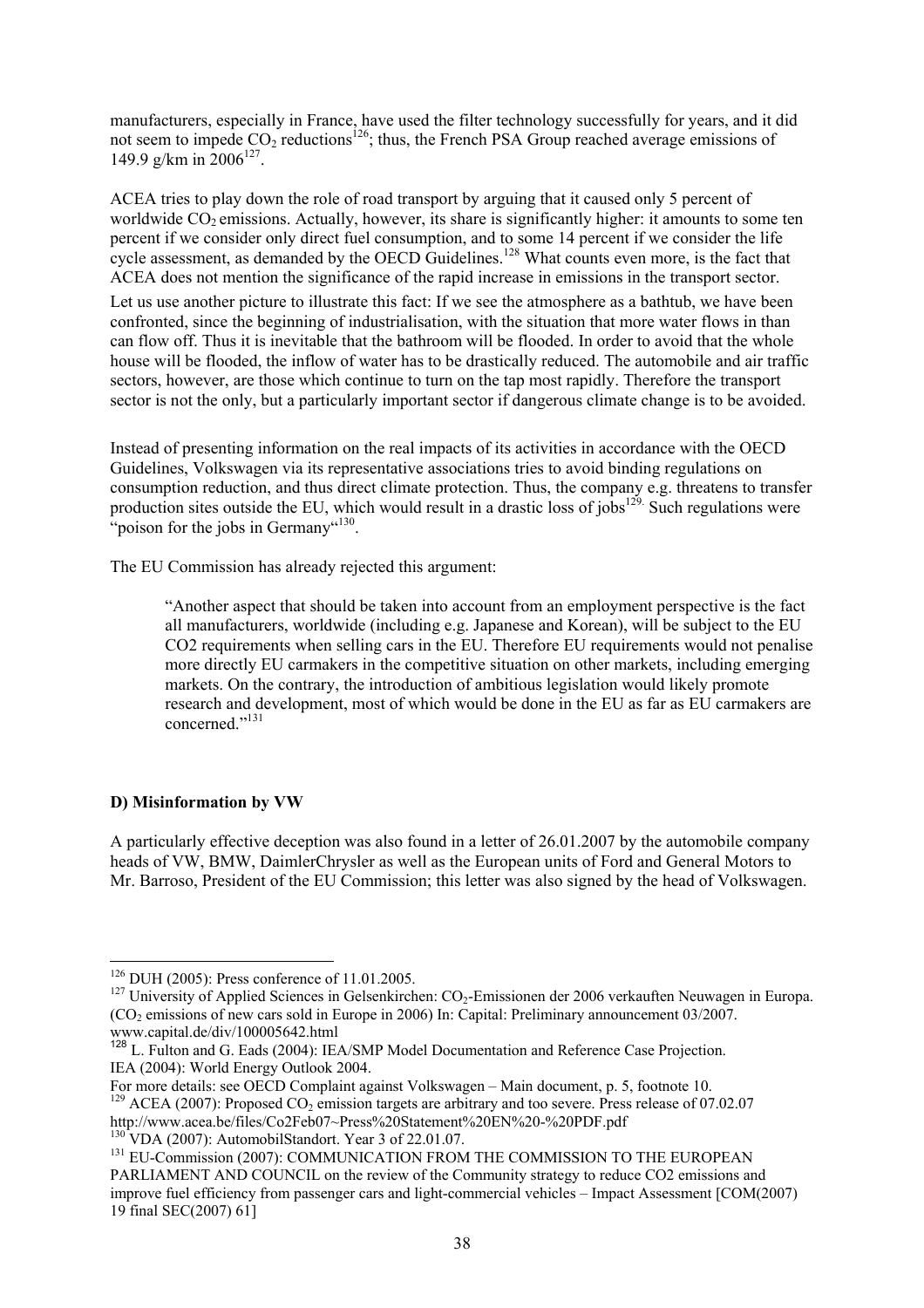Although the EU Commission always wanted to introduce average targets for the whole fleet, and not unit targets for different car models, the three automobile groups gave this impression<sup>132</sup> – and a major part of the press was taken in (or – what would be even worse - let itself consciously be misused for such a campaign).

The letter said that such a unit target would be a catastrophic threat to the German automobile sector, and unfair treatment from Brussels.

Like numerous other media, the German weekly , Spiegel' reported wrongly that the Environment Commissioner argued for a legal maximum of 120 g of CO2 per kilometre. This is in contrast to the fact that the EU Commission did not intend 120g to be the absolute maximum for each model, but an average target for the automobile industry.

Thus, public deception in this case had a direct political relevance.

<sup>&</sup>lt;sup>132</sup> Corporate Europe Observatory (CEO) (2007): Car industry flexes its muscles, Commission bows down. Briefing paper.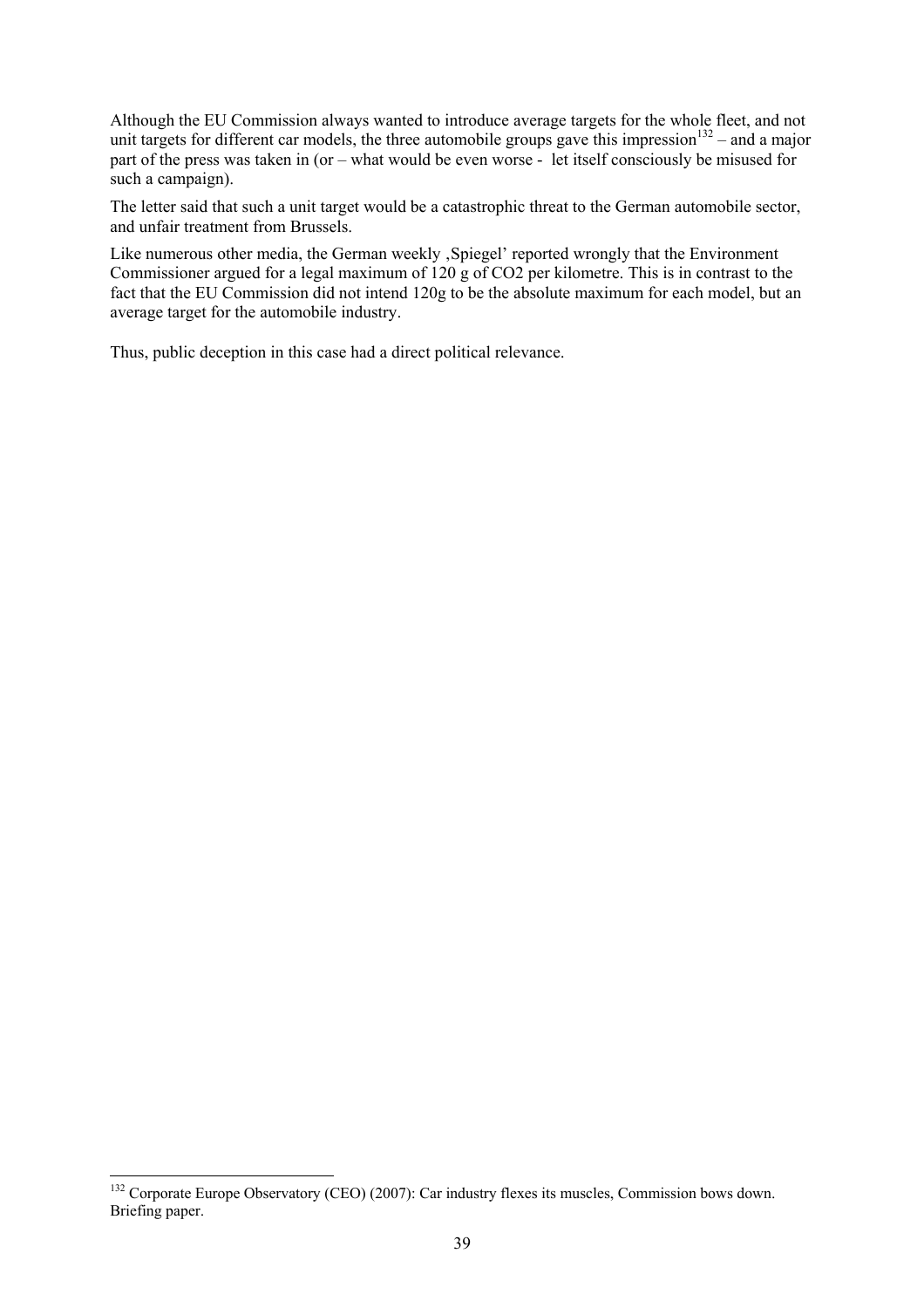## *Annex IV. Consideration of the results of life cycle assessments in decision-making processes*

(Supplement to 2.G of the OECD complaint)

Chapter V.3 of the OECD Guidelines contains the obligation to assess the foreseeable environmental impacts associated with processes, goods and services of the enterprise over their full life cycle and to address in decision-making the results of life cycle assessments to be undertaken. VW has carried out life cycle assessments (, to assess the foreseeable impacts") only to a very limited degree, and with regard to the models listed in Table 1 to our knowledge has not established any life cycle assessment that would meet these requirements. Accordingly, the "foreseeable impacts" have not been addressed in the company's internal decision-making processes.

To address such impacts would mean addressing the  $CO<sub>2</sub>$  emissions caused by these vehicles over their full life cycle in (i) strategy and product development, (ii) marketing and advertisement, (iii) determination of the (customer) target group, (iv) volume of production and delivery, as well as (v) research and development.

### **(i) Strategy and product development**

Several elements of Volkswagen's current business strategy lead to the conclusion that the results of life cycle assessments (as long as they have been established at all) so far have not been addressed in the strategy:

- In the past few years, VW has mainly developed luxury models with very high  $CO<sub>2</sub>$  emissions for the VW and Audi brands, such as Audi O7 (CO<sub>2</sub> emissions  $282 - 326$  g/km), Audi R8 (326) g/km), VW Phaeton (259 – 348 g/km) or VW Touareg (265 – 382 g/km). In view of climate change, Volkswagen has taken wrong strategic decisions concerning the research and development of resource-saving technologies: The fuel-saving model Lupo 3L has not been further developed into a vehicle suitable for broad sale, but been taken out of the sales programme, too little importance has been attached to research on hybrid propulsion etc. It is not understandable that during the last 15 years, i.e. since climate change has been known as a global problem, VW has introduced and made marketable just this one model, which is only now followed by the Blue Motion models as a "niche" product, and which is available only for Polo and Passat. In view of the constantly rising fuel prices, this cannot be justified by "divergent consumer wishes".
- According to the information available to us, only three versions could be found among the 14 passenger car models of the VW brand launched in Germany since 2000 which comply with the self-imposed climate protection target for 2008 (140g/km)– see table 1. On average, the a.m. new VW models still emit 197  $g/\text{km}^{133}$ .

l <sup>133</sup> Established by calculating average emissions of the sub-models on the basis of the data from the DAT Manual 2006 for the models listed. For Passat B5GP and Polo IV, the average value was calculated from the a.m. data. Subsequently, the average emissions of the listed new models were calculated from all average values.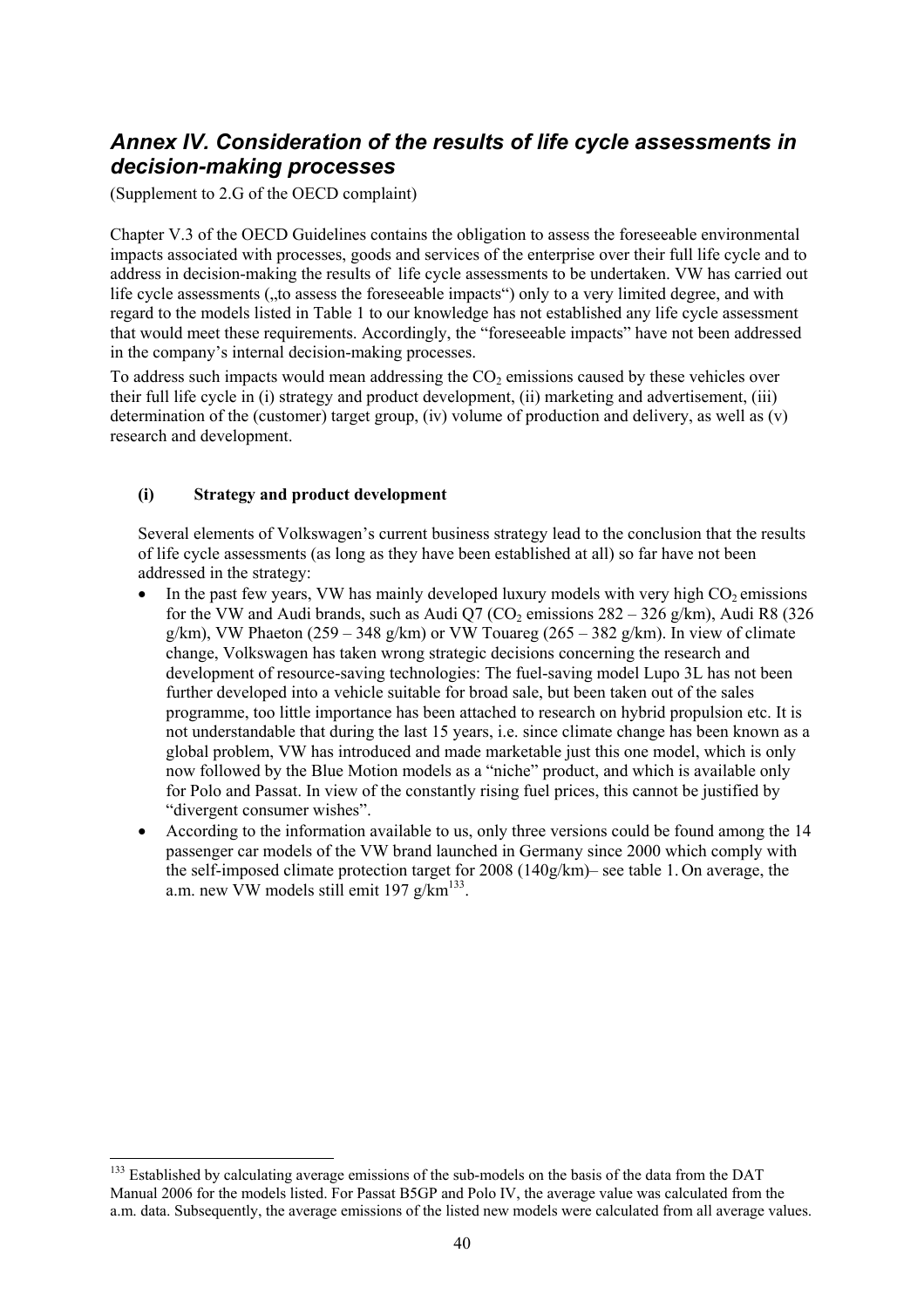| <b>Production start</b> | Model                                | CO2 emissions in g/km (independent of version) |
|-------------------------|--------------------------------------|------------------------------------------------|
| <b>2000</b>             | Passat B5GP                          | $142 - 257^{134}$                              |
| 2001                    | Polo IV                              | $115 - 183^{135}$                              |
| 2002                    | Touareg (SUV)                        | 265-353                                        |
| 2002                    | Phaeton (luxury class)               | 259-374                                        |
| 2003                    | Touran (saloon)                      | 162-233                                        |
| 2003                    | New Beetle convertible               | 151-223                                        |
| 2003                    | Golf V (compact)                     | 143-259                                        |
| 2004                    | Caddy Life (high roof station wagon) | 167-202                                        |
| 2005                    | Passat B6 (medium-sized)             | 154-262                                        |
| 2005                    | JettaV (compact class)               | 143-206                                        |
| 2005                    | Fox (compact class)                  | 135-163                                        |
| 2005                    | Golf Plus (caravan)                  | 151-209                                        |
| 2005                    | Polo IV Facelift <sup>136</sup>      | 108-188                                        |
| 2006                    | Eos (convertible)                    | 165-223                                        |

#### Table 1: **New models of the Volkswagen brand since 2000**

Source: Compiled by Germanwatch<sup>137</sup>

- The VW business report for 2006 presents ten new models for 2007; out of these, eight fall into the fuel-intensive category. This leads to the conclusion that neither life cycle assessments nor the environmental impacts associated with the use of these products have been addressed in the development of these models.
- Under Ferdinand Piech, former chairman of the board and present supervisory board chairman, VW since the late 1990ies has strongly focused on heavy models and pushed forward in this direction by taking over and integrating the luxury brands Bentley, Lamborghini and Bugatti in 1998, thus complementing the VW profile by very fuel-intensive brands.138 By marketing Bugatti, VW has tragicomically met the demand made by environmental associations to develop a one-litre car. This car actually consumes around one litre - per kilometre.<sup>139</sup> If a life cycle assessment had been taken into consideration, exactly the

<sup>&</sup>lt;sup>134</sup> The lowest consumption is about S 7,9l and D 5,3l respectively, the highest at S 10,6l and D 8l respectively; conversion into g  $CO<sub>2</sub>/km$  on the basis of models with similar consumption listed in the DAT Manual. DAT (Deutsche Automobil Treuhand GmbH): 2006: Leitfaden zu Kraftstoffverbrauch und CO<sub>2</sub>-Emissionen aller neuen Personenkraftwagenmodelle. (Manual on fuel consumption and  $CO<sub>2</sub>$  emissions of all new passenger vehicle models)

<sup>&</sup>lt;sup>135</sup> The lowest consumption was around S 5,7l and D 4,4l respectively, the highest at S 8l and D 5,2l respectively; conversion see above.

<sup>&</sup>lt;sup>136</sup> This series includes Polo Facelift, CrossPolo, GTI Cup-Edition and Polo Blue Motion, some of which were only launched in 2006. Since this table refers to the general models and not to each individual version, the submodels are not listed here.

<sup>&</sup>lt;sup>137</sup> Start of production of the models from http://de.wikipedia.org/wiki/Volkswagen#Zulassungen; emission data from DAT Manual 2006, for Passat B5GP and Polo IV consumption data from the Auto Katalog Modelljahr 2001. (cars catalogue model year 2001)

<sup>&</sup>lt;sup>138</sup> According to statements, e.g. by Richard Schapke, VW has not flinched from ensuring the support of the employees' representatives on the supervisory board for the decision to buy these luxury brands by making special offers. Richard Schapke (2005): Der gekaufte Betriebsrat – das System Volkswagen. http://www.diekommenden.net/dk/zeitgeschichte/system\_volkswagen.htm (The bribed shop committee - the system Volkswagen)

<sup>&</sup>lt;sup>139</sup> At full throttle and maximum speed, Bugatti consumes 100 litres per 100 kilometres. Consumption data are indicated neither in the cars catalogues nor in the DAT Manual. Source therefore: "Sofortprogramm zur Minderung der Klimagas-Emissionen von Pkw" – Eckpunktepapier der Deutschen Umwelthilfe e. V. (DUH) zur raschen Eindämmung wachsender Klimabelastungen im Straßenverkehr unter (Crash programme for the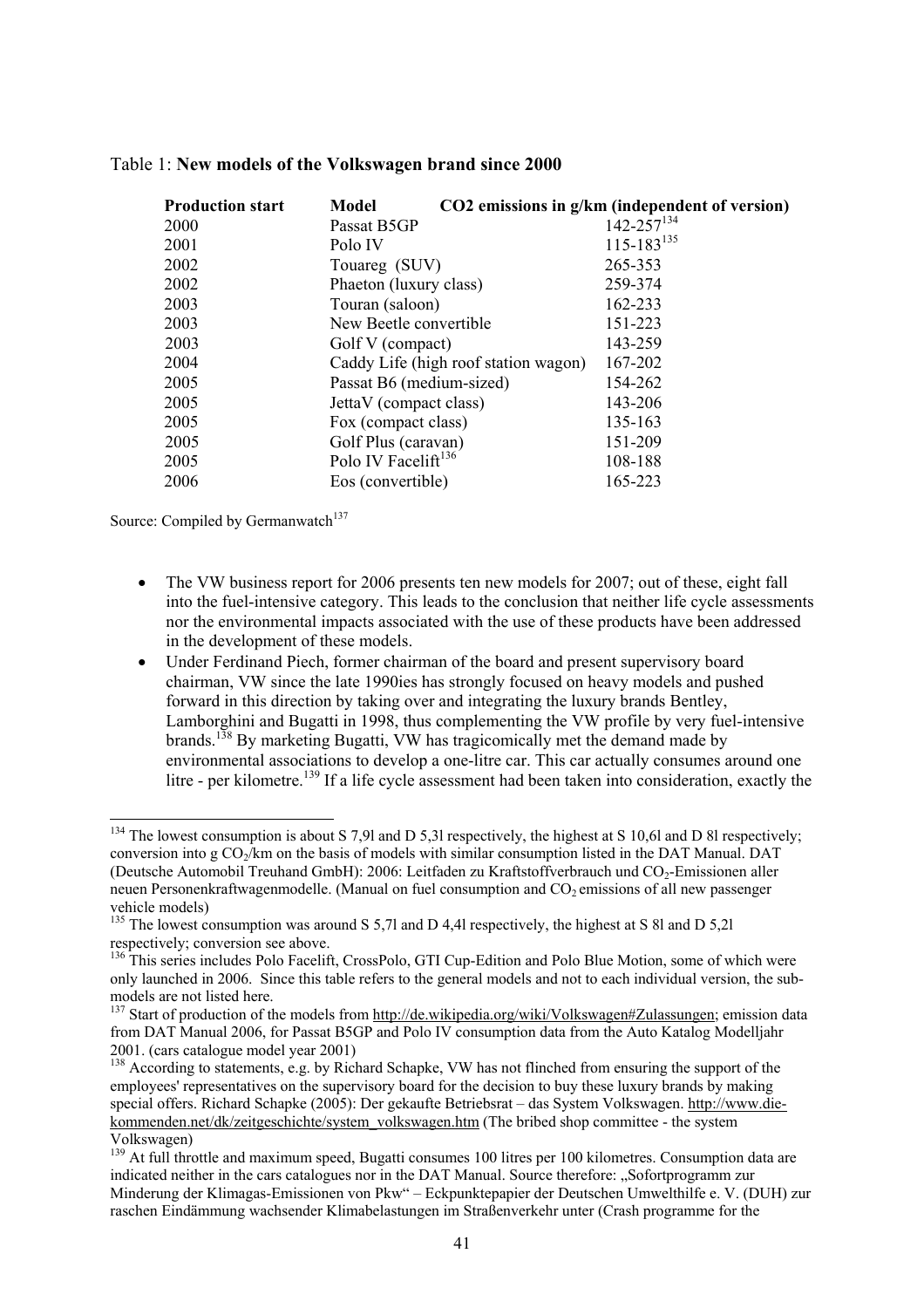opposite consequence would have had to be taken, i.e. to develop most economical engines and car models, and to increase the marketing of same. Several studies have led to the prediction that not only the transport sector in general will increase in large industrialising countries, but that also a drastic increase in the SUV sector is to be expected if the present trend continues. The Asian Development Bank has calculated that the number of SUV in China will increase from 12.9 million in 2005 to 192.7 million in 2035, while for India an increase from 6.2 million in 2005 to 80.1 million in 2035 is expected.<sup>140</sup> In this boom country in particular, where the vehicle fleet is expected to double every five to seven years, however, economical vehicles are urgently needed<sup>141</sup>. Volkswagen started business activities early in China and increased its annual sales by nearly 30% in 2006, while its subsidiary Audi even sold 60% more than the previous year. VW plays a central role in the market development in China. The Audi board member Ralph Weyler expects that during the next "two to three years" China will become the "second domestic market" for Audi. In view of the elevated average consumption by the Audi fleet (average consumption of 179 g/km in  $2006^{142}$ ), it is obvious that this development cannot be brought in line with a consideration of the vehicles' life cycle assessments (including the models in focus in this complaint). The same applies to the VW subsidiary Bentley which doubled the sale of its luxury saloons with average emissions of 474 g/km<sup>143</sup> in China in  $2006^{144}$ . It is obvious that China cannot copy the kind of mobility development prevailing in the industrialised countries. If China had the same level of motorisation as the USA, the country would consume 88 million barrels of  $\text{oil}^{145}$ , which is more than is currently consumed worldwide. Nonetheless it is not perceptible at all that the VW group adjusts its marketing strategy on the basis of life cycle assessements. From a climate point of view, prestige coaches like Bentley are precisely the wrong progress attractors for industrialising countries.

It was interesting for us to hear the announcement made by VW in April  $2007^{146}$ , referring to its car fleet in China, "to reduce by 20 percent the consumption and emissions of the cars offered for sale by 2010". We are interested in verifying the substance of this statement in the framework of the OECD proceedings and in understanding whether VW is addressing life cycle assessments, or just new legislation in China.<sup>147</sup>

http://de.wikipedia.org/wiki/Bugatti\_Veyron#Verbrauch\_und\_Reichweite und<br>http://www.autobild.de/test/neuwagen/artikel.php?artikel\_id=12128

reduction of GHG emissions by passenger cars - key points paper by DUH to rapidly contain growing climate impacts caused by road traffic under

http://www.duh.de/uploads/media/Sofortprogramm\_zur\_Minderung\_der\_Klimagas\_04.pdf;

Asian Development Bank (2006): Energy Efficiency and Climate Change Considerations for On-road Transport in Asia, MAIN REPORT, p. 5

<sup>&</sup>lt;sup>141</sup> Asian Development Bank (2006): Energy Efficiency and Climate Change Considerations for On-road Transport in Asia, MAIN REPORT, p. 2

<sup>&</sup>lt;sup>142</sup> Fachhochschule (University of Applied Sciences) Gelsenkirchen in der Vorabmeldung (in an advance statement) 03/07 www.capital.de/div/100005642.html<br><sup>143</sup> DAT-Leitfaden 2007 (DAT Manual 2007)

<sup>&</sup>lt;sup>144</sup> Die Welt (2006): VW verdient wieder Geld in China. 18.11.06 (VW is earning money in China again) www.welt.de/data/2006/11/18/1116065.html?prx=1

<sup>145</sup> Peter Hennicke, President of the Wuppertal Institute (2007): Badewannen ohne Stöpsel. Interview. in: Spiegel Special Neue Energien, Wege aus der Klimakatastrophe, Nr. 1 2007, p. 150 – 152, here: p. 151. (Bathtubs without plugs. Interview in Spiegel Special on New Energies, Ways out of the climate catastrophe)

 $^{146}$  Volkswagen (16. April 2007): Volkswagen auf der Auto Shanghai 2007: Hightech-Feuerwerk für den Umweltschutz. (Volkswagen on Auto Shanghai 2007: Hightech fireworks for environmental protection.) Press release (ots).

<sup>&</sup>lt;sup>147</sup> This law establishes maximum consumption limits for 16 weight classes. World Resources Institutes (2004): Taking the high (fuel economy) road – What do the new Chinese fuel economy standards mean for foreign automakers?, p. 3. The first standard was introduced in 2005, and standard II will enter into force in 2008. According to the a.m. study by the Washington World Resources Institutes (WRI), only 19 percent of the 700,000 VW passenger cars sold in China in 2003 met the standards for 2008. The fleet marketed by the PSA Group, on the other hand, in 2003 already met all the requirements for 2008.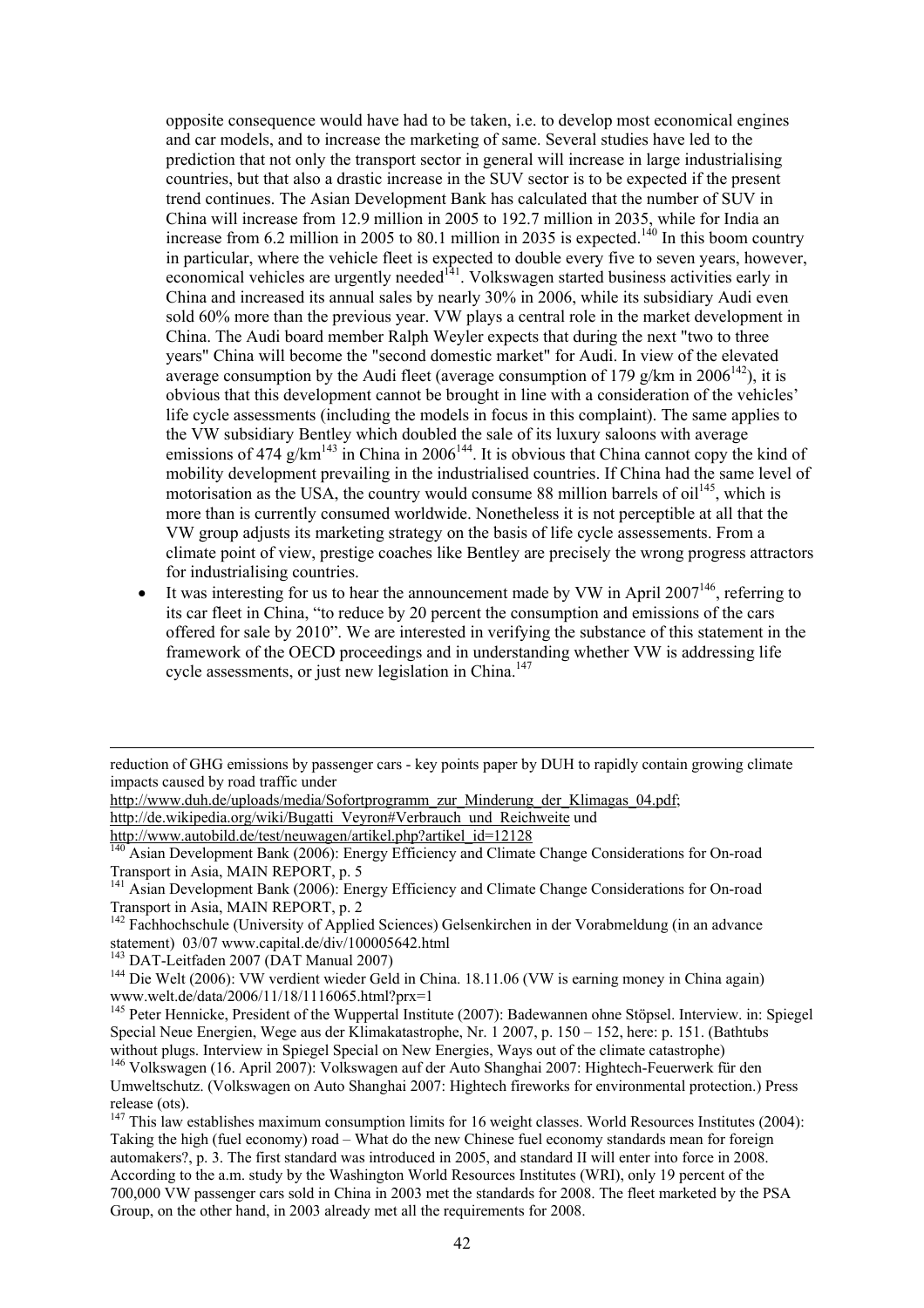Although VW itself states in its business report 2005 that "apart from the drive system, a reduction in weight is the most effective way to cut emissions"148**,** the VW models have continuously become heavier. This shows that VW's product development obviously is not based on life cycle analyses and the hereby assessable impacts on the climate system. Thus, for example the Golf II (1984) weighed approx. 780 kg, while the Golf III (1992) weighed already about 960kg, the Golf IV (1998) ca. 1,060 kg, and the Golf V (2003) finally up to  $1.590 \text{ kg}^{149}$ , clearly continuing the trend shown in illustration 1. The weight of the Golf thus doubled in less than 20 years. Even when considering the same model, the Golf 1.4, such developments can be shown: In 2001, the Golf 1.4 still weighed 1,083kg, while the same model in 2007 already weighs 1,230 kg, and Golf Plus 1.4. even  $1,368$  kg.<sup>150</sup> This is not primarily due to safety requirements and regulations, but mainly due to increased engine power which in return necessitates, amongst others, extended safety equipment, as well as to further comfort features such as air condition<sup>151</sup>, as has been confirmed by the Kraftfahrt-Bundesamt (Federal Motor Transport Authority)<sup>152</sup>.



#### Illustration 1: **Weight development in the compact class**

Source: Automobile production 2003<sup>153</sup>

• Volkswagen strongly focuses on high-speed models. On German highways, maximum speeds of more than 400 km/h are practically feasible - a notion of liberty which is considered almost around the world just as anachronistic as the US rules on the possession of firearms are seen here. In Germany, cars are sold with a speed potential which can never be used anywhere else. In all countries with speed limits, this leads to  $CO<sub>2</sub>$  emissions that are higher than necessary, since such vehicles due to their powerful engines and increased safety requirements related to higher speed become increasingly heavier, consume more fuel and emit more  $CO<sub>2</sub>$ . This interrelation also shows that a speed limit – apart from the direct effect of slower driving – would have a  $CO<sub>2</sub>$  reducing effect also due to the obvious impacts on size and power of the vehicles sold. Even compact cars like the VW Polo reach 225 km/h today. Currently, the VW

produktion.de/themen/02554/index.php

<sup>&</sup>lt;sup>148</sup> Volkswagen (2006): Business Report 2005, p. 105 Avowal of weight reductions for all new models.

<sup>&</sup>lt;sup>149</sup> Since the Golf V is not yet included in the illustration: under http://de.wikipedia.org/wiki/Golf\_V<br><sup>149</sup> Since the Golf V is not yet included in the illustration: under http://de.wikipedia.org/wiki/Golf\_V<br><sup>150</sup> auto Autokatalog – Modelljahr 2007. p. 263. (cars catalogue model year 2001)

<sup>&</sup>lt;sup>151</sup> European Transport Safety Council (ETSC) (2006): Better car safety does not jeopardise emission reduction. press release of 13.11.06.

<sup>&</sup>lt;sup>152</sup> Kraftfahrzeugsbundesamt (Federal Motor Transport Authority) (2007): Press release No. 08/2007: "Dies (der steigende Wert; Anm. d. A.) ist keinesfalls auf eine schlechtere Technik zurückzuführen, sondern insbesondere dadurch begründet, dass größere leistungsstarke, schwere Pkw vorzugsweise mit Selbstzündern ausgestattet sind." ("This (the increasing value) is by no means due to worse technology, but above all due to the fact that bigger, powerful, heavy passenger cars preferably are equipped with self-ignition systems.") <sup>153</sup> Automobilproduktion (Automobile production) (2004): Statistik. http://www.automobil-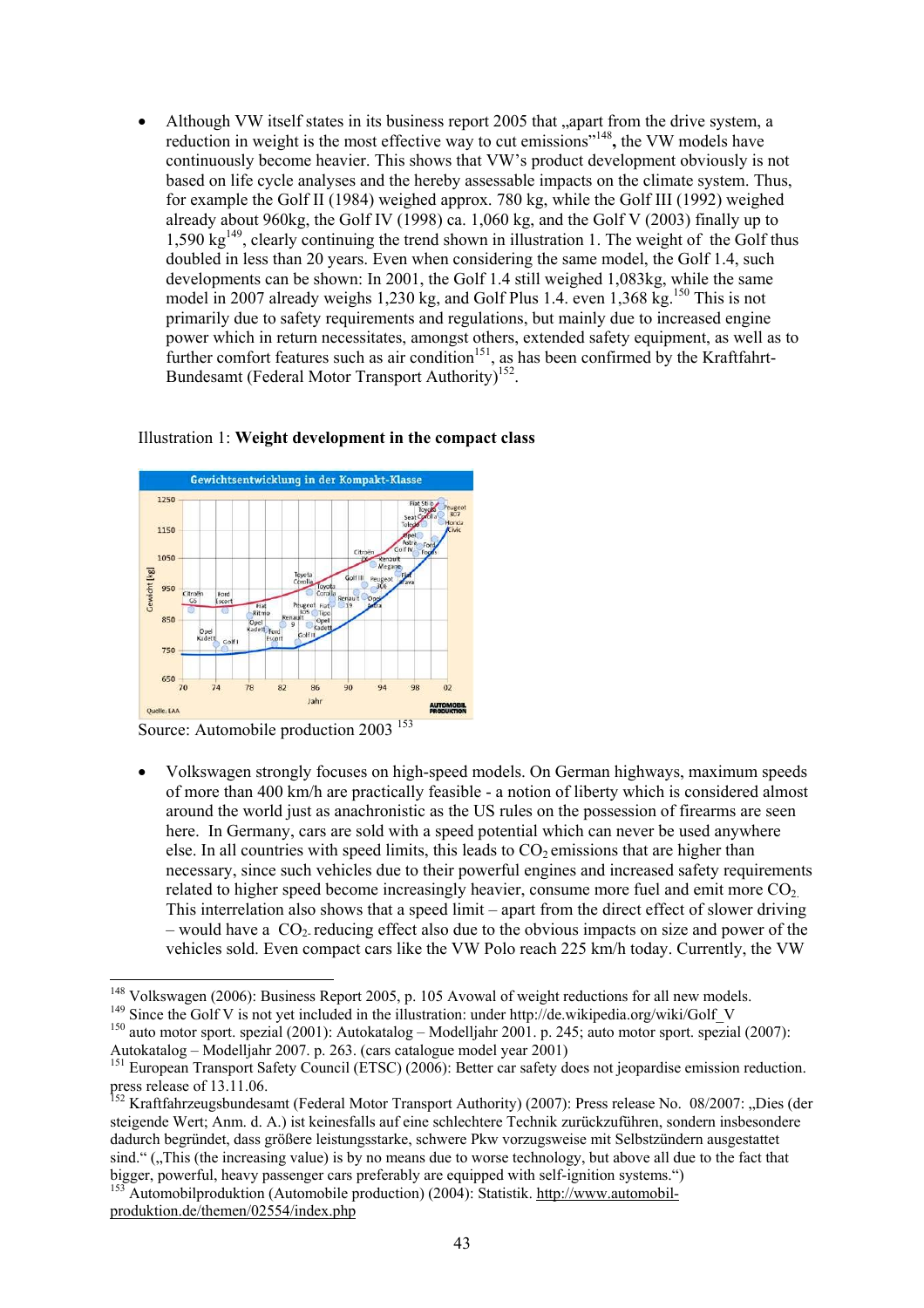group offers seven model ranges of passenger cars<sup>154</sup> with a maximum speed of more than  $300$ km/h; this is more than any other automobile company worldwide has on offer.

• It is a particular challenge for the companies' strategies to develop business models which significantly improve the business case for the models optimised in terms of life cycle assessments. So far the general rule is: The bigger (and more fuel-intensive) the vehicle, the more money can be earned. We consider this a main reason for the strong trend toward fuelintensive "premium" models, especially in the VW group. One model suggested by actors of the finance market, amongst others, is performance trading: A baseline (e.g.  $120g$  / km) is attributed to all passenger cars. Manufacturers of cars which are above this baseline have to purchase performance certificates from manufacturers whose cars are below the baseline. Of course, such a compensation can also be effected within a company. Thus, the business case for efficient cars improves systematically, both within a company (the profit rate of efficient, usually lighter cars, is improved, that of fuel-intensive cars, mostly heavy "premium" cars, is worsened).

The overall development of VW shows that the group has not taken up the challenge of developing business models for fuel-saving cars, as would be in line with a life cycle assessment.

### **(ii) Marketing and advertisement**

Neither in its marketing nor in its advertisement it is perceptible that VW has addressed life cycle assessments with regard to  $CO<sub>2</sub>$  emissions so far. Up to now, VW has hardly raised the customers' awareness with regard to  $CO<sub>2</sub>$  emissions during the service life of the vehicles – which is the most important part of  $CO<sub>2</sub>$  emissions in a life cycle assessment. Neither in advertising nor in sale, consumption or emissions are emphasised transparently and in a way that is understandable to an average customer. On the contrary, a focus in advertising is on fuel-intensive models. For fuel-saving models, on the other hand, an effective approach has not been developed neither in design nor in marketing.

Marketing:

- In its web-based model choice, VW does not offer customers the possibility to indicate the criterion "fuel consumption" or "CO<sub>2</sub> emissions" for choosing a car. It is only when a particular motorisation is chosen for a specific model that the  $CO<sub>2</sub>$  emissions are indicated. Contrary to this principle, where emissions are revealed only after a detailed choice of the vehicle, the EU Commission has published websites<sup>155</sup> where fuel consumption can be indicated as a criterion right from the start; this seems to be effective for promoting the sale of fuel-saving cars $156$ .
- Instead of arranging marketing and design of the fuel-saving cars in such a way that they appear economic and "cool", VW created a car which is attractive only to few people. Stefan Sielaff, the new chief designer of the Audi brand belonging to the VW group pointed this out clearly in a comparison to organic food. "30 years ago, organic food consisted of a few soy products, grain feed, as it is (pejoratively) called in Bavaria. Today it is part of the haute cuisine – so it always depends on the art of cooking." As far as the current status of car design for fuel-saving cars is concerned, it is still in the "grain phase".<sup>157</sup>

Advertisement:

<sup>&</sup>lt;sup>154</sup> Bentley – Continental Flying Spur; Bentley – Continental GT; Bentley – Continental GTC; Bugatti Veyron; Lamborghini – Gallardo; Lamborghini – Gallardo Spyder; Lamborghini – Murciélago LP 640 – source: auto motor sport. spezial (2007): Autokatalog – Modelljahr 2007 (Cars catalogue – model year 2007).

<sup>&</sup>lt;sup>155</sup> Compiled links of the Commissions under <u>http://ec.europa.eu/environment/co2/co2\_database.htm</u> 156 Als Beispiel: http://www.vcacarfueldata.org.uk/ <sup>157</sup> (daily) Süddeutsche Zeitung (10./11. March 2007).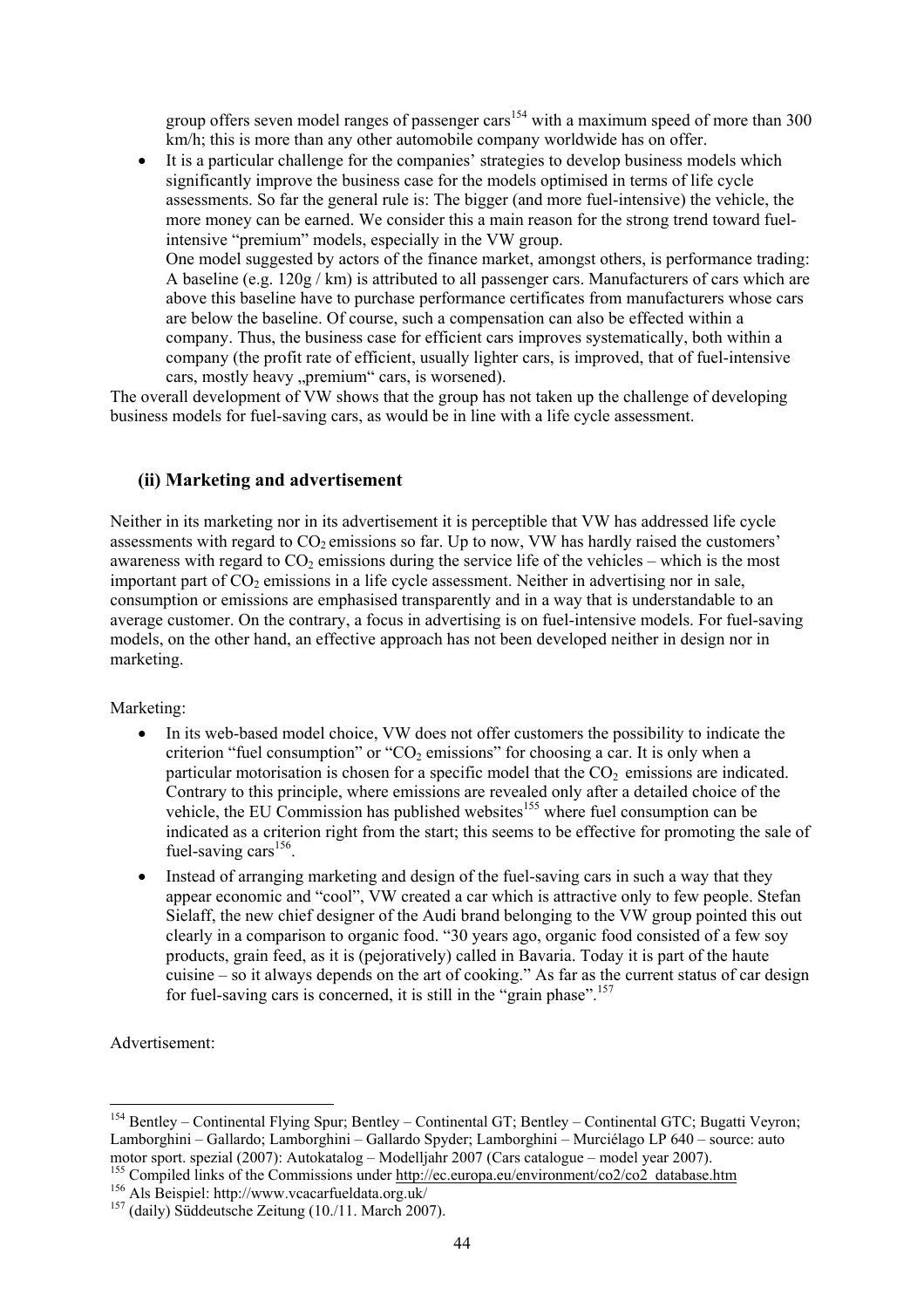- In England, Friends of the Earth carried out an analysis of 81 VW advertisements place in renowned magazines and found out that in almost half of them, VW advertised for vehicles with an above-average consumption of more than  $170$ g/km.<sup>158</sup>
- According to a study carried out by BUND, advertisements in Germany hardly point out environmental aspects (such as low  $CO<sub>2</sub>$  emissions), but mainly focus on heavy model with high performance.<sup>159</sup>



Source: (magazine)Capital. 03/2007. p. 49

### **(iii) Determination of the (customer) target group**

We cannot recognise that VW has a clear strategy to ensure an adequate consideration of life cycle assessments for each of the target groups. In this respect, the findings of the World Business Council for Sustainable Development have to be taken into consideration: For each of the main target groups, specific incentives are required for customers to make them change their consumption patterns<sup>160</sup>. Such incentives can be created by the company (e.g. discounts) or by an according political framework. It is by no means true that the customer just buys what he wants. "Choice editing" to a large extent is influenced by marketing strategy, design, trade strategy, discounts and the use of  $\alpha$  display areas<sup>161</sup>. In Germany for example, a large proportion of the very fuel-intensive cars is currently purchased by companies – due to tax incentives and discounts. According to a press release by  $\text{DUH}^{162}$ , 75 percent of the SUVs sold in Germany have been placed on the market by such choice editing. This trend can generally be observed in the upper medium-sized and the luxury class. While

l

http://www.duh.de/pressemitteilung.html?&no\_cache=1&tx\_ttnews[tt\_news]=1024&cHash=9fbbbae679

<sup>&</sup>lt;sup>158</sup> Friends of the Earth (2005)

http://www.foe.co.uk/resource/press\_releases/government\_and\_industry\_mu\_09112005.html ; more details on this issue under 2.L of the complaint.

<sup>&</sup>lt;sup>159</sup> BUND (2006): http://www.bund.net/lab/reddot2/pdf/autowerbung0406.pdf - For more details see 2.L of thte complaint.

<sup>&</sup>lt;sup>160</sup> WBCSD (2005): Focus Energy & Climate, Sharpening the focus for action, a business perspective. p. 3.<br><sup>161</sup> defra et al. (2006): Climate Change: The Business Forecast. p. 4.<br><sup>162</sup> Deutsche Umwelthilfe (2007): Deutsch

länger heiße Luft emittieren. (DUH appeals to government: Don't continue to emit hot air in climate protection.) Press release from 26.04.2007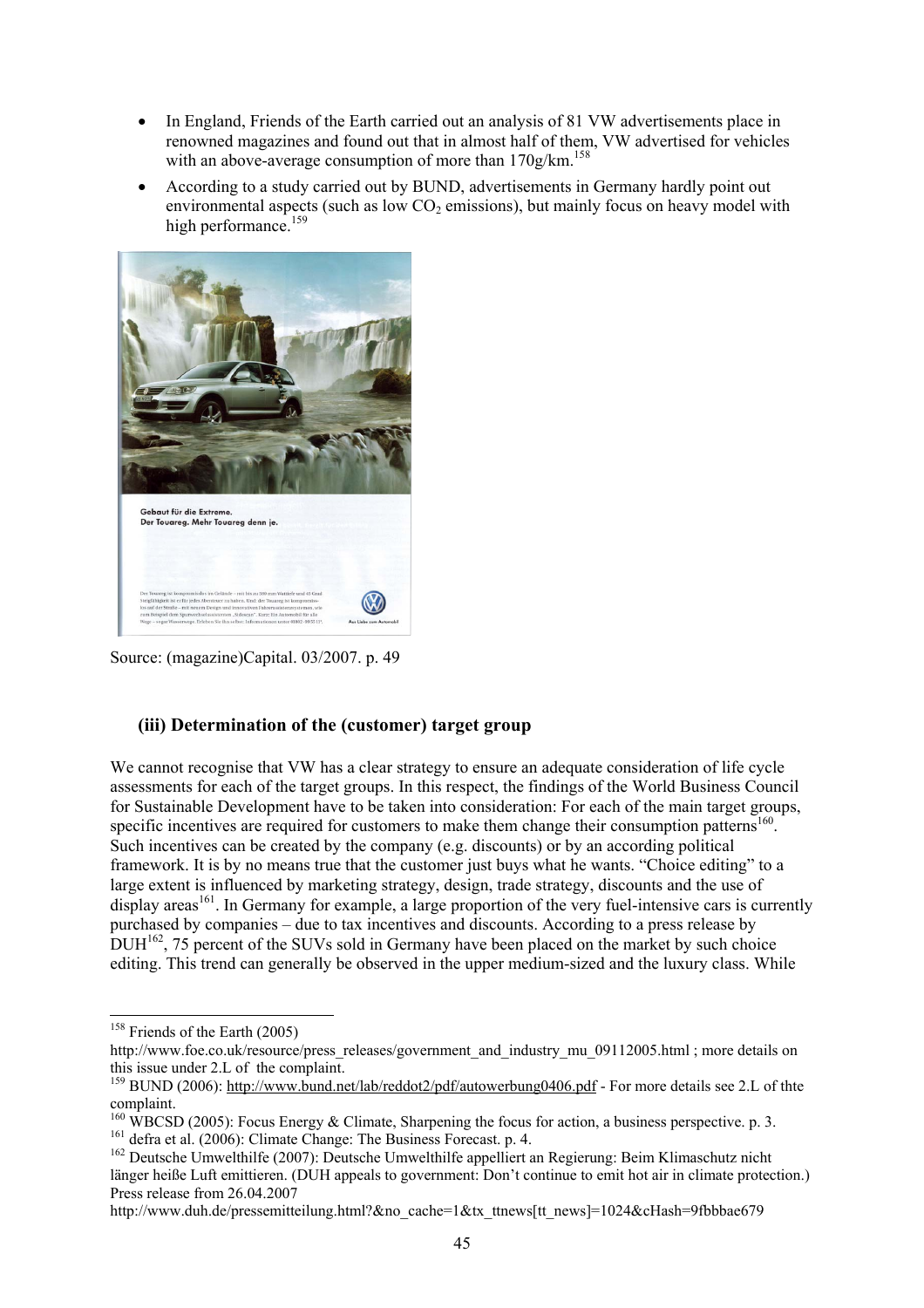private households almost exclusively demand small and compact cars $163$ , the powerful prestige vehicles are mainly sold as company cars. In 2003, VW (including Audi) sold 22.5% of its mediumsized and luxury class cars in Germany.<sup>164</sup>

Companies with a huge vehicle fleet have developed a real business model out of this. They can buy the large and usually fuel-intensive vehicles at a considerable discount. At the same time, they can fully depreciate these vehicles and their fuel consumption. Then, after one to three years, they sell the vehicles; due to the generous discounts, they can sell them at prices that are hardly below the purchase price. In view of such a choice design, it cannot be expected that this target group changes over to fuel-saving models.

### **(iv) Volume of production and delivery**

l

• A comparison of car registrations in 2000 and 2006 shows that life cycle assessments have not been addressed (see table 2). The fuel-intensive segment on the whole shows huge growth rates of almost 90%, while the total production of VW even slightly decreased. Accordingly, production in the luxury sector has grown even stronger.

In this fuel-intensive segment, the delivery of two models (Sharan and Audi TT) has decreased, but that of two others significantly increased (Audi convertible and Caddy). The production of the convertible versions of Golf III and IV was stopped, but instead two more fuel-intensive convertible versions with significantly higher production figures were included in the product range (Eos and New Beetle). Above all, however, four additional fuel-intensive models – some of them in considerable quantities – were newly produced (Phaeton, Audi Q7, Touareg, Touran).

| Segment               | Model           | registrations in Germany |         | increase in                               | <b>Average CO2</b>         |
|-----------------------|-----------------|--------------------------|---------|-------------------------------------------|----------------------------|
|                       |                 |                          |         | registrations in                          | emissions 2006 in          |
|                       |                 |                          |         | <b>Germany</b> from<br>$2000 - 2005$ in % | g/km                       |
|                       |                 | 2000                     | 2006    |                                           |                            |
| <b>VAN</b>            | Touran          | --                       | 83,461  | $+++$                                     | 180                        |
|                       | Sharan          | 24,716                   | 12,301  | $-50$                                     | 218                        |
| convertibles          | Golf III Cabrio | 9.133                    | $-$     |                                           | approx. 164 <sup>165</sup> |
| including             |                 |                          |         |                                           |                            |
| roadsters             |                 |                          |         |                                           |                            |
|                       | Golf IV         | 21                       | $-$     |                                           | approx.164 <sup>166</sup>  |
|                       | Cabrio          |                          |         |                                           |                            |
|                       | New Beetle      | $- -$                    | 5,033   | $+$                                       | 192.3                      |
|                       | Eos             | $- -$                    | 11,275  | $^{++}$                                   | 195                        |
|                       | Audi TT         | 9,979                    | 1,144   | $-89$                                     | 214                        |
|                       | Audi Cabrio     | 2,194                    | 7,899   | 260                                       | 226                        |
| upper medium-         | Audi A6, S6     | 65,243                   | 64,643  | $-1$                                      | 212                        |
| sized class           |                 |                          |         |                                           |                            |
| luxury class          | Audi A8, S8     | 5,768                    | 5,558   | $-4$                                      | 253                        |
|                       | Phaeton         | $-$                      | 2,371   | $+$                                       | 321                        |
| four-wheel drives     | Audi Q7         | $-$                      | 11,593  | $^{++}$                                   | 292                        |
|                       | Touareg         | $-$                      | 14,008  | $^{++}$                                   | 321                        |
|                       |                 |                          |         |                                           |                            |
| <b>Fuel-intensive</b> |                 | 117,045                  | 219,286 | 87.3                                      |                            |

### Table 2: **Increase in production of fuel-intensive models in comparison 2000 and 2006**

<sup>&</sup>lt;sup>163</sup> (The magazine) AUTO BILD in cooperation with Dataforce had the commercially registered cars excluded from the car registration statistics from December 06 to February 07 and came to the conclusion that the 20 most demanded private cars exclusively included small and compact cars – true "people's cars", as the name

Volkswagen says. Source: http://www.autobild.de/drucken\_alles.php?artikel\_id=13644&A\_SESS=ea1<br><sup>164</sup> manager magazin (February 2004): Automarkt der Oberklasse (car market of the upper clas), p.9.<br><sup>165</sup> Since the DAT Manual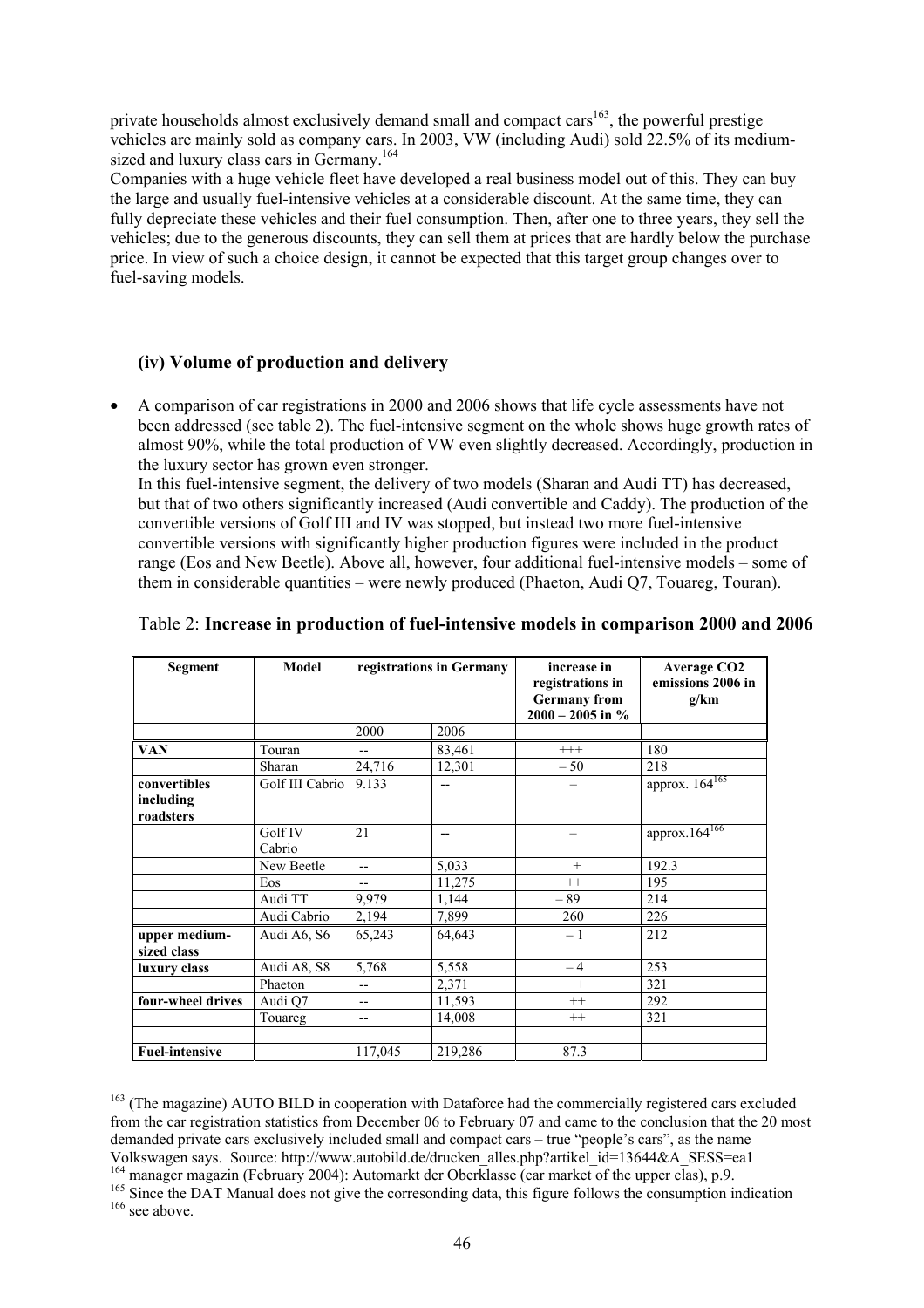| segment on the<br>whole (all a.m.<br>models):                      |                |           |        |  |
|--------------------------------------------------------------------|----------------|-----------|--------|--|
| All others models<br>on the whole (incl.<br><b>Skoda and Seat)</b> | 849,772        | 796.427   | $-6.3$ |  |
| Total of all models<br>of VW AG                                    | 966,817<br>--- | 1,015,713 |        |  |

Source: Compiled by Germanwatch<sup>167</sup>

### **(v) Research and development**

A fundamental prerequisite for the production of fuel-saving vehicles is the research and development of such models. In this respect, an important factor is the amount of funding invested in the development of such models. According to statements made by the group's board during the shareholders' meeting 2007, the development costs for the two models Blue Motion Polo and Passat amounted to 5 million Euro each<sup>168</sup>. If this is compared to the group's overall budget for research and development for 2006 (1,478 million Euro)<sup>169</sup>, it shows that obviously the investment in the development of efficient engines - which amounts to less than half a percent of the overall budget - is not sufficient. Regarding the models Touareg and Phaeton, which are also at issue in this complaint, the board refused to give any figures on R&D costs during the shareholders' meeting 2007. The fact that small amounts are sufficient to achieve appreciable reductions in consumption shows that if research funding on a large scale was redirected to life cycle assessments, significantly better results could be achieved.

l <sup>167</sup> Registration numbers by the Kraftfahrt-Bundesamt (Federal Motor Transport Authority) under http://www.kba.de/Stabsstelle/Presseservice/Pressemitteilungen/pressemitteilungen2000/segmente1999\_20001.p df und

http://www.kba.de/Stabsstelle/Presseservice/Pressemitteilungen/pressemitteilungen2006/SegmenteModelle/segm ente 12, 2006.pdf ; emission data calculated on the basis of the DAT Manual; consumption data for Golf III convertible and Golf IV convertible taken from Autokatalog für das Modelljahr 2001 (cars catalogue for model year 2001)

<sup>&</sup>lt;sup>168</sup> Personal notes taken during the VW shareholders' meeting on 19.4.2007; the official minutes have not yet been published.

<sup>&</sup>lt;sup>169</sup> Volkswagen (2007): Business report 2006, p. 2.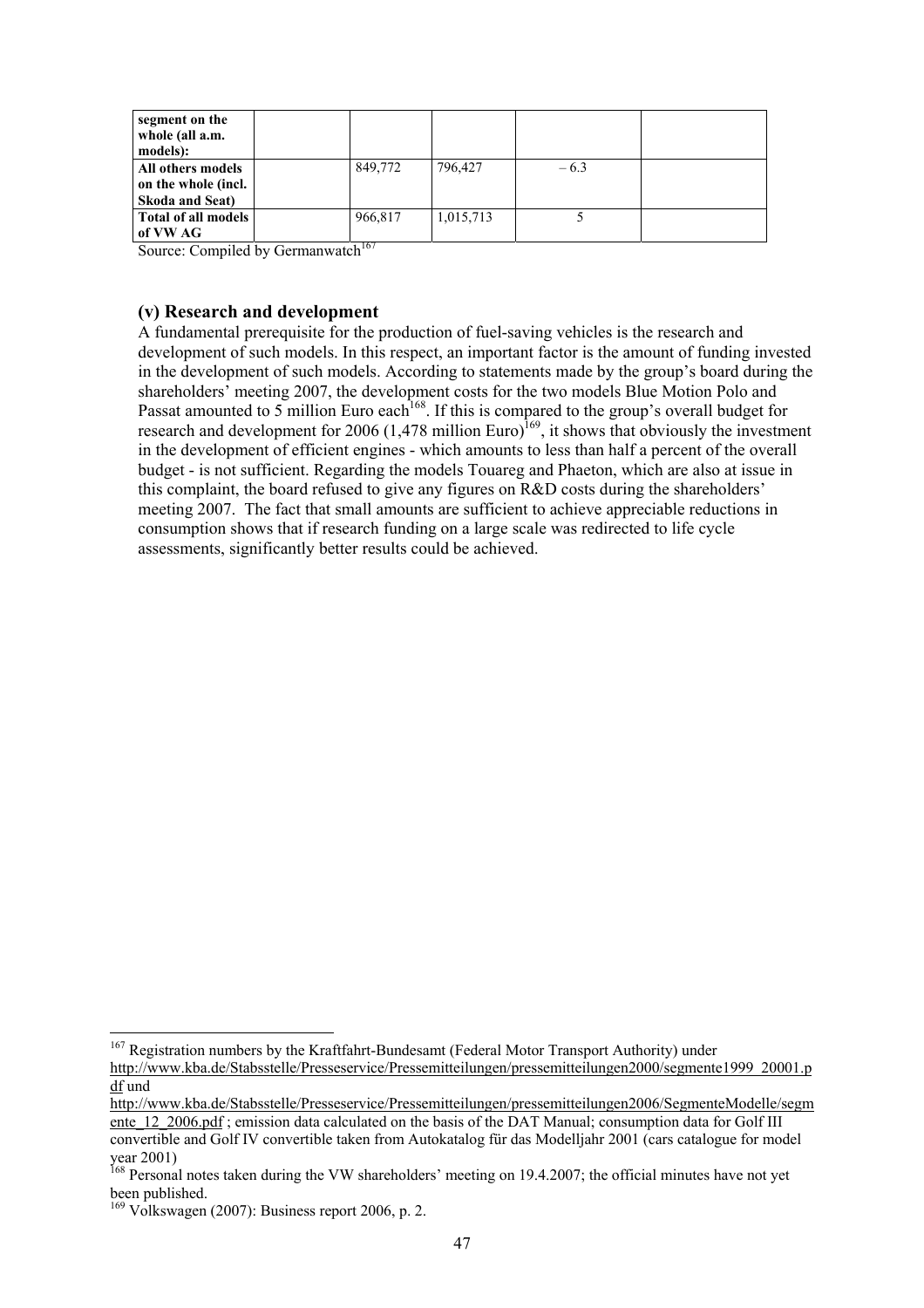# *Annex V: Lobbying against climate-friendly regulations*

### **A) China**

Volkswagen has massively – though in vain – lobbied against the new Chinese law which in two steps limits the maximum consumption of passenger cars – in China, 16,000 new cars are licensed daily. The Chinese government reacted to the situation that ever-increasing amounts have to be spent on fuel imports, that air pollution in the cities meanwhile is one of the most frequent causes of death, and that it becomes more and more apparent how vulnerable China is towards global climate change. Beijing will in two steps reduce the maximum consumption of new passenger cars: for the first time in mid-2005, and then again in 2008. VW Touareg and many other utility vehicles then may no longer be exported to China.<sup>170</sup>

### **B) California**

In California, Volkswagen supported a legal action by the Alliance of Automobile Manufacturers against California, after the State, in view of the longstanding breach of international law by the US Government, had passed a climate protection legislation for the automobile sector.<sup>171</sup>

- In July 2002, California was the first US State that stipulated binding CO2 reductions for passenger cars and trucks. The legislation obliges automobile manufacturers to achieve the maximum feasible and most cost-effective reduction. This obligation will first apply to the models launched in 2009.
- In September 2004, the "California Air Resources Board" unanimously adopted emission standards designed to reduce greenhouse gas emissions by all new cars sold in California by 30 percent by 2016. Governor Schwarzenegger was convinced that this regulation on state level would last.
- In 2004, Connecticut and New Jersey joined the states of New York, Maine, Massachusetts, Vermont and Rhode Island by passing a legislation which is geared towards the "Multi-Pollutant Vehicle Standard" in California. As an option for the future, it foresees to adopt the regulations on greenhouse gas emissions.
- New York, Massachusetts and Connecticut were the first states to announce their intention to follow the greenhouse gas standard of California, the largest US automobile market. Meanwhile, more than ten US states have followed the Californian way, or announced their intention to do so. In further states, the debate on this is in full swing.
- This foreseeable expansion to other US states indicates that a significant percentage of the automobile market will adopt the Californian standard. None of the US states has regulations that would prohibit the sale of cars complying with the Californian regulations.

VW supports the legal action against the Californian standards. VW and the other complaining groups in California state as main reason for their legal action that it is an individual state that introduces regulations, thus causing a risk of regulatory confusion. On EU level, on the other hand, they fought against the effort to introduce a binding framework for an entire region. And they have by no means taken the opportunity to submit to the German G8 Presidency any proposals for an internationally binding framework that would eliminate the danger of regulatory confusion.

### **C) ACEA lobbying against regulations on EU level**

The anti-climate lobbyism by the German automobile groups has reached its climax on EU level so far. The background for the intended legal regulation is the failure of the ACEA voluntary commitment (see above). It is not only unmistakably foreseeable by now that the promised reduction of greenhouse gas emissions by the fleet of new cars will not be achieved by 2008. The ACEA voluntary commitment also states: "In 2003, ACEA will review the potential for additional  $CO<sub>2</sub>$ reduction, with a view to moving further towards the Community's objective of  $120g \text{ CO}_2/km$  by 2012." The automobile industry thus knew that the EU has the objective of reducing emissions by the

l <sup>170</sup> Deutsche Umwelthilfe (DUH) (2005): Input Jürgen Resch for the press conference on 11.01.2005.<br><sup>171</sup> Germanwatch (2005): Deutsche Autoindustrie klagt gegen Klimaschutzgesetz Kaliforniens -

Umweltorganisationen fordern Zurücknahme. (German automobile industry files suit against climate protection legislation in California. Environmental organisations demand withdrawal) http://www.umwelt.org/robinwood/german/verkehr/ausbremsen/Hintergrund%20-%20Germanwatch.pdf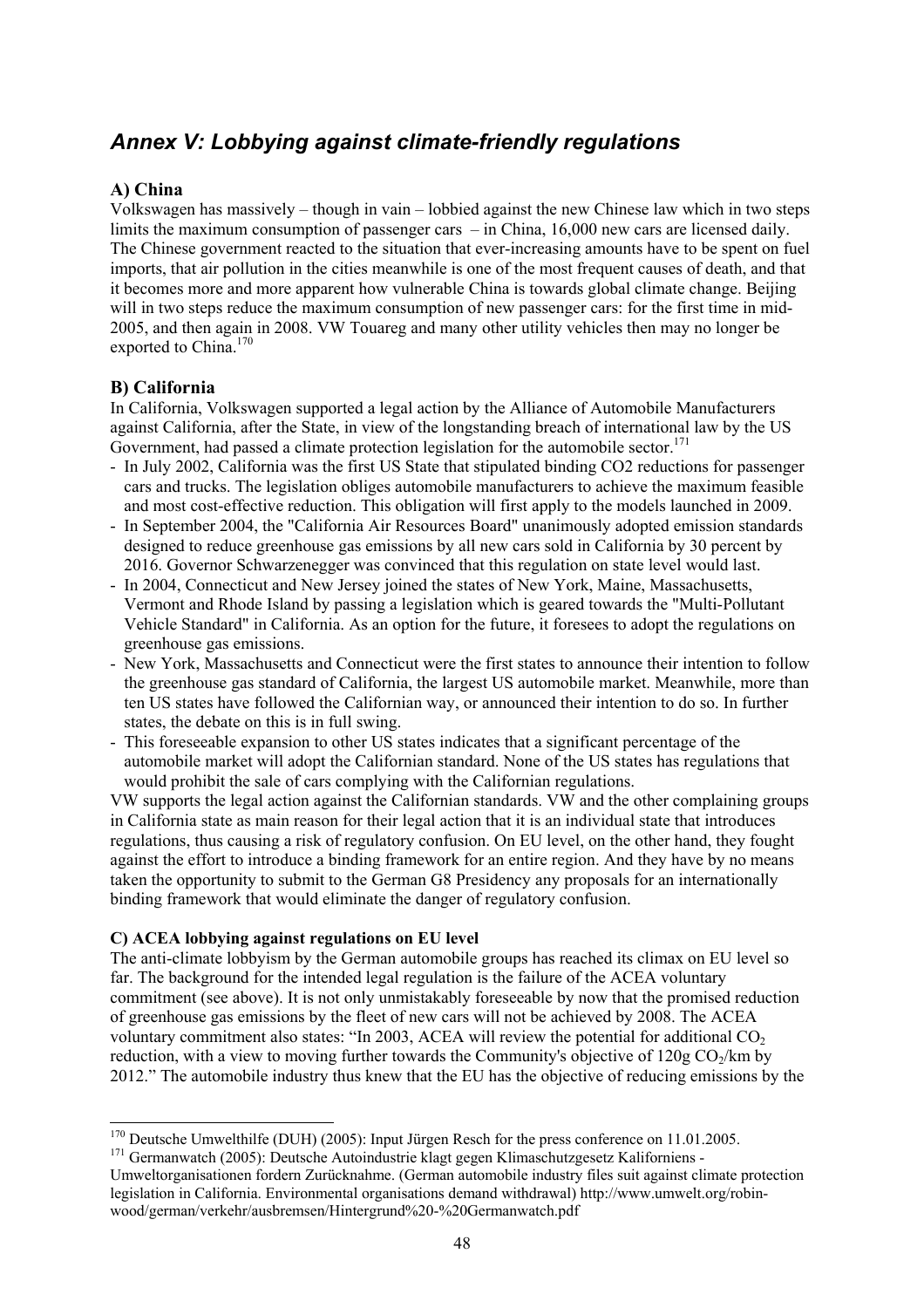EU fleet of new cars to 120 g of  $CO<sub>2</sub>/km$ . And it had accepted that the target was to expand the voluntary commitment to this target and to the Kyoto target year 2012.

In view of the dramatic increase in emissions in the transport sector in the EU, the EU Parliament and Council on 22 June  $2000^{172}$  had already striven for strict and binding rules, geared towards the targets of the voluntary commitment: "About half of all transport-related  $CO<sub>2</sub>$  emissions and almost 12 % of all  $CO<sub>2</sub>$  emissions in the Community are caused by passenger cars. In this context, the Community has proposed a strategy to reduce  $CO<sub>2</sub>$  emissions of new passenger cars with the objective of reducing the average specific  $CO_2$  emissions to 120 g/km by 2005 (latest 2010) [KOM(95) 689 final conclusions of the Council of 25.06.1996]. In these conclusions, the Council confirms that the introduction of a system to monitor  $CO<sub>2</sub>$  emissions of new passenger cars is of decisive importance for the assessment of the effectiveness of the strategy to reduce  $CO<sub>2</sub>$  emissions.  $4^{173}$ 

The annual report by the Commission for 2004, published in August 2006, came to the conclusion that average reductions of the EU fleet of cars were implemented too slowly in order to reach the 25% target<sup> $174$ </sup> and thus noted the failure of the voluntary commitment.

Environment Commissioner Dimas and Industry Commissioner Verheugen came to the conclusion that the voluntary approach did not yield the desired results , and that binding obligations were necessary. Mr. Verheugen's spokesperson said the situation was in no way satisfactory. If the carrotapproach did not bring about the desired results, it was necessary to use the stick-approach. This would include legal regulations in order to assure that the targets were reached.<sup>175</sup>

The German automobile companies in particular have extensively lobbied against the planned regulations in varied forms. The heads of the groups, e.g. of BMW, DaimlerChrysler and VW put pen to paper. The incompatibility of the increase in emissions in the transport sector with climate protection agreements under international law is played down with an argument that Ulrich Beck called the standard argument of "collective irresponsibility": Because others are also responsible, nobody is responsible. Furthermore, the company heads doubted the technical feasibility – a fact that frequently was understood as an appeal to look for less environmentally harmful cars offered by other suppliers. The companies threaten that numerous jobs would be transferred abroad instead of referring to the much higher job potential in the medium-term, if the German automobile groups became market leaders for mobility concepts on the way into a future with limited greenhouse gases.<sup>176</sup>

An increasing number of studies, however, has come to the conclusion that the long-term value of enterprises in the automobile industry will depend on their ability to produce energy-efficient lowemission vehicles. "Auto companies that understand and respond to these off-balance sheet pressures are best positioned to survive and thrive in the increasingly globally competitive auto market."<sup>177</sup> In the finance market, energy-efficiency and emission behaviour are more and more becoming a key performance indicator in the assessment of automobile companies. The EU Commission has also convincingly rejected the reproach that an EU regulation led to unfair competition in favour of European manufacturers. "Another aspect that should be taken into account from an employment perspective is the fact all manufacturers, worldwide (including e.g. Japanese and Korean), will be subject to the EU  $CO_2$  requirements when selling cars in the EU. Therefore EU requirements would not penalise more directly EU carmakers in the competitive situation on other markets, including emerging markets. On the contrary, the introduction of ambitious legislation would likely promote

<sup>&</sup>lt;sup>172</sup>, RECHTSAKT / Decision No.°1753/2000/EG by the European Parliament and the Council of 22 June 2000 to introduce a system for the monitoring of average specific  $CO_2$  emissions from new passenger cars."  $^{173}$  EU Commission: CO<sub>2</sub> emissions from new passenger cars: Monitoring.

http://europa.eu/scadplus/leg/de/lvb/l28055.htm

 $174$  European Commission (2006):CO2 emissions from new cars down by more than 12% since 1995. European Commission press release, IP/06/1134, 29/08/2006.<br><sup>175</sup> Euractiv (2006): Commission to get tough with carmakers on  $CO_2$  cuts. 29 August 2006.

<sup>&</sup>lt;sup>176</sup> Letter by the chairmen of the boards of five automobile groups to the EU Commission of 26.01.07<br><sup>177</sup> Ceres-Study by Miranda Anderson and David Gardiner (April 2006): Climate Risk and Energy in the Auto

Sector - Guidance for Investors and Analysts on Key Off-balance Sheet Drivers.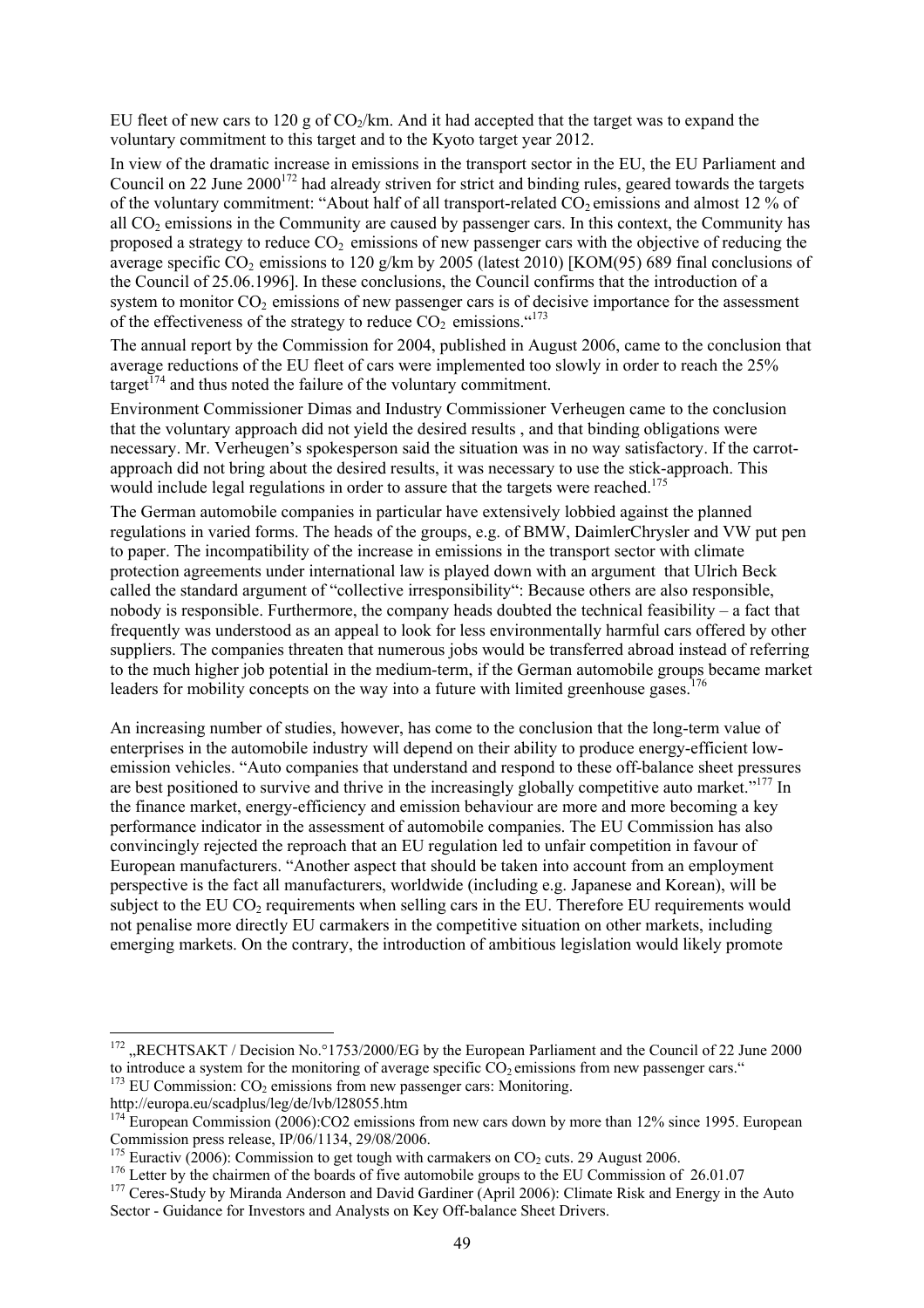research and development, most of which would be done in the EU as far as EU carmakers are concerned<sup>",178</sup>

Nonetheless: The extensive lobbying activities have been at least partly successful. They succeeded in considerably diluting the "proposal for a comprehensive new strategy to reduce  $CO<sub>2</sub>$  emissions from passenger cars and light commercial vehicles", which was finally submitted by the EU Commission on 07.02.07.

According to this proposal, improvements in vehicle technology are to reduce the average emissions no longer to 120g/km, but to 130 g/km.

A further reduction by another 10 g/km shall be achieved through additional measures, which otherwise could have been agreed in addition to the 120g/km target. These complementing measures include improvements in efficiency (…) e.g. tyres and air conditioning, as well as a step-by-step changeover to fuels with less carbon, especially through the admixture of bio fuels.

The following table published by the EU Commission shows that it has to be expected that due to the lowered reduction target only half as much  $CO<sub>2</sub>$  is technically saved as could have been saved if the 120 g/km target had been kept as planned. This lowering of the target is hardly compatible with a twodegree limit scenario – especially in view of increasing traffic flows. Secondly, the table shows that it is a central factor - which decides on the costs related to further  $CO<sub>2</sub>$  reduction steps – whether the weight of cars will continue to increase, or whether it will decrease. In scenario 1, the weight of the EU fleet of cars continues to increase, as in the last few years, by 1.5% per vehicle and car. In the third scenario, on the other hand, a partial downsizing takes place – stimulated e.g. through tax incentives and higher taxing of fuel-intensive cars, and the promotion of intensified awareness-raising. In the first scenario, i.e. if the weight continues to increase, the costs arising in order to reach the 120g/km target EU-wide are seven times higher than in the third scenario.

Table 3 - Societal costs, CO<sub>2</sub> savings and cost effectiveness of four different reduction scenarios for passenger cars (cumulated over 2010-2020)

| Cost<br>Hypothesis<br>(see<br>above) |                    | 135 g $CO2/km$ | $130$ g $CO2/km$ | $125$ g $CO2/km$ | 120 g CO <sub>2</sub> /km |
|--------------------------------------|--------------------|----------------|------------------|------------------|---------------------------|
|                                      | М€                 | $-5.024.0$     | $-17,071.9$      | $-32,884.3$      | $-53.123.2$               |
|                                      | Mt CO <sub>2</sub> | $-99.7$        | $-200.5$         | $-301.5$         | $-403.5$                  |
|                                      | E/ton CO2          | 50.38          | 85.15            | 109.07           | 131.66                    |
| 2                                    | М€                 | $-320.8$       | $-6,113.5$       | $-15,138.2$      | $-27,005.8$               |
|                                      | Mt CO <sub>2</sub> | $-98.1$        | $-197.3$         | $-296.5$         | -397.1                    |
|                                      | E/ton CO2          | 3.27           | 30.99            | 51.06            | 68.01                     |
| 3                                    | М€                 | 3,191.4        | 2,073.6          | $-1,873.3$       | -7,464.8                  |
|                                      | Mt CO <sub>2</sub> | -96.9          | $-194.9$         | $-292.7$         | -392.2                    |
|                                      | E/ton CO2          | $-32.92$       | $-10.64$         | 6.40             | 19.03                     |

**Source: EU Commission 2007<sup>179</sup>** 

In the last few weeks, there have been several statements by the companies against which we are considering to lodge a complaint which might indicate that the necessity to not increase, but to

<sup>&</sup>lt;sup>178</sup> European Commission (2007): COMMUNICATION FROM THE COMMISSION TO THE EUROPEAN PARLIAMENT AND COUNCIL on the review of the Community strategy to reduce CO2 emissions and improve fuel efficiency from passenger cars and light-commercial vehicles – Impact Assessment [COM(2007) 19 final SEC(2007) 61].

 $179$  ib.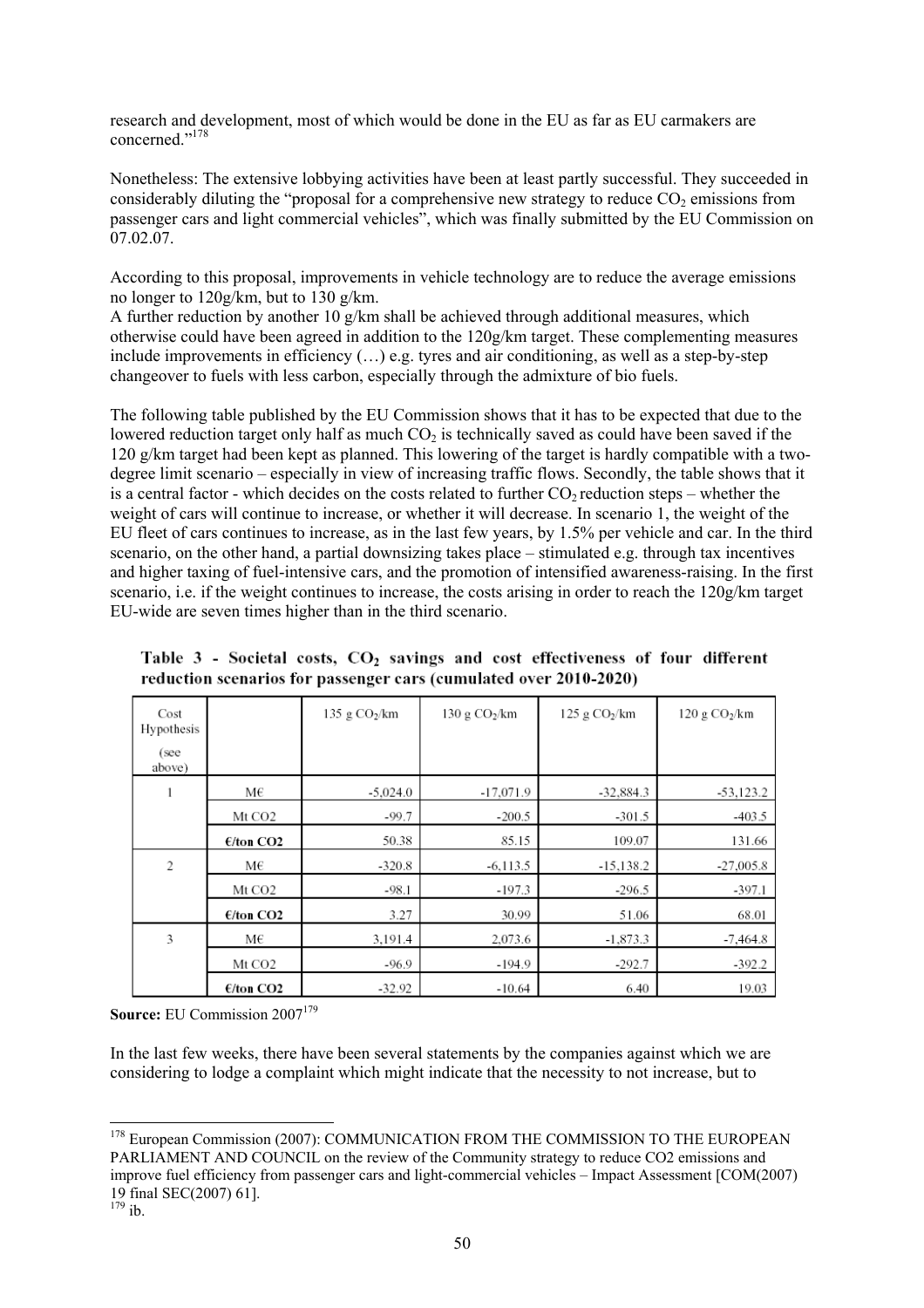decrease the weight of the vehicle fleet has been recognised. We would like to examine the substance of these approaches in the forthcoming mediation procedure.

The less ambitious strategy proposal presented by the EU Commission will have to be transposed into an effective directive during the next few months. The German automobile groups have already initiated extensive lobbying activities in order to achieve another dilution of the obligation during the transposition process. Many of the present efforts aim at ensuring that it will not be Environment Commissioner Dimas, but the business-friendly German EU Commissioner Verheugen who will have the lead in elaborating the directive.

In a press release published end of 2006, the ACEA had no qualms about presenting the argument that up to 2010 it was not possible to draw any conclusions on whether the voluntary commitment had been complied with, since it covered the period up to 2008.<sup>180</sup> In view of the enormous gap in complying with the voluntary commitment - in another document<sup>181</sup> ACEA itself admits that the average emissions by new cars in the EU have only been reduced by 13% so far, whereas 25% had been promised - some observers were surprised at the audacity of the argument. Only a complete turnaround would leave a chance to comply with the voluntary commitment.

Besides the fact that Volkswagen has a share of the responsibility due to its membership in the umbrella organisation ACEA, it has to be emphasised that that the former chairman of the VW board, Bernd Pischetsrieder, in his capacity as chairman of the ACEA had particular responsibility for its lobbying activities.

### **D) Lobbying against luxury tax in France**

In summer 2004, large enterprises of the German automobile industry have extensively and successfully been involved in averting a planned penalty tax for fuel-intensive luxury vehicles in France.<sup>182</sup> According to our information, the Volkswagen group played a decisive role in these lobbying activities.

### **E) Delay in implementing the EU labelling directive regarding fuel consumption of new passenger cars, dilution of this directive (not in accordance with efficiency categories in** Germany<sup>183</sup>.

- While consumers have been bombarded with advertisements for huge cars, the automobile industry for a long time (even after the labelling directive had entered into force) has made available only insufficient information on fuel consumption, thus thwarting the consumers' possibility to take their buying decision on the basis of efficient consumption. Besides that, reference again and again is made to the buying behaviour of the Germans who simply preferred to buy luxury cars.
- The EU Commission passed the labelling directive in 1999. The auto lobby delayed the transposition into German national law for 5 years (although such comparative labelling had been demanded not only by environmental organisations, but also by the ADAC).<sup>184</sup>
- Additionally the directive was diluted, so that e.g. dealers are obliged to indicate fuel consumption, but there is no direct comparability between cars of the same category, for example by means of colour labels as have been customary for fridges and washing machines for a long time.<sup>185</sup>
- Furthermore the indication of consumption data in advertisements is compulsory only if motorisation data, e.g. HP or cubic capacity, are indicated, or if specific models of a vehicle are

<sup>&</sup>lt;sup>180</sup> ACEA (2006): European Car Industry opposes recent statement of Environment Commissioner Stavros Dimas regarding  $CO_2$  Commitment. http://www.acea.be/files/Statement%20CO2%20-%20Dimas.pdf<br><sup>181</sup> ACEA (2007): Proposed  $CO_2$  emission targets are arbitrary and too severe.<br>http://www.acea.be/files/Co2Feb07~Press%20Stateme

<sup>&</sup>lt;sup>182</sup> Deutsche Umwelthilfe (DUH) (2005): Input by Jürgen Resch during press conference on 11.01.2005.<br><sup>183</sup> ib.<br><sup>184</sup> ib.<br><sup>184</sup> Deutsche Umwelthilfe (2005): Briefing paper for press conference on 26.10.05.